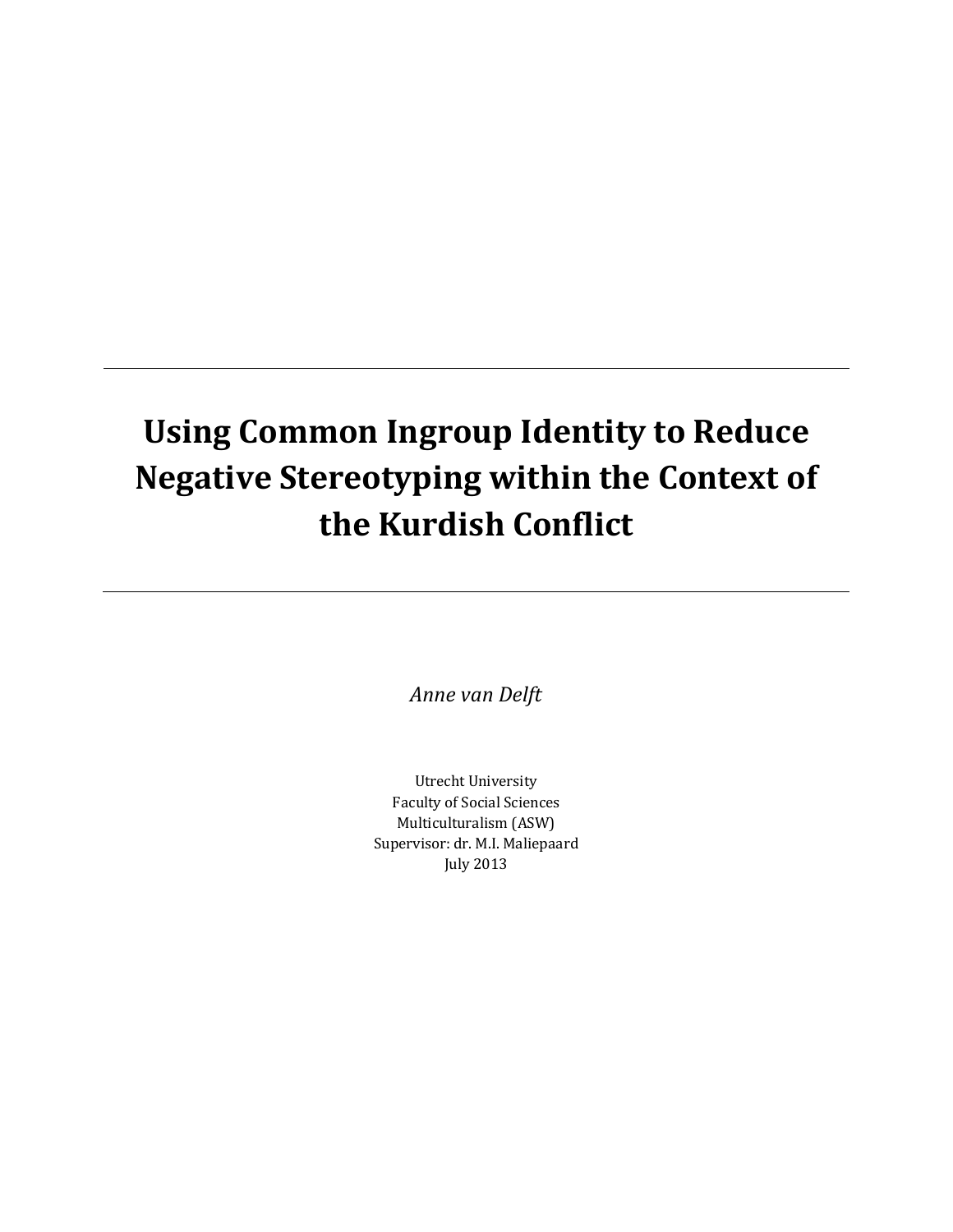# **Using Common Ingroup Identity to Reduce Negative Stereotyping within the Context of the Kurdish Conflict**

#### *Anne van Delft*

#### **Abstract**

This research aimed at testing the Common Ingroup Identity Model (CIIM). According to the CIIM, negative attitudes between groups can be decreased by constituting a superordinate identity. The CIIM has proven effective in laboratory settings, but was now applied to the real life context of the Kurdish conflict. The conflict is still vivid in Turkish society. The Turkish and Kurdish migrant populations are also responsive to incidents related to the Kurdish conflict. Both in Turkey and The Netherlands, problems arise between groups of Turks and Kurds. In order to find a way to fight intergroup tension, the Common Ingroup Identity Model was put to the test. Two separate studies were conducted. For the Turkish sample, the respondents' adherence to a specific superordinate identity was measured. In the Dutch sample a measure of the basic level of superordinate identity was combined with a prime of superordinate identity that was assigned to half the respondents. All respondents assigned a level of responsibility for the conflict to the ingroup and the outgroup. This measure of conflict perception was hypothesized to moderate the negative link between superordinate identity and negative stereotyping. In Turkey, the main effect was only found for Turks. Outgroup conflict perception was positively related to negative stereotyping as an independent predictor. The prime in the Dutch sample was only effective for Kurds. Ingroup and outgroup conflict perception interacted with the prime and the basic level superordinate identity, but the patterns vary across the ethnic groups. The general conclusion is that superordinate identity is involved in intergroup attitudes in different settings. This means that the Common Ingroup Identity Model is a promising tactic in manipulating attitudes through superordinate identity. However, this research did not succeed in finding an effective way to decrease negative stereotyping using the CIIM.

#### **Theoretical Introduction**

Inclusion and exclusion based on identity have served the functionality of our communities for thousands of years. A strong group identity can lead to strong aversion towards outsiders and generate aggression and extreme behaviors as became evident from wars and other large scale conflicts that involved identity issues. Of course not all ingroup sympathy covaries with outgroup aversion. Nevertheless, feelings of threat, anxiety, polarization and prejudice are common in intergroup dynamics. The intergroup dynamics are deeply rooted in our schemes for attribution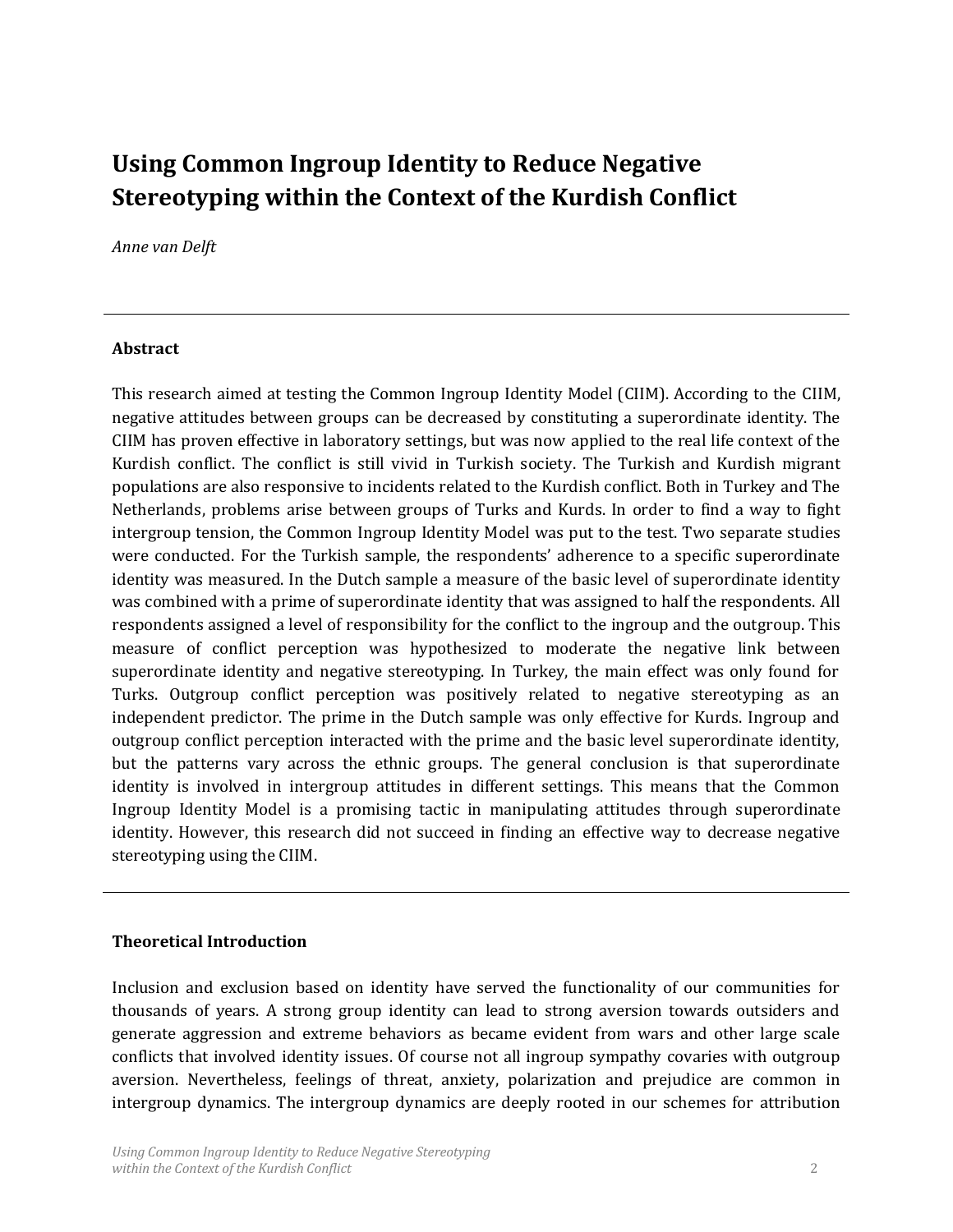and behavior, partially surpassing our consciousness. According to Hilton & Von Hippel (1996), the unconscious intergroup negativity is very dominant and particularly difficult to fight in intergroup relations.

Discrimination and inequality between citizens caused by identity issues can be a reason to take on intergroup attitudes. Nationstates often deal with a diversity of citizens and the problems that accompany the groups' interaction and competition over resources, for there are more nations than there are states (Bruinessen, 1998). The present research aims to test a tactic designed to improve intergroup attitudes. In The Netherlands the richness of cultural backgrounds is striking and thereby the nationstate has many testable intergroup relations to offer. To put our tactic to reduce intergroup negativity to the test, additional information is gained by conducting the research in different settings, using the same ethnic groups. The intergroup attitudes between Kurds and Turks in Turkey and The Netherlands are known as problematic on both sites and will be the object of our interest. Despite the large distance, tensions are observed between the ethnic groups in both countries. With migration causing ethnicities to interact on a large scale, this research can be of value to many different contexts. Turkey's first president, Mustafa Kemal Atatürk, aimed for national unity by suppressing minorities and instigating nationalism. The admiration for the modernization and civilization that he brought is still very much alive in modern Turkey. However, his policy was the offset for the Kurdish conflict and still causes the Kurdish and Turkish mindsets to clash in Turkey and beyond borders. The transnational effect of the Kurdish conflict shows the vast importance of ethnic identity across contexts. Intergroup dynamics between minorities in migrant countries probably haven't been given as much attention by scholars as the interaction between minority and majority has. Still, the relevance is becoming more and more evident from the immigrants' reactance to transnational problems in The Netherlands for example. The Kurdish issue offers a solid background to test the proneness to context of our tactic to improve intergroup attitudes. First, the conflict and its importance in both Turkey and the Netherlands are introduced, before turning to the tactic of common ingroup identity that is to be tested.

#### *The development of the Kurdish identity and its clash with the Turks*

The Kurds are an ethnic group with a territory that is widely spread across the Middle East: Kurdistan. The territory covers parts of Turkey, Syria, Iran and Iraq. Lacking an autonomous nationstate, each Kurdish population deals with the local majority and public authorities. The variety of contexts has distanced the Kurds and made them develop different Kurdish identities (Bruinessen, 1997). In Turkey, the Kurdish identity was threatened since Turkey's first president, Mustafa Kemal Atatürk, in 1920 decided to act against the promises of a referendum on autonomy made to the Kurds in the treaty of Sèvres (Houston, 2001). The Republic of Turkey was contemplated on as a united country, marked by a devoted nation. In order to attain this goal, the Kurds had to be assimilated into Turkish citizens. Their culture became oppressed by the state and Kurdish nationalists were persecuted (Bruinessen, 1997). The Kurdish language was forbidden and labeled a distant rural Turkish dialect. Integrated Kurds dealt with subordination and discrimination, being tolerated as a condition for a united nation occupying the designated territory. The *Partiya Karkerên Kurdistan* (Kurdistan Workers' Party), or PKK, has been resisting the policies of suppression since the 1980's in the Kurdish territory and beyond. It is listed as a terrorist organization in both The Netherlands and the European Union, for violently advocating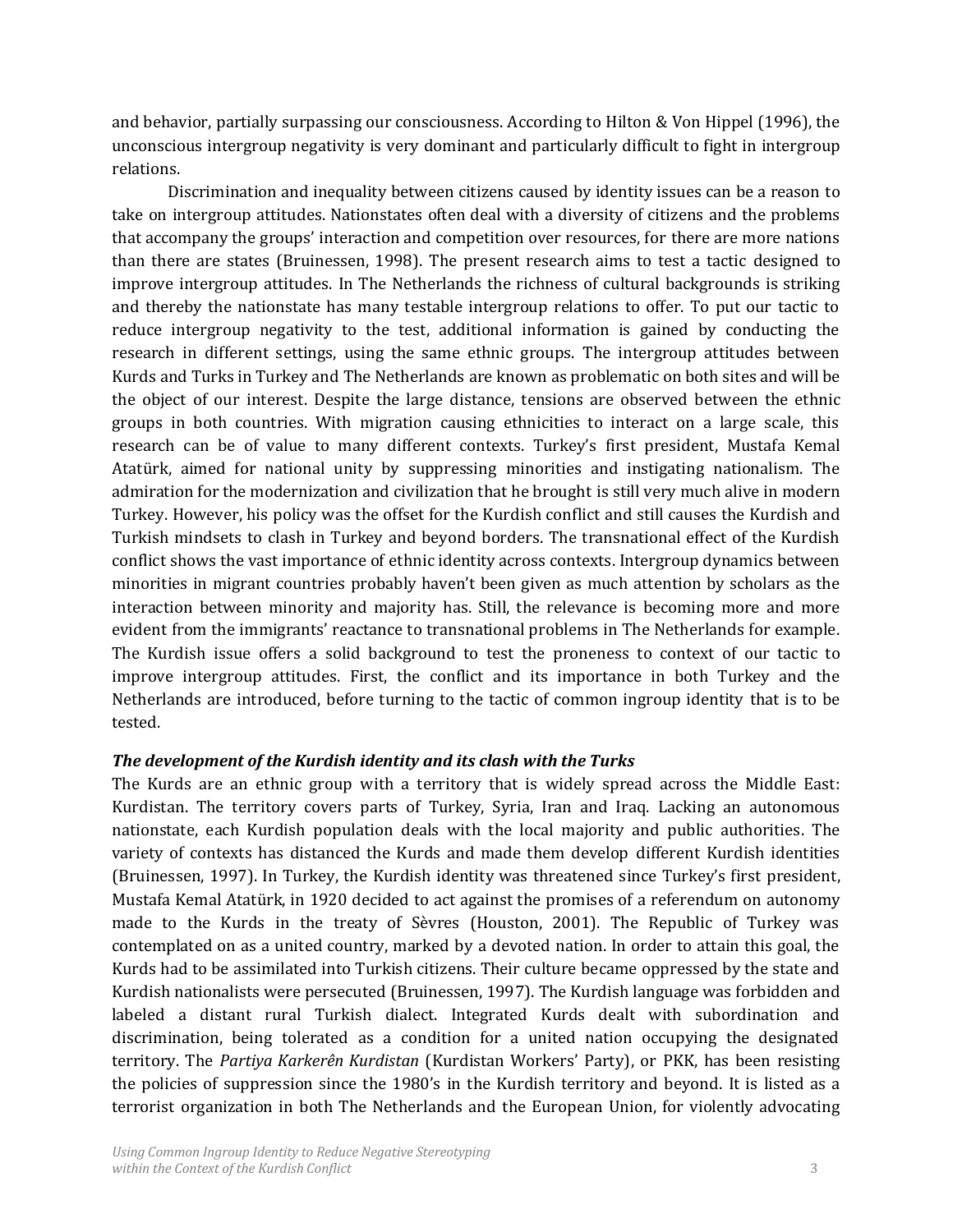Kurdish autonomy and resisting Turkish authority. The suppression of culture generally seems to have led to a revival of Kurdish identity. Having to shield the culture from local authorities and bridging large distances to communicate with other Kurdish communities is deeply imbedded in Kurdish identity nowadays (Bruinessen, 1998). Technology has contributed to strengthening the condemned culture and to the improvement of organizational structures.

The Netherlands accommodate a remarkably diverse and large body of ethnicities, with Turks being one of the two largest ethnic groups present in Dutch society after the native population1. As Bruinessen (1998) mentions in his description of Kurds in the European diaspora, the number of counted migrants that are Kurds is far from concrete. Estimations based on the proportion in Turkey claim that 20 percent of the Dutch Turks is actually Kurdish. The conflict between the Kurds and Turks started to manifest itself in The Netherlands. The period of immigration towards The Netherlands from the 70's onward resulted in large numbers of guestworkers. The immigrants used to live quite isolated from Dutch society, having little knowledge of the Dutch language and moving quietly through the public sphere. It took quite some time, before it became clear that their migration was of a permanent character, and the immigrant population was then considered worrisome. Due to bad integration, continuing migration and decreasing job opportunities, the high welfare costs spent on immigrants started to draw political attention. From that point on, Dutch government carefully monitored the development and needs of the immigrants. Slowly, immigrant populations started developing and participating in the public sphere, standing up for their communities. Only some decades after the arrival of the guestworkers, did the liveliness of the Kurdish conflict in The Netherlands actually become evident to the Dutch authorities.

In sharp contrast to the Turkish context, the autonomy of Kurds at the expense of the European territory is not an issue, for the strongly wished for sovereign state of Kurdistan is historically located in the East. Hence, one would expect Turks in The Netherlands to experience less direct threat from Kurds and vice versa. Both Turks and Kurds are ethnic minorities from the East, often originating from the same area. They're religious and are likely to experience similar problems integrating in Dutch society. Sometimes Turks find out they actually have a Kurdish background after adhering to a Turkish identity for years and years, since the ethnic groups can become hard to tell apart (Bruinessen, 1998). Despite their similar positions in Dutch society, Turks and Kurds clash on a regular basis. Dealing with these complex immigrant issues is a challenge to Dutch society.

#### *The Kurdish conflict in Dutch society*

Clinging to the multicultural perspective and a strong civic view on citizenship, The Netherlands foster their richness of ethnicities by upholding a high level of tolerance and the allocation of group rights as a response to equality and exceptional demands by minority groups (Koopmans, 2005). Its policies toward citizenship are characterized as products of the postwar humanistic mentality, perhaps being more welcoming to immigrants than the populist rise of the extreme right suggest in the public debate. Despite growing resistance of the nationstate's openness, The Netherlands adhere to a civic approach, resulting in the responsibility for the wellbeing of both natives and ethnic minorities. Worries about the consequences of multiculturalism for the native majority and the state have been frequently debated.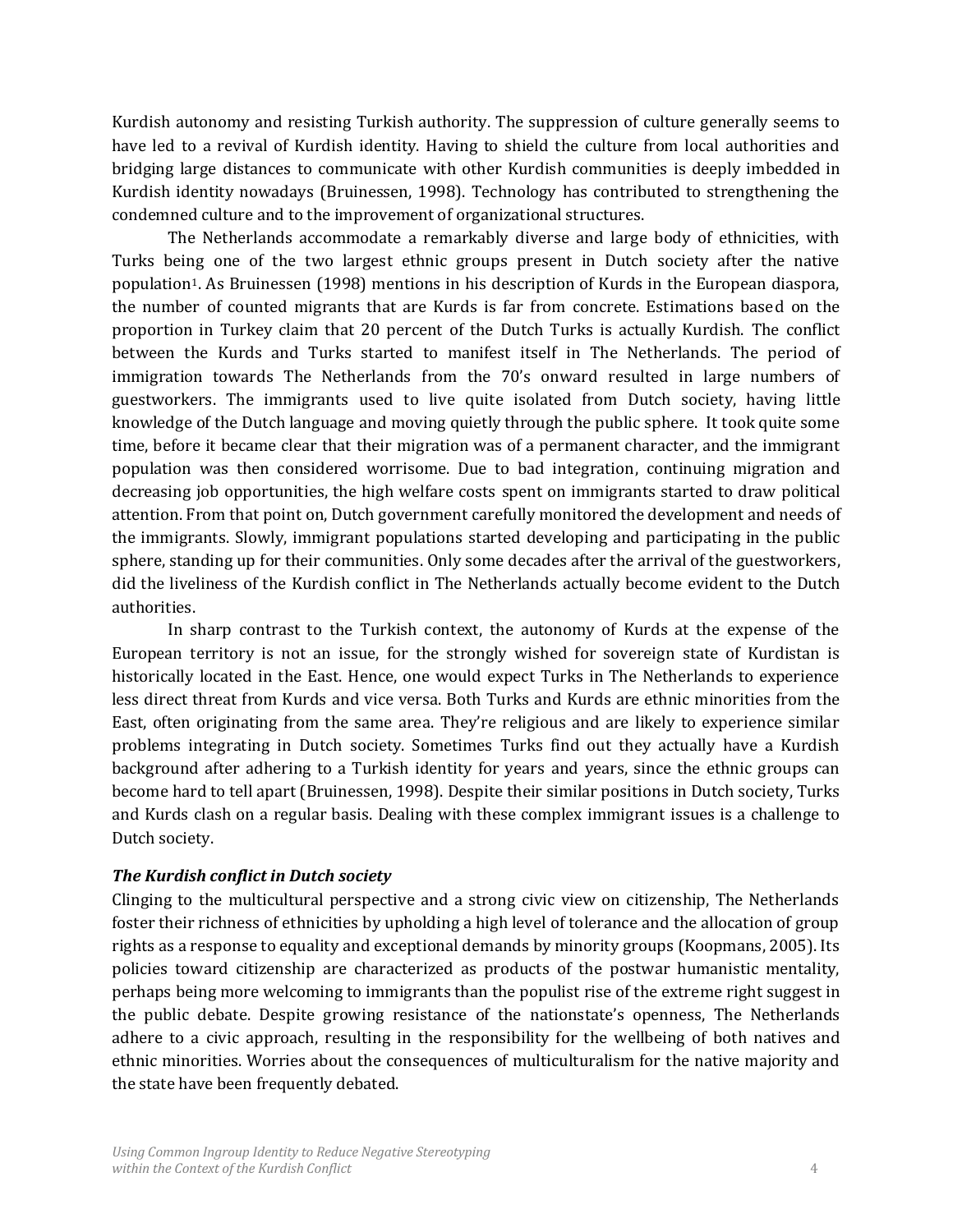The public attention for interaction between majority and minority, minority and state does not fully cover multicultural interaction. Usually, not much attention is paid to the relation between Dutch minorities. Incidents between Dutch Kurds and Turks do require close attention. They have been reported more frequently<sup>2</sup> throughout the years, but probably do not cause the stir an incident directly concerning the majority would. Every now and then the Dutch Turks and Kurds clash as a reaction to the Kurdish conflict in Turkey. Some examples are the rapidly spreading online call for attacking Kurds in Amsterdam in the fall of 2011<sup>3</sup> and frequent threats and attacks on a Dutch-Kurdish Culture Centre following demonstrations against the PKK4. Moreover, Turkish academics of a range of disciplines formally warned the government for growing intergroup conflicts. They argued that the aggression between Kurds and Turks is instigated by their problematic adhesion in Dutch society<sup>5</sup>. One can imagine, then, that the problems of intergroup attitudes involving Turks and Kurds do not only concern the Turkish government, but also the Dutch and other host countries.

Ostergaard-Nielsen (2000) describes the strong transnational connection that Turks and Kurds have with the homeland. The involvement of the Turkish government with the European diaspora depicts an extensive organizational structure. The vigorous Kurdish conflict easily transfers through the technological and emotional bond that migrants have with their place of origin. Two decades ago, Germany already got involved politically after attacks on local Turkish institutions and properties. Certain organizations that were related to the PKK became restricted or even banned. Ever since, the German government balances between preserving ties with the Turkish government and keeping the conflict under control. This way the German and Dutch domestic politics are faced with the internalization of a foreign political conflict.

Like Minescu et al. (2008) state, more research needs to be devoted to understanding real life conflicts that involve identity issues. The results can be of interest to not only Turkish and Dutch authorities that are confronted with problematic intergroup dynamics, but to every country or institution that faces (transnational) identity issues. By conducting this research on the intergroup relations between Turks and Kurds, we hope to find a way to reduce negativity of group members towards the outgroup. Using two different sites, we also aim to offer implications for other contexts. Theories on cognition and identity dynamics that will lead to the proposed tactic are now discussed.

#### *Understanding intergroup attitudes like those between Kurds and Turks*

As was stated before, the origin of identity and intergroup attitudes is deeply embedded into our system. Our goal is to find a way to improve intergroup attitudes, and therefore we need to take a close look at the motivations underlying individuals' behavior towards outgroups. We need to figure out how people make attributions, for judgments of others motivate our behavior towards them.

Making judgments or attributions about others is influenced to a large extent by unconscious processes. People use their cognitive schemes when making attributions that lead to judgments and behavior. Using knowledge from previous experiences that was efficiently organized into a cognitive network enables us to make quick decisions. Cognitive representations of the world are subject to experience and evaluation. We make cognitive representations of our social encounters, categorizing people and stereotyping them. We place ourselves somewhere in that same scheme, drawing connections to others. Next is a popular theory on how our cognition is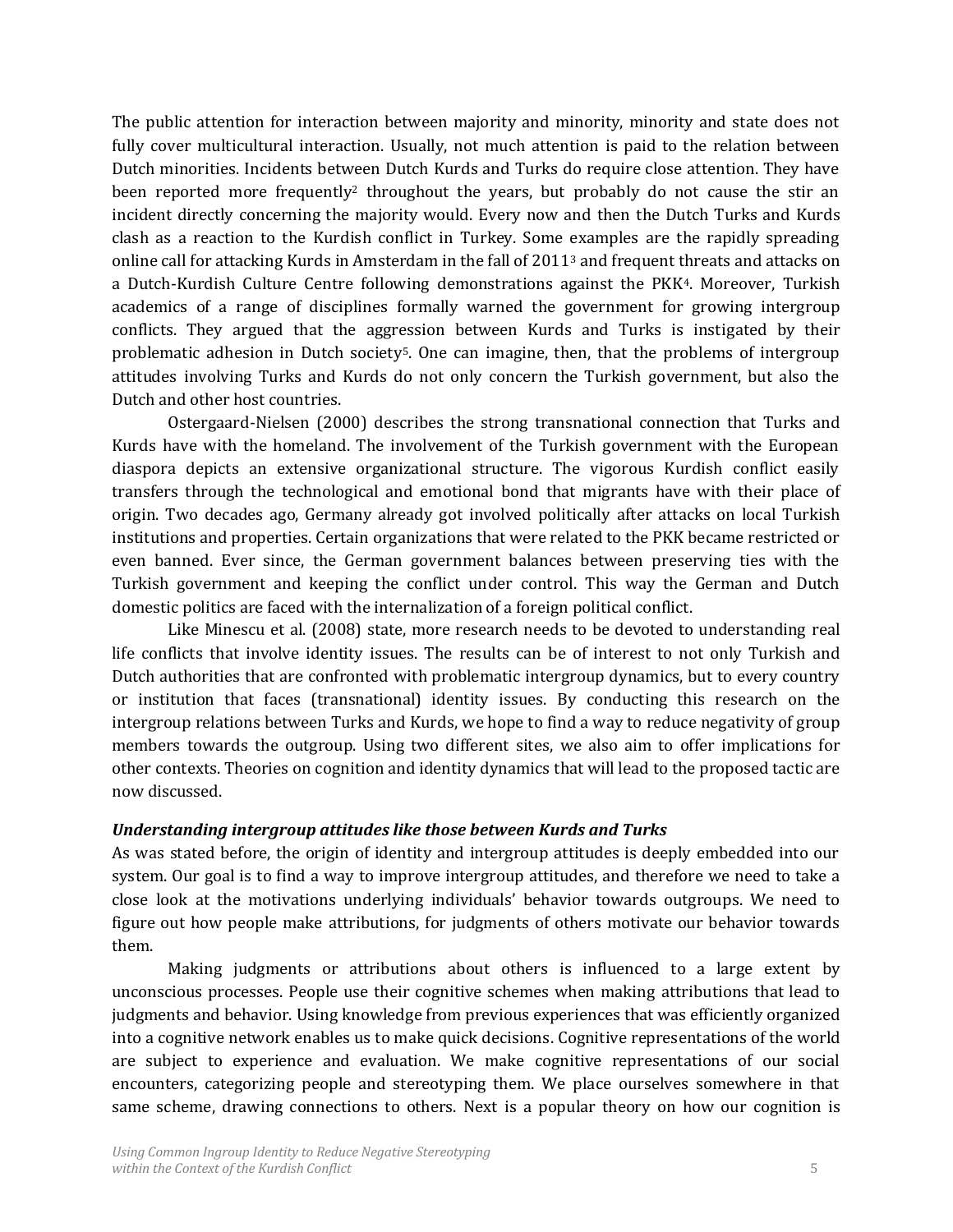related to social identity and intergroup conflict, for this link is of great importance when attempting to improve intergroup attitudes.

Categorizing and stereotyping others helps people make quick decisions and catalogue memories (Bodenhausen et al., 1994a,b in Hilton & Von Hippel, 1996). Old information thereby offers a frame of reference for new situations. Unfortunately attributions aren't as flexible and objective as one might expect. For example, people tend to remember ingroup members to be more similar to the self, while memories of dissimilarities are more easily retrievable for outgroup members (Wilder, 1981). Robbins & Krueger's research (2005) showed that respondents expected their ingroup members to have more values and attitudes in common than would outgroup members. Scholars have been eager to explain these biases in attribution. Sherif & Sherif (1969) set up an experiment in a camp for boys, where they manipulated the interaction between groups. When groups functioned independently, competitiveness between them grew. However, when they shared a goal, had individual contact or joined in activities, intergroup attitudes were positive. Sherif & Sherif concluded that prejudice is a natural outcome of intergroup contact, for competition only remained unobserved when mutual goals were actively promoted. There was no explicit link between competition and the occurrence of intergroup negativity. Unraveling the underlying dynamics of attribution errors can provide insights on how to improve relations between others groups, such as Kurds and Turks.

The Social Identity Theory (Tajfel & Turner, 1986) combines knowledge of human cognition and attribution errors. According to this theory, people intend to preserve a positive social identity so they can provide themselves with positive self-evaluation through their ingroup identity. This means people try to upkeep a positive group position relative to others. Needing this positive social identity can result in biased attributions concerning both in- and outgroup that help provide or preserve a relatively high group status. For instance, when people are biased in thinking that only their ingroup members share the same values, this offers them a ground on which to downgrade outgroup members for being immoral. This way the need for positive self-evaluation through social identity encourages the exclusion of others. The SIT highlights the balance between both inclusion and exclusion. As the review by Rubin & Hewstone (1998) shows, positive self-evaluation is related to biased attributions as predicted by the SIT. The Social Identity Theory is widely supported in the social sciences.

The Social Identity Theory gives us an idea of how the human cognition interacts with the social environment. It accentuates the unconscious processes that are likely to play a role in intergroup conflicts. We expect the tense interactions between Turks and Kurds to be maintained by biases that were constituted by the need for self-esteem. The next step is to find a model that integrates the benefits and weaknesses of social identity into a system that allows us to manipulate attitudes towards the outgroup.

#### *The Common Ingroup Identity Model*

The Common Ingroup Identity Model (Gaertner, Dovidio, Anastasio, Bachman & Rust, 1993), or CIIM, proposes a tactic to manipulate the functioning of the structural attribution errors in intergroup relations. If maintaining a positive social identity is reason enough to engage in biased perception, as the SIT states, perhaps the key is in the formulation of social identity. By altering the mental representation of the self in social networks, cues for positive self-evaluation can be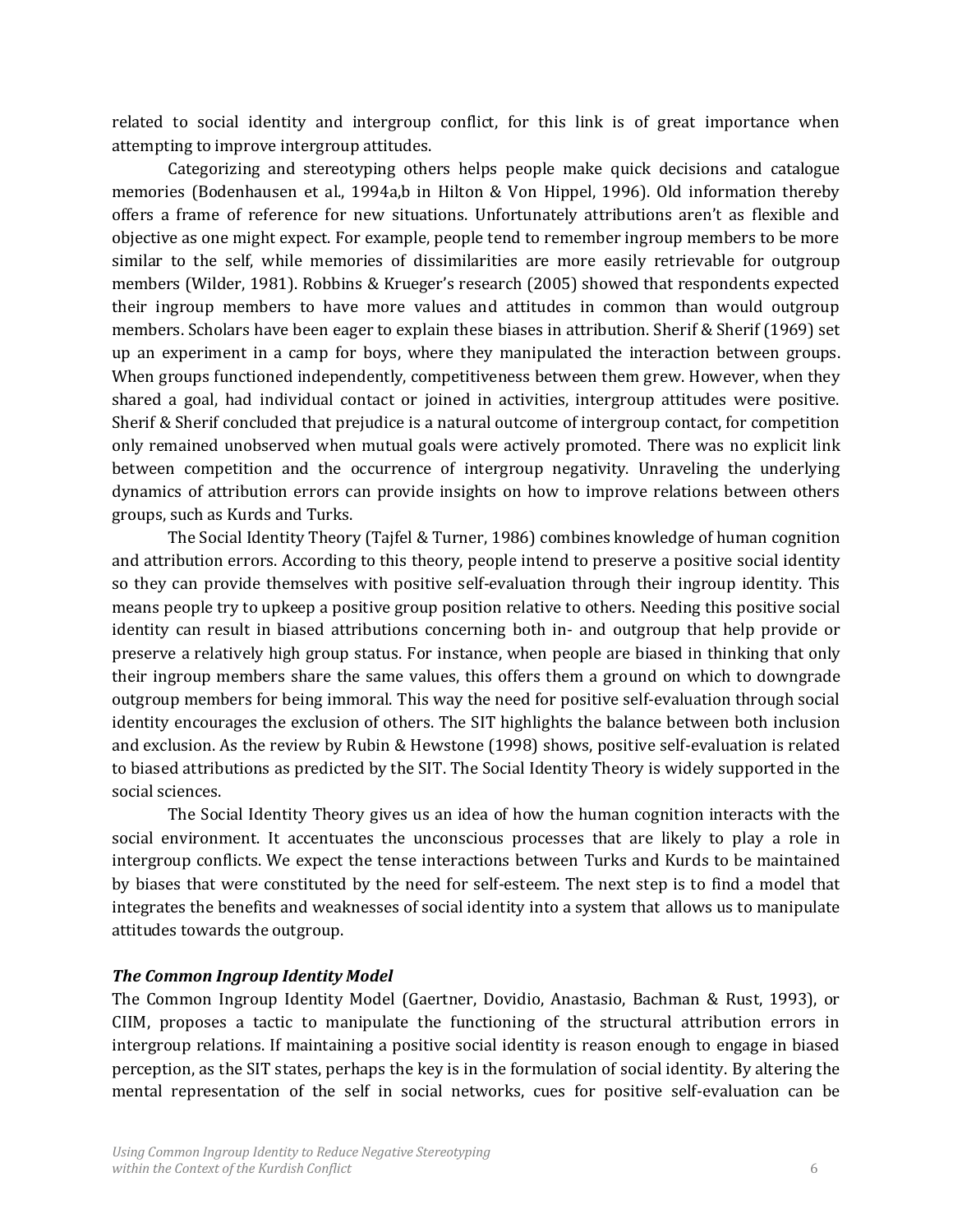manipulated. The CIIM tries to improve the attitude towards outgroups by expanding the ingroup. In this manner, outgroups are included and can benefit from the positive attribution tendencies that derive from a common ingroup identity. Similarities based on which groups can be included in the ingroup favoritism are called the superordinate identity. Highlighting similarities that can constitute such a superordinate identity decreases the perceived distance of an outgroup to the self. A typical ingroup feature is resemblance to the self within the mental representation and positive stereotyping towards ingroup members (Stone & Crisp, 2007). In short, the CIIM places the outgroup nearer to the self through a superordinate identity and thereby changes the individual's attribution and attitude.

Research supporting the implications of the Common Ingroup Identity Model is found in diverse settings that involve intergroup attitudes (Hewstone, Rubin & Willis, 2002). Generally, a superordinate identity seems effective in reducing prejudice (Dovidio, Gaertner & Saguy, 2007). The Common Ingroup Identity Model has proven effective in both artificial and natural groups such as ethnicities and political orientation (Gaertner, Dovidio & Bachman, 1996). Others have added to this support by showing the reduction of bias, prejudice and stereotyping in groups distinguished by race, age, sex and others (resp. Nier, Gaernter, Dovidio, Banker, & Ward, 1999; Banker & Gaertner, 1998; Gaertner, Rust, Dovidio, Bachman, & Anastasio, 1994).

Studying the effectiveness of the Common Ingroup Identity Model, some other important factors were indicated. Some scholars stress the need for a balance between distinctiveness and inclusiveness, from which social identity derives (Stone & Crisp, 2007). The Social Identity Theory does indicate the distinctiveness between groups as an unconscious source for positive self-esteem. The effects of the distinctiveness threat tend to be small, concluded Jetten, Spears & Postmes (2004) from their meta-analysis of 60 studies. The need for distinctiveness appeared to depend on factors such as group status. Considering the small effect sizes found by Jetten et al., distinctiveness will not be considered when implementing a common ingroup identity.

In some studies, the included outgroup members don't benefit from the positive bias that is usually present for ingroup members. Even though negative biases and attitudes might be reduced, invoking a superordinate identity doesn't always mean outgroup members receive the same treatment as ingroup members. This is called the positive-negative asymmetry effect (Hewstone, Rubin & Willis, 2002; Mummendey & Otten, 1998). As we try to improve the intergroup relations, we find reducing negativity more important than increasing positivity. The positive-negative asymmetry effect does not threaten our objective of improving intergroup attitudes. In doing so we might have to accept the fact that complete inclusion of outgroup members is not always realistic.

Bizman & Yinon (2004) researched the link between conflict management strategies and perceptions of dual identity (sharing a superordinate identity but maintaining the ingroup identity) or separate groups. The study was conducted in Israel both in a secular-religious and an organizational context. The authors found the perception of dual identity, both groups being Israelis, to be related to the constructive strategy of problem solving in the religious-secular context and a more neutral strategy of avoidance in the organizational context. The participants that perceived the groups as separate were more likely to use contention and to force their will upon the other group in the religious-secular context. This example illustrates the negative attitudes that relate to the perceived distance between the ingroup and the outgroup in a real life context. Bizman & Yinon's research thereby supports the Social Identity Theory.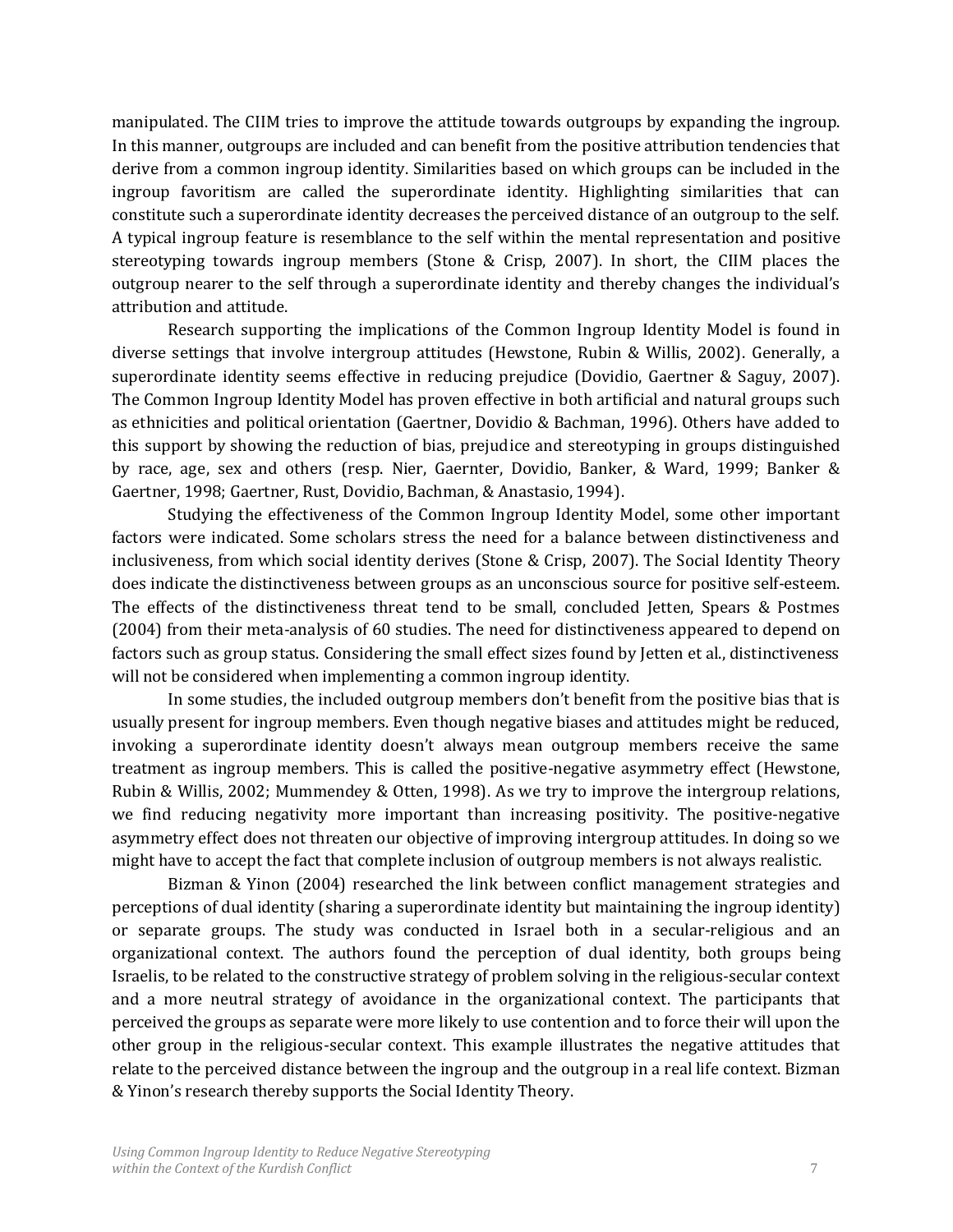Minescu, Hagendoorn & Poppe (2008) used a survey to investigate the type of identification Russian citizens of different ethnicities adhere to and how their stereotyping relates to whether they emphasize the superordinate identity or not. The two options for superordinate identities were seeing Russians as part of a federation or a republic. Respondents that identified strongly with the republic showed less negative stereotyping and more positive stereotyping towards outgroups. People with a more federal identity tended to only improve positive, but not negative stereotyping. This research also suggests a link between the mental representation of groups and attitudes. However, like in the research of Bizman & Yinon, the question that remains is whether the Common Ingroup Identity Model would be an effective method of improving the attitudes.

The previously reported studies show how superordinate identity can have a part in real life conflicts, but effects on intergroup attitudes rely on the context and the history of the intergroup relations. The present research tests the Common Ingroup Identity Model in a polarized real life setting but adds both the transnational context and an experimental condition that examines the possibility of manipulating intergroup attitudes through identity. Researching the usefulness of the CIIM in the Kurdish conflict will tell us more about the strategy's external validity. Both the Turkish and the Dutch context are considered, so a comparison can be made between the position of the groups within society and distance from the actual conflict. Doing so, we take into account possible criticism on the Common Ingroup Identity Model. First, we shift our attention to the criterion used to measure negative intergroup attitudes.

#### *Improving intergroup attitudes*

Measuring negativity between groups can be done on many different levels. Prejudice is often used as an indicator. Intergroup evaluation and intergroup bias are also distinguished, though presumably strongly related to prejudice. The Integrated Threat Theory (ITT) attempts to structure the vagueness of negative intergroup attitudes by establishing a set of different threats that become apparent in interaction with outgroups. Stephan & Stephan (2000) are largely responsible for the early research on the threat types, combining their knowledge into the Integrated Threat Theory. These threats are consistently found over intergroup contexts and shed light on the dimensions of negative intergroup attitudes. The four types of threats that derive from the ITT are now explained.

The realistic threat is seen as a relatively legit reason for negative intergroup attitudes, showing the ingroup's concern for its resources. Living side by side, it is likely that groups compete over the same territory for instance. Then there is the need for safety, employment, nutrition, authority and so on. The realistic threat is evident in the Kurdish question that entails territory, resources and autonomy. In sharp contrast to the realistic threat, symbolic threat shows the strain caused by contrasts in mentality and moral standards. The Turks could for instance feel offended by the Kurds' resistance to Turkish superiority. Other examples are differences in family values and religion. The ingroup morality is a source of reference that is endeavored when there is a symbolic threat. Intergroup anxiety strongly differs from realistic and symbolic threat as it refers to the tension or fear that arises when encountering or even the thought of facing outgroup members. Intergroup anxiety acknowledges the presence of negative bias towards outgroups from the others' point of view. By expecting to be approached in a downgrading or aggressive fashion by the outgroup, arousal is instigated. It reinforces the individual's negative interpretation of interaction with the outgroup through elevated sensitivity to outgroup attitudes and thereby constitutes a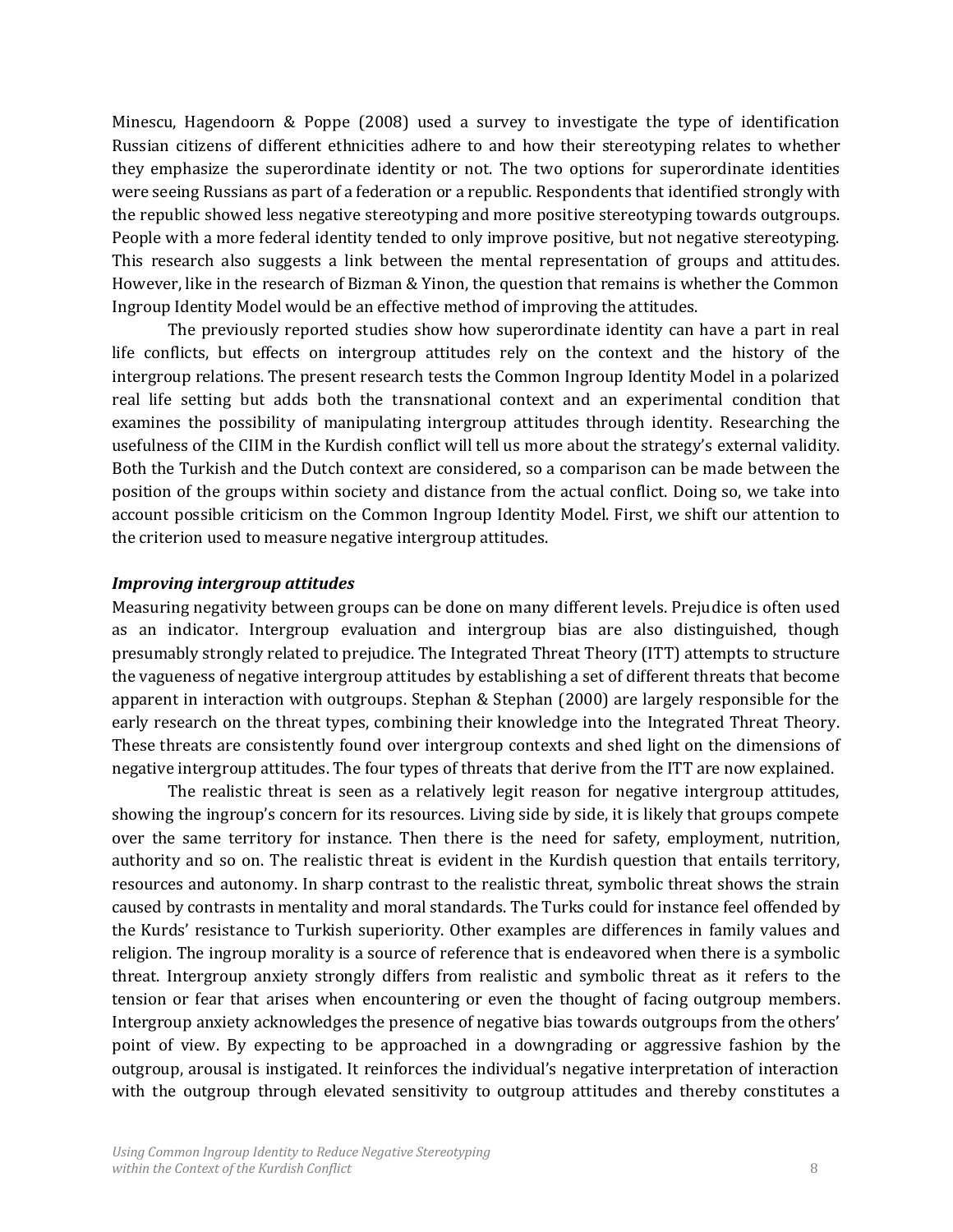vicious circle (Stephan, Ybarra, & Bachman, 1999). Negative expectations are likely to be reinforced and generalized. This leads us to the last threat. Stephan & Stephan (2000) distinguish negative stereotyping as the fourth threat. Ingroup members tend to generalize outgroup members in a less positive or an outright negative fashion. This state of mind has been shown to relate to fear and feeling threatened (Verkuyten, 1997, as described in Velasco González et al., 2008).

One might wonder whether threats really relate to intergroup attitudes in the real world. Measures of perceived threats have been proven to be good predictors of attitudes in the domains of race, gender and immigrants (Stephan et al., 2002; Stephan et al., 2000; Stephan, Ybarra, & Bachman, 1999). Scholars tend to find divergent patterns of threats. The presence and predictive value of the four types of threats doesn't only depend on ingroup identity. The relevance of is demonstrated by comparing the research in Northern Ireland done by Schmid et al. (2009) to Bizman & Yinon's research conducted in Israel in 2004. The threats that were evident in Israel and Ireland show great differences in the presence of the four threats. Riek, Mania & Gaertner (2006) conducted a meta-analysis of 95 samples that revealed five types of threats, each of them positively related to negative outgroup attitudes. Riek et al. (2010) also conducted a laboratory study on using common ingroup identity to reduce threat. In both the racial and the political context they found a superordinate identity to reduce threat and improve intergroup attitudes. These findings lie at the basis of our model. However, we hope to add knowledge to the link between superordinate identity and intergroup attitudes by integrating the aspect of conflict perception into the model. Negative stereotyping will now be introduced as our dependent factor before moving on to the proposed theoretical model.

#### *Negative stereotyping*

Stereotypes are examples of the efficient, though subjective cognitive representations of the world. They are grounds for prejudice and attitudes towards outgroup members (Hilton & Von Hippel, 1996). The cognitive pathways of stereotypes can become difficult to alter because they offer the opportunity for unconscious quick and dirty decision making, but at the same time make attribution errors very likely. The Social Identity Theory proposes that assumptions about others depend on the view of the self. Stereotypes accentuate superficial distinctiveness and are an easy reference frame for providing positive self-esteem. As research by Spencer et al. (1996) showed, threat to self-esteem indeed related to higher levels of negative stereotyping.

Stephan et al. (2002) tested two models in a racial sample and found the model with negative stereotyping as an antecedent to all threats to be superior. When the mediating influence of the other threats was controlled for, the results showed negative stereotyping to be a direct predictor of outgroup attitudes.

Prejudice is generally viewed as the attitude that derives from the cognitive stereotypes towards others and many studies support this connection (Hilton & Von Hippel, 1996). Stereotypes have also been proven to lead to self-fulfilling prophecies, which is especially apparent in classroom settings (Guyll, Madon, Prieto & Scherr, 2010). Apparently people have the tendency to confirm expectations others have of them, whether they are grounded or not. Clearly, this is bad news for intergroup relations that involve negative stereotyping.

In attempts to improve intergroup attitudes, scholars aim to change the structural attribution errors that are part of negative intergroup attitudes. Since stereotyping has proven to be an antecedent to threats and is closely linked to prejudice, we are convinced that this criterion is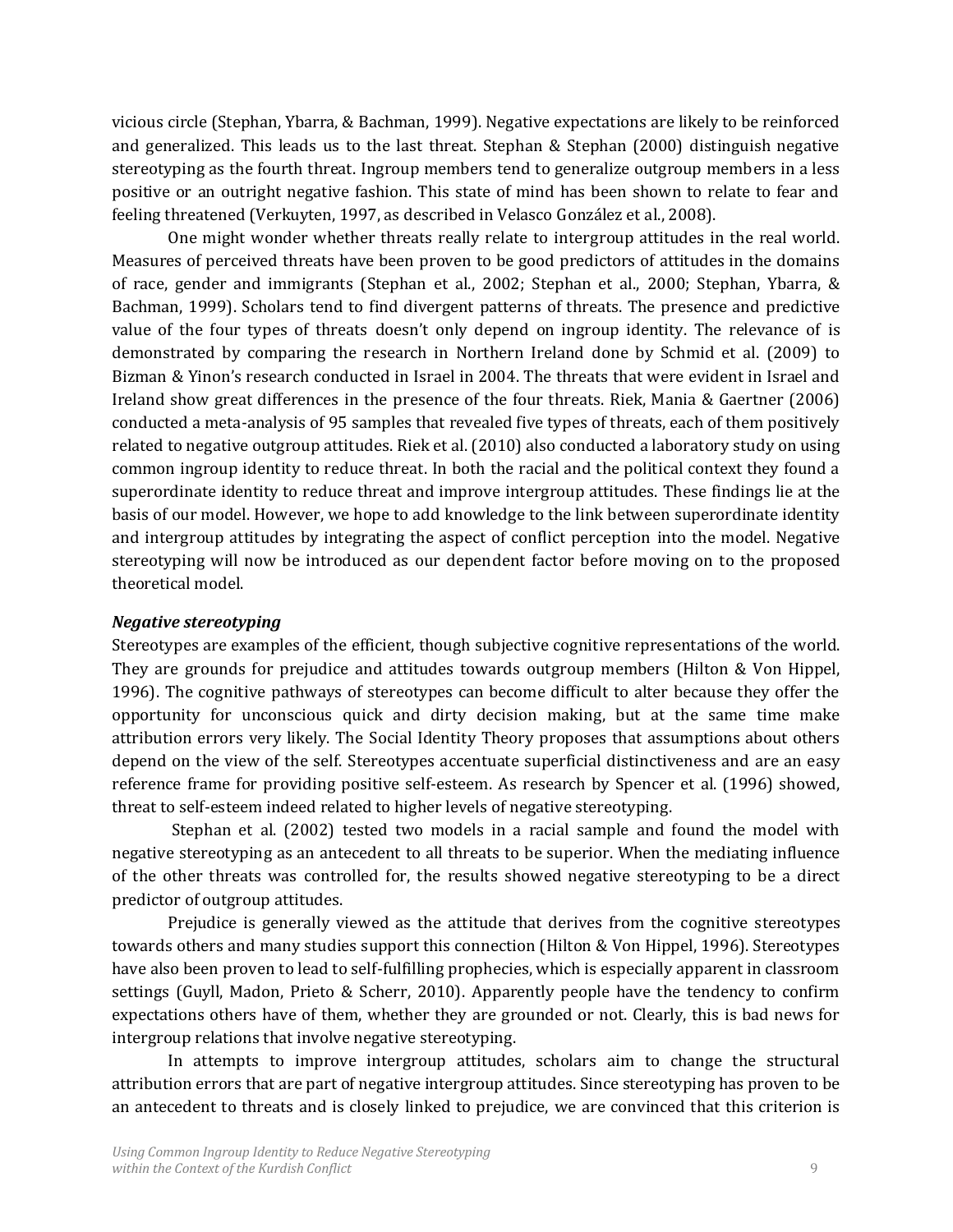valid as a relatively certain predictor of intergroup attitudes. According to Hilton & Von Hippel (1996), scholars share ideas about the origin of stereotypes, but the social sciences lack knowledge on how to fight negative stereotyping. A theoretical model to do so is now proposed based on the Common Ingroup Identity Model. The usability of this tactic for reducing negative stereotyping is tested in Study 1 and 2.

#### *Using the CIIM in the context of the Kurdish conflict*

The polarized situation between Kurds and Turks across contexts offers a unique chance to test the Common Ingroup Identity Model in the real world. Research on the link between superordinate identity and intergroup attitude within problematic contexts that could profit from interference is scarce, so knowledge about the effectiveness of the CIIM in real life is of great value. The present research values the nature of the intergroup relations in trying to change attitudes and acknowledges the situational and historical factors that are expected to be relevant when attempting to change attitudes towards outgroup members.

Researching the relevance of available theories on identity and group dynamics will help the social sciences to provide practical insights into the concept of (migrant) identity and ways to oppose negative intergroup behavior that derives from identity issues. Earlier studies on superordinate identity outside the laboratory mainly focused on the relation between minority and majority, they were not conducted in an experimental design or didn't entail problematic intergroup circumstances. The criterion of negative stereotyping also deserves more attention in polarized settings other than the large body of research that focused on racial stereotypes (Hilton & Von Hippel, 1996).

In Study 1 and 2, superordinate identity, conflict perception and stereotyping will be measured. In addition, Study 2 contains an experimental prime of superordinate identity. Based on the knowledge of the Common Ingroup Identity Model, we hypothesize that Kurds and Turks with a higher level of superordinate identity will show less negative stereotyping of the outgroup. Additionally, priming superordinate identity should lead to a decline in negative stereotyping. Both perception of the ingroup and the outgroup's responsibilities in the conflict are expected to moderate the link between superordinate identity and stereotyping. This brings us to hypothesize the model as shown in Figure 1. We expect the theoretical model to be applicable to the stereotyping of both Turks and Kurds.



*Figure 1.* The proposed theoretical model.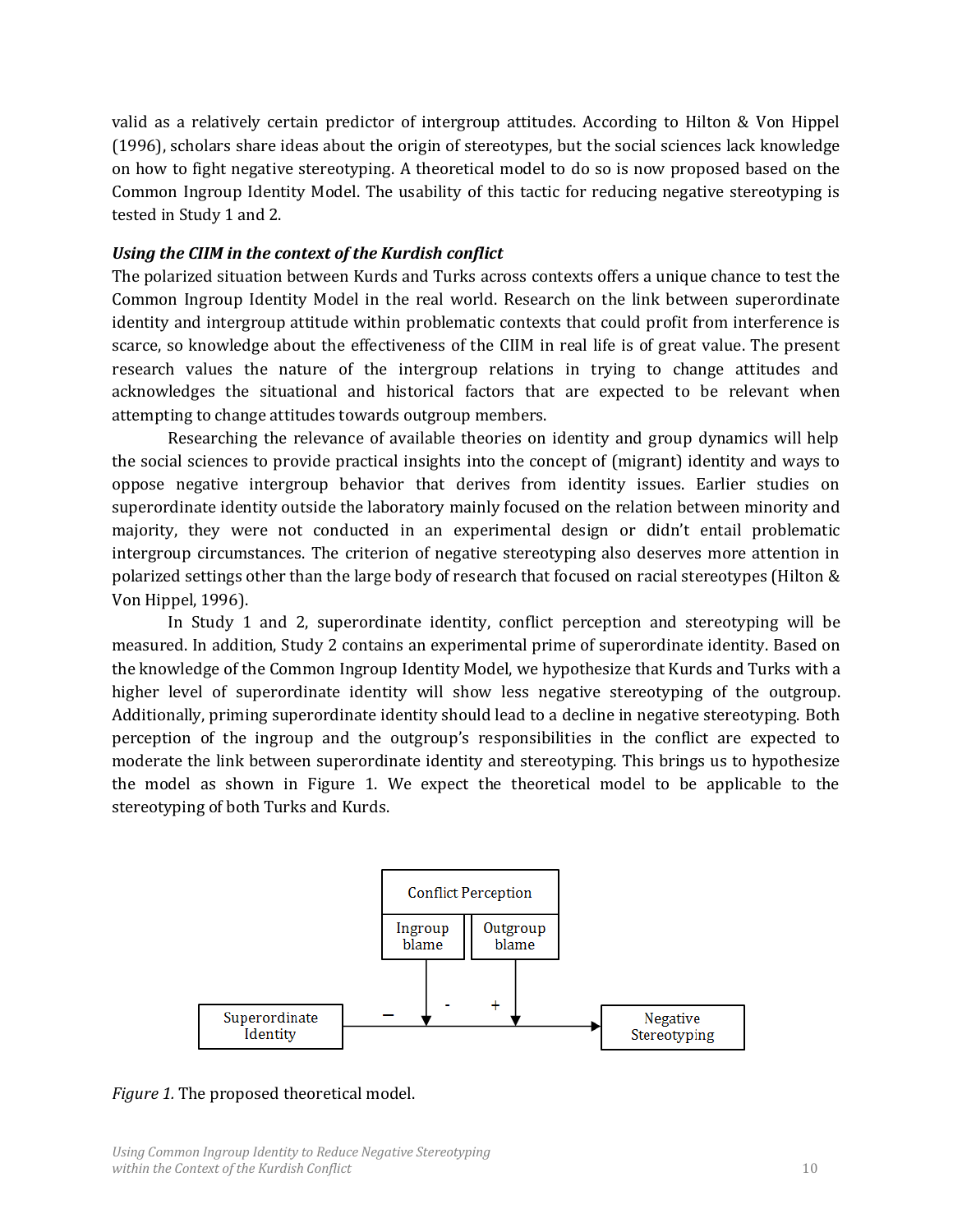The attribution of responsibility for the conflict is presumed to affect the influence of the superordinate identity on negative stereotyping. When a respondent is convinced that the outgroup is responsible for the conflict, the assigned similarities between Kurds and Turks might not be deemed as important. When the outgroup is held responsible, even an acknowledged superordinate identity cannot overcome the shadow thrown on the intergroup relation by the conflict perception. On the other hand, if for instance a Turk blames his ingroup, a superordinate identity might have a more outspoken negative influence on stereotyping. Perceiving the victimized, innocent group as being close to the self could yield a more positive self-evaluation. After all, placing the innocent outgroup closer to the self, can decrease the feeling of belonging to the 'bad guys' and sharing the negative trait. This hypothesis on compensating ingroup responsibility for the conflict is based on the need for self-esteem as described by the Social Identity Theory. If placing the outgroup closer to the self for compensation of the ingroup's actions is not the response, another tactic would be to solely distance oneself from the ingroup. In short, outgroup blame should strengthen the negative effect of superordinate identity on negative stereotyping, and ingroup blame is expected to do weaken the link.

Typical for the Dutch context of Study 2, is that the conflict is at a large geographical distance from the respondents. However, many migrated Turks are actively involved with the Turkish state (Ostergaard-Nielsen, 2000). Thus, we also expect to find conflict perception as a moderator in the Dutch context. Interesting comparisons that can be made between the Dutch and the Turkish context lie in the salience of transnational identity, conflict perception and their influence on the link between superordinate identity and negative stereotyping. The average levels of superordinate identity and negative stereotyping may differ between contexts. In The Netherlands for example, Turks occupy a minority position like the Kurds and might experience less feelings of superiority than they would in Turkey. Some aspects of the theories need to be taken into consideration when constructing the measures and examining the fit of the model. Therefore, we now turn to some comments from scholars on the Common Ingroup Identity Model.

Especially in real-life problematic intergroup relations, it is important to note that not every superordinate identity is sufficient in improving intergroup attitudes (Hornsey & Hogg, 1999). Guyll et al. (2005) found race to determine the response of Portuguese children to different superordinate identities. Black children responded better to recategorization into one superordinate identity, whereas the white children showed more positive intergroup attitudes as a response to dual identity. Introducing a superordinate identity in a polarized setting to improve intergroup relations can backfire, for the groups may resist identifying with one another. In conflict situations, a superordinate identity should be chosen and introduced cautiously. Study 1 involves preset measures of superordinate identity. Using the prime in Study 2, respondents were able to determine their own superordinate identity by naming three similarities between Turks and Kurds. This hopefully prevents the risk of presenting a superordinate identity that is not considered relevant by the respondent. If the intergroup attitude is very negative, respondents might refuse to answer this question. Conflict perception is expected to serve as a predictor of the effectiveness of the link between superordinate identity and negative stereotyping.

Ingroup salience is also stressed by some scholars to serve as a moderator (Stone & Crisp, 2007). Verkuyten, Drabbles & Van den Nieuwenhuijzen (1999) found high-identifiers to respond to superordinate identity in a different way than low-identifiers did. The influence of the level of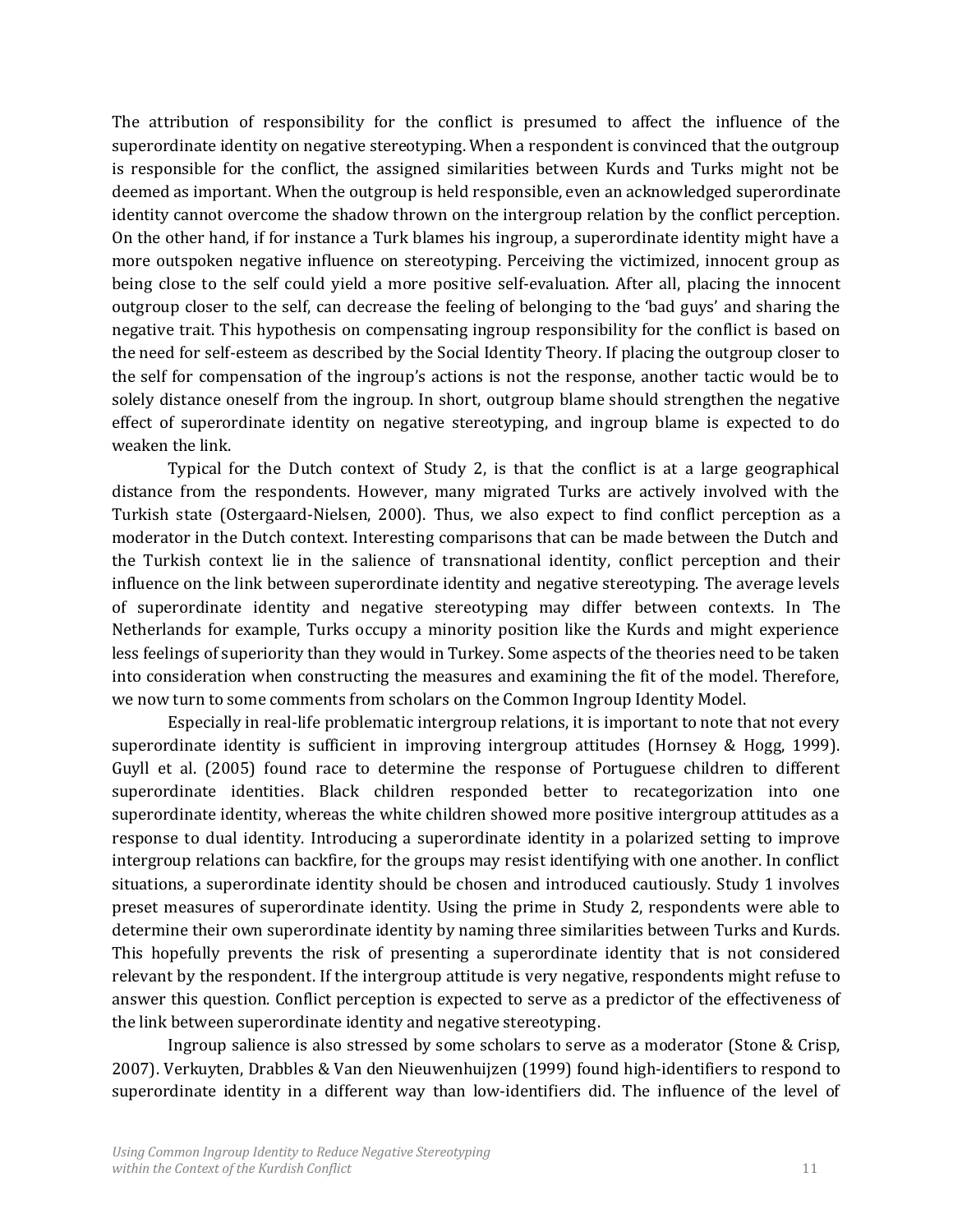ingroup identification can differ between situations. Brewer (2000) expects distinctiveness to play a part here, as the need for distinctiveness depends on different factors like group status, group size and other characteristics (Hewstone, Rubin & Willis, 2002). These factors could cause the Kurds to respond differently. Jetten et al. (1997) found distinctiveness to enhance groups' self-esteem. The dual identity perspective has been proposed as an alternative to common ingroup identity because the Common Ingroup Identity Model would not value distinctiveness enough. Scholars are not unanimous on whether the CIIM truly neglects the need for distinctiveness by completely recategorizing groups into one or also offers the option of maintaining the ingroup distinctiveness. Since respondents constitute their own superordinate identity in Study 2, they determine their own grounds of distinctiveness. They can decide to recategorize Turks and Kurds as one group, or adhere to the view of dual identity. This is how the design of Study 2 takes criticism on the Common Ingroup Identity Model into account and tries to optimize its effectiveness.

The first study analyses the recent relation between the Turkish and Kurdish identity in Turkey. The Kurdish issue is still vivid in the public debate and respondents are geographically and emotionally close to the conflict. The Turkish context can serve as a useful background for the Dutch context, since transfer of the conflict is presumed. Contrasting political and religious interest, very little research has been performed on loyalty to one's transnational discourse when it comes to negative intergroup relations and polarized settings (Ostergaard-Nielsen, 2000).

Testing the theoretical model as proposed can lead to implications to be considered when responding to or preventing negative behaviors in the case of an intergroup conflict. Policy can derive from such findings and influence the design of interventions. As explained in the introduction, interethnic tensions are dealt with on a daily basis in multicultural countries such as The Netherlands. By taking the conflict into account, we add knowledge on the actual usefulness of the model of which fragments were tested in very different settings. The method and measures of Study 1 and 2 are now discussed.

# **STUDY 1 Method**

#### *Participants and Procedure*

The data collection for Study 1 was conducted by Elif Celebi and Maykel Verkuyten in 2012. The dataset was originally designed to investigate social identities. A relevant set of variables was retrieved from the data, covering the necessary components of the theoretical model. The anonymous survey was distributed across eight colleges in the Turkish cities of Istanbul, Mardin, Urfa, Diyarbakır, Denizli, Mersin and Sakarya. Most of the respondents were from Istanbul, Sakarya and Denizli and 68% is female. A total of 702 students participated by filling out either an online or a paper pencil survey. The students were aged 18 to 26 with an average of 21.

#### *Measures*

*Superordinate Identity.* In Turkey, a cultural notion of Turkishness developed in the process of nation-building and modernization, stressing inclusive national identity that integrates multiethnic and multicultural geography (Somer, 2005). The term 'Türkiyeli', meaning 'from Turkey', was introduced in the public sphere to illustrate this identity. Participants were asked to rate Turks and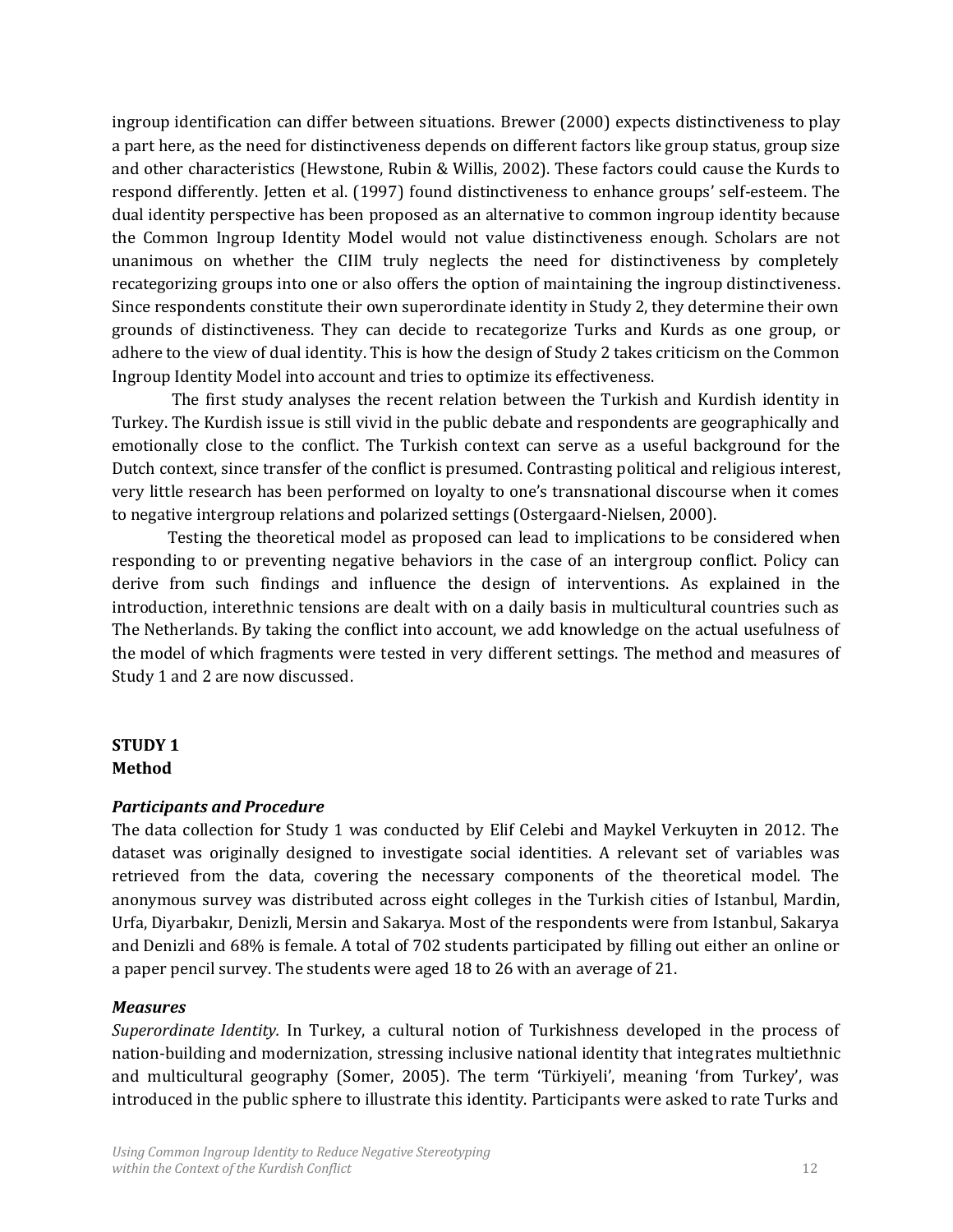Kurds as being typically Türkiyeli. This item was chosen as the measure for superordinate identity after making sure both Kurds and Turks rated Turks as typically Türkiyeli (resp. 80 and 90%). This basic assumption is necessary as a frame of reference for individuals who also refer to Kurds as being typical Türkiyeli. If so, this would constitute an overlapping identity. For this reason, the group that rates Turks as below average on the typically Türkiyeli item is excluded from our analysis. The item that measures superordinate identity through the Türkiyeli typicality for Kurds was scored on a 7-point Likert scale.

*Conflict Perception.* Respondents were asked to indicate the extent to which they hold Kurds and Turks responsible for several facets of the Kurdish conflict. Measures of the perceived responsibility entail causing damage, starting, continuing and ending the conflict. The items were scored on a 7-point Likert scale. Separate scales for ingroup conflict perception and outgroup conflict perception were calculated from these four statements' scores. The pattern matrix of the oblique factor rotation shows a clear division into two components that represent the difference between the perceived responsibility of the ingroup ( $\alpha$  = 0.835) and the outgroup ( $\alpha$  = 0.857).

*Negative Outgroup Stereotyping.* Items for measuring negative outgroup stereotyping are also integrated in the survey, such as 'what percentage, according to you, of Kurds/Turks is competent?'. The scores divided into steps of ten percent, ranging from 0 to 100%. The following set of stereotypes was presented to the respondents: competent, efficient, hardworking, friendly, nice, good-natured, honest, violent, and trustworthy. When creating a scale of the negative stereotyping by running an oblique factor rotation, a clear discrepancy between the positively formulated stereotypes and the single negatively formulated stereotype occurred. 'Violent' did not fit the scale that was constituted of the reversed positive stereotypes and had to be deleted<sup> $6$ </sup> for a reliable scale to remain ( $\alpha$  = 0.927). This way only the reverse scored positive stereotypes were used for further analysis of the data.

The missing value patterns clearly reported frequent patterns with large amounts of missing values. Cases were deleted if there were more than five missing values on relevant measures or over two on a single scale of one of the theoretical model's components. Due to the large amount of missing values, After removing the insufficient cases, 474 remained. The resulting sample contained slightly less Kurds (206) than Turks (265) and 3 cases that had missing values on ethnicity. Despite the large number of deleted cases, these proportions strongly resemble the ones in the full sample. Measures that still contained missing values were all imputed using the expectation maximization algorithm. A total of 24 missing values were imputed for the measure of negative stereotypes, 10 for outgroup conflict perception, 18 for ingroup conflict perception and 6 for superordinate identity.

# *Analysis*

The descriptives of the measured scales are shown in Table 1. Correlations between the scales that represent the theoretical model's components were examined in order to rule out multicollinearity. Now that measures and corresponding factors are determined for all components of the theoretical model, we turn to the actual relation between them. With this correlational study we test a number of hypotheses. The first is that superordinate identity and negative stereotyping are negatively related. The second states that ingroup and outgroup conflict perception moderate the negative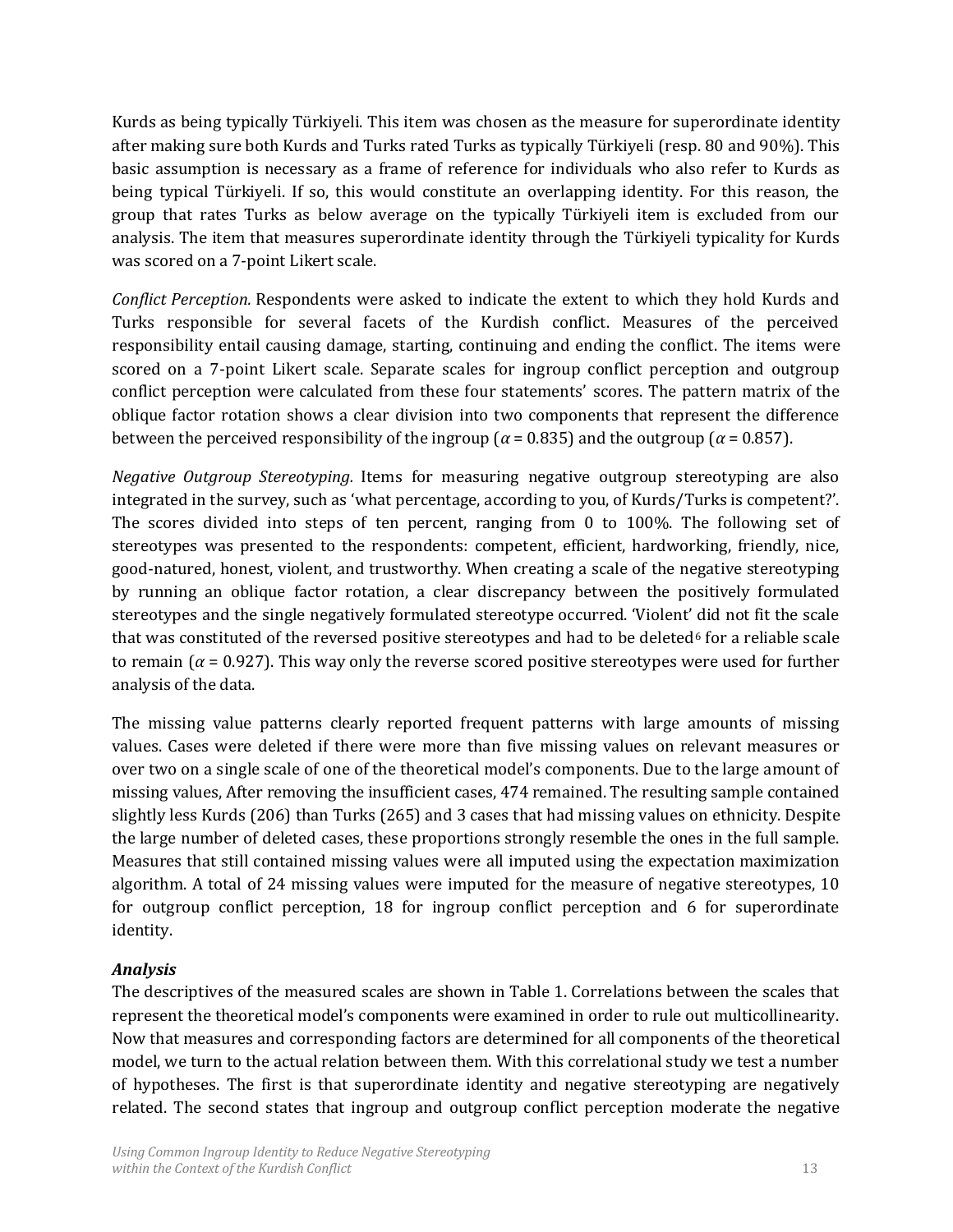relation between superordinate identity and negative stereotyping. The hypotheses are tested using regression analyses including the independent and interacting components. Before running the analysis, grand mean centering was applied so equivalent models were produced. Superordinate identity (stating to what extent Kurds are typically Türkiyeli) is inserted in the regression as the hypothesized instigator of negative outgroup stereotyping. The presumed moderators of ingroup and outgroup conflict perception are added, followed by separate blocks that contain interactions between our predictor and moderators. We now turn to the results of the regression analyses.

#### Table 1

|                              | $\boldsymbol{N}$ | М     | SD    | Minimum          | Maximum |
|------------------------------|------------------|-------|-------|------------------|---------|
| <b>Negative Stereotyping</b> |                  |       |       |                  |         |
| Turks                        | 265              | 52.20 | 14.05 | 8                | 80      |
| Kurds                        | 209              | 52.44 | 15.59 | 15               | 80      |
| Superordinate Identity       |                  |       |       |                  |         |
| Turks                        | 265              | 3.39  | 1.57  | $\mathbf{1}$     | 7       |
| Kurds                        | 209              | 3.68  | 1.92  | $\mathbf{1}$     | 7       |
| Outgroup Conflict            |                  |       |       |                  |         |
| Perception                   | 265              | 11.43 | 5.80  | $\mathbf{0}$     | 20      |
| Turks                        | 209              | 13.05 | 6.37  | $\boldsymbol{0}$ | 24      |
| Kurds                        |                  |       |       |                  |         |
| <b>Ingroup Conflict</b>      |                  |       |       |                  |         |
| Perception                   | 265              | 7.05  | 5.48  | $\mathbf{0}$     | 20      |
| Turks                        | 209              | 8.66  | 5.98  | $\mathbf{0}$     | 24      |
| Kurds                        |                  |       |       |                  |         |

*Descriptive Statistics for all Measures Study 1*

## **Results**

The mean for negative outgroup stereotyping was more or less the same for Turkish and Kurdish respondents. On average, respondents made negative judgments about 65% of the outgroup. This could be considered a rather pessimistic view on the personality of outgroup members. Turks and Kurds scored nearly the same on superordinate identity, with the average lying right in the middle of the scale. Both Turks and Kurds scored lower on ingroup conflict perception than they did on outgroup conflict perception, attributing more responsibility to the outgroup than they did to their own. Kurds generally scored higher on both ingroup and outgroup conflict perception.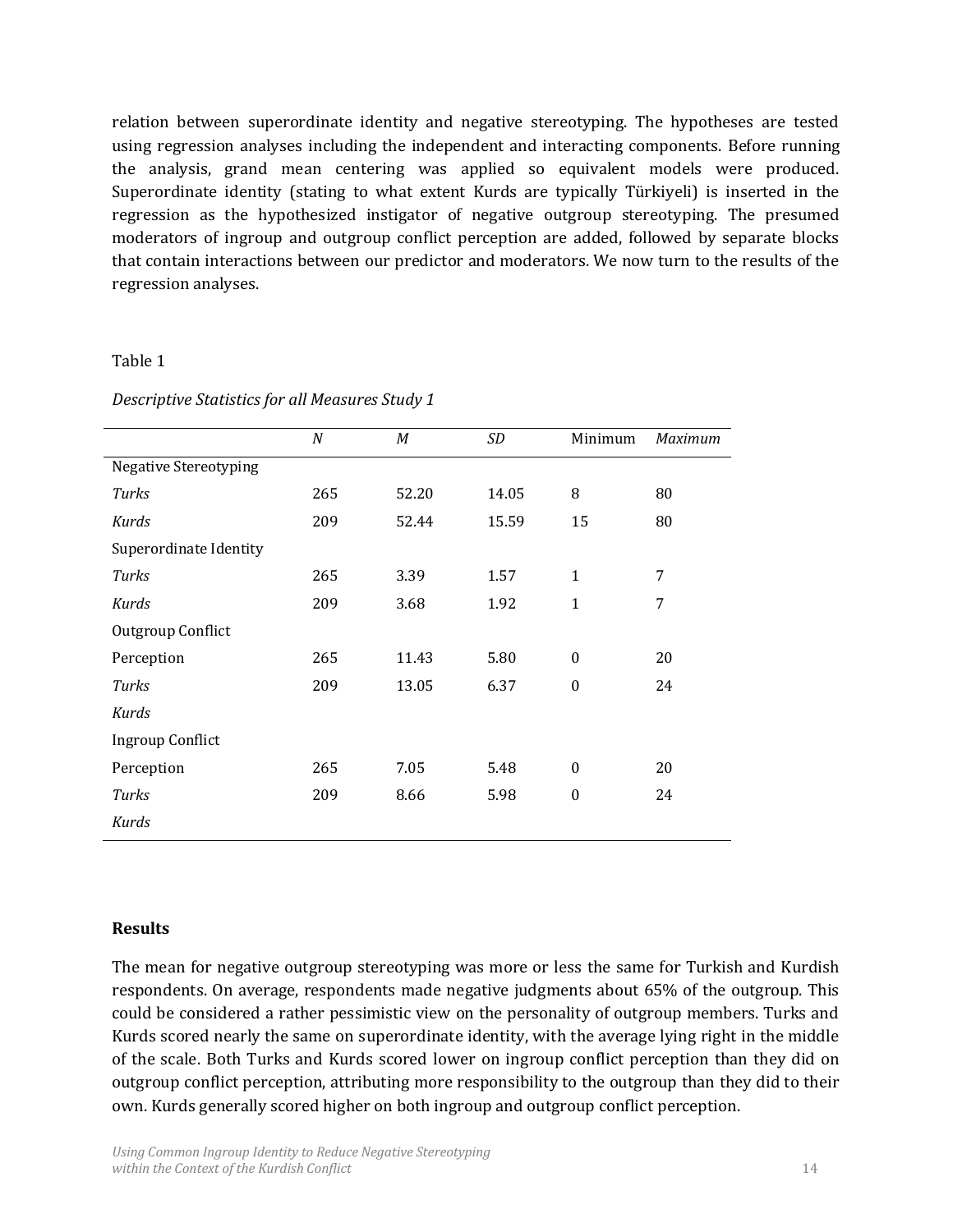The outcomes of the hierarchical regression analysis are shown in Table 2. The main effect of superordinate identity on negative stereotyping is significant. Respondents that score high on superordinate identity, tend to score relatively low on negative stereotyping. Outgroup conflict perception appears to be a predictor of negative stereotyping, whereas ingroup conflict perception doesn't play a significant role in the model. Apparently blaming the outgroup for an intergroup conflict is related to a more negative attitude towards the outgroup.

#### Table 2

#### *Multiple Regressions for Negative Stereotyping in Study 1*

|                                                            | Model 1 |         | Model 2 |         |
|------------------------------------------------------------|---------|---------|---------|---------|
|                                                            | $\beta$ | t       | $\beta$ | t       |
| Superordinate Identity                                     | $-19**$ | $-4.21$ | $-20**$ | $-4.29$ |
| <b>Outgroup Conflict Perception</b>                        | $.26**$ | 5.57    | $.26**$ | 5.32    |
| Ingroup Conflict Perception                                | $-.07$  | $-1.55$ | $-06$   | $-1.31$ |
| Superordinate Identity * Outgroup Conflict Perception      |         |         | .03     | .53     |
| Superordinate Identity * Ingroup Conflict Perception       |         |         | $-01$   | $-19$   |
| Outgroup Conflict Perception * Ingroup Conflict Perception |         |         | $-01$   | $-25$   |
| Superordinate Identity * Outgroup * Ingroup Conflict       |         |         | .05     | 1.07    |
| Perception                                                 |         |         |         |         |

*Note.* \*\* *p* < .01

The model that contains superordinate identity, outgroup conflict perception and ingroup conflict perception accounts for a reasonable deal of the variance of negative outgroup stereotyping (*R<sup>2</sup>* = 0.11). To test the moderating effect of conflict perception, interactions were added to the model. These were all found not to be significant. The moderating influence, that conflict perception was expected to have on the link between superordinate identity and negative stereotyping, is not present in the data. Finally, the regression analysis was conducted separately for Turks and Kurds. Superordinate identity is a significant predictor in the Turkish sample, but not in the Kurdish sample (see Table 3). For the Kurds, only outgroup conflict perception functions as a significant predictor. They don't let their self blame influence their attitude towards the outgroup.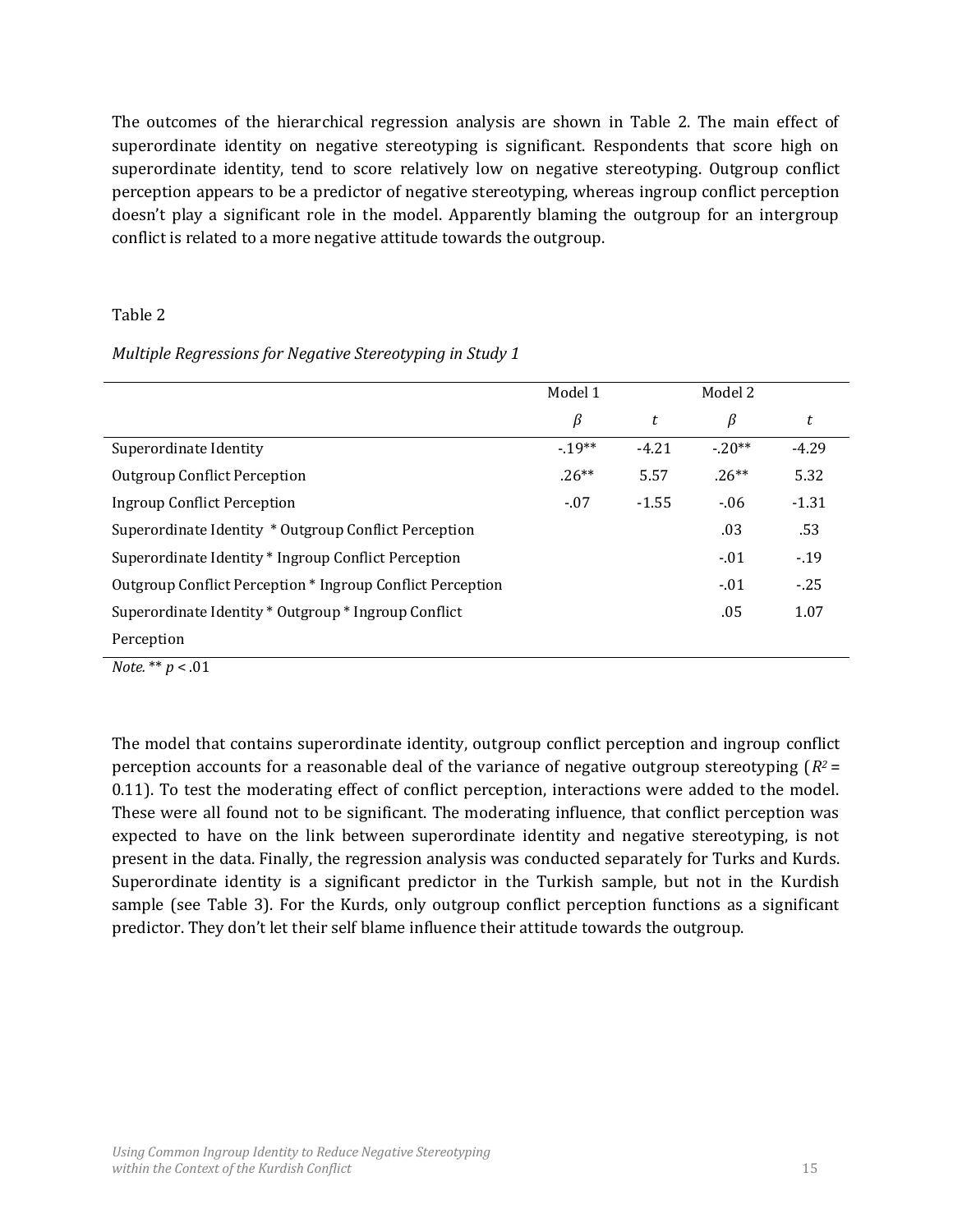#### Table 3

|                        | Turks   |         | Kurds   |         |
|------------------------|---------|---------|---------|---------|
|                        | β       | t       | β       | t       |
| Superordinate Identity | $-34**$ | $-5.88$ | .05     | $-74$   |
| Outgroup Conflict      | $.22**$ | 3.62    | $.27**$ | 3.84    |
| Perception             |         |         |         |         |
| Ingroup Conflict       | $-0.02$ | $-34$   | $-12$   | $-1.65$ |
| Perception             |         |         |         |         |

*Multiple Regressions for Negative Stereotyping in Study 1: Model 1 Split by Ethnicity*

*Note.* \*\* *p* < .01

*Note 2. R<sup>2</sup> Turks*= .20 *R<sup>2</sup> Kurds*= .08

*Note 3. NTurks* = 265 *NKurds* = 209

As was hypothesized, a negative relation between superordinate identity and negative outgroup stereotyping was found in Study 1. When people feel that the outgroup resembles the ingroup, they judge outgroup members more positively. The theoretical framework, and therewith the proposed model, support this relation. However, the main effect only applies to Turks. If Turks find Kurds to be typically Türkiyeli, they have less negative stereotypes towards the Kurdish outgroup. Kurds don't judge Turks more positively if they feel their group is typically Türkiyeli.

The finding that outgroup conflict perception positively relates to negative outgroup stereotyping as an independent predictor was not hypothesized, though understandable. Both ethnic groups have more negative opinions of the outgroup that they hold accountable for negative events. However, the moderating effect of conflict perception was not found in Study 1. Interactions including ingroup and outgroup conflict perception were not significant. We conclude that superordinate identity and outgroup conflict perception function as independent predictors of negative outgroup stereotyping.

Ingroup conflict perception is irrelevant as a predictor and moderator of negative stereotyping of the outgroup. This is a remarkable finding, because one would think people who blame their ingroup for negative events to perhaps have a more forgiving attitude towards the people that they think were affected. One explanation could be that the negative attitude is a reaction of coping with the guilt caused by the damage done to the outgroup. Group members could feel less guilty about the harm done to an outgroup if they hold the outgroup responsible for a conflict or if they dislike the outgroup.

The first model (with significant predictors being superordinate identity and outgroup conflict perception) applies to Turks who judge their ethnic group as representative for the term Türkiyeli, since this is a core assumption to our measure of superordinate identity. A different conclusion applies to the Kurds. Superordinate identity does not seem to determine their level of negative stereotyping, for only their outgroup perception of the conflict was found to be a significant predictor. One explanation is that there is no consensus between Turks and Kurds about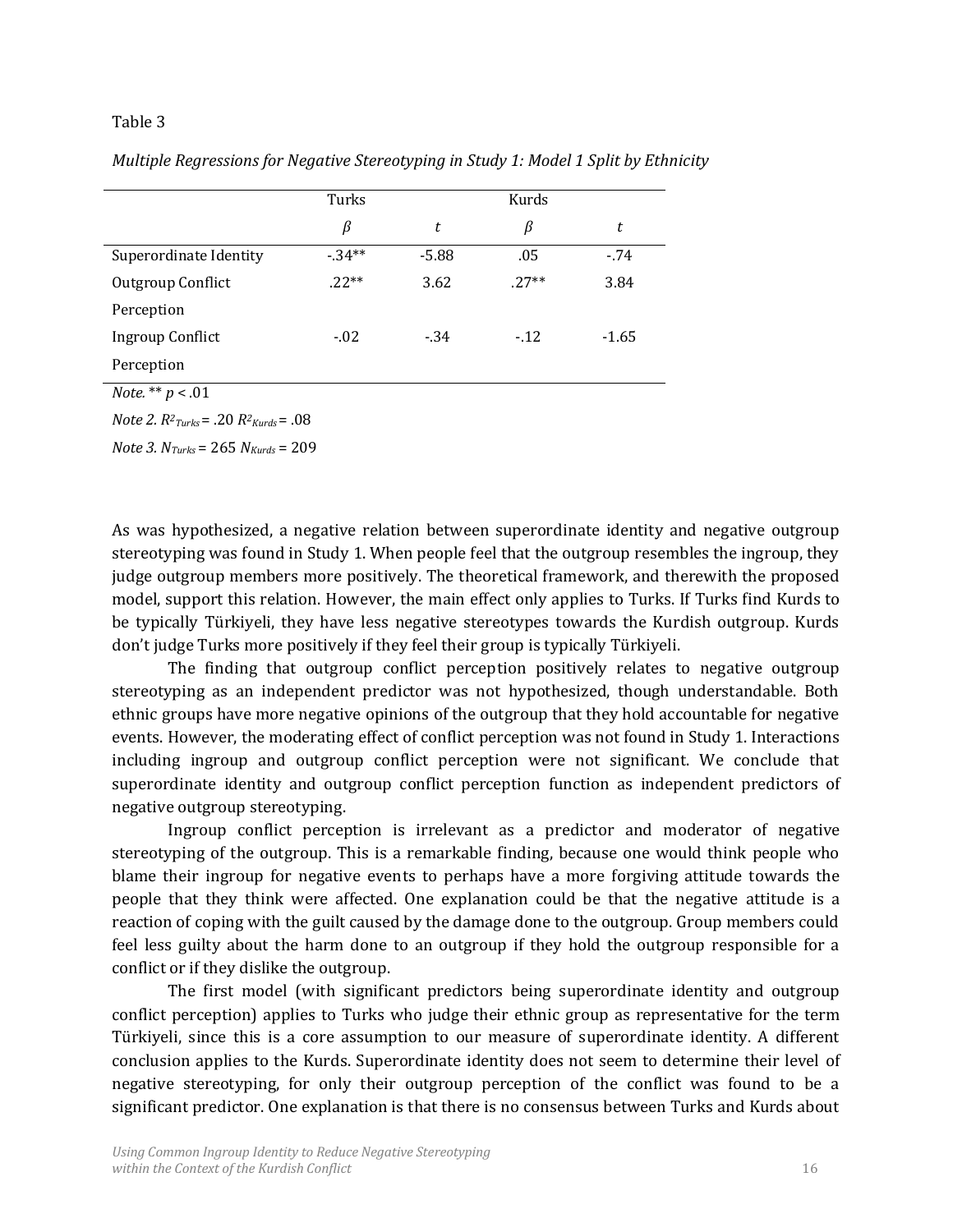the Türkiyeli characteristic that the measure of superordinate identity consists of.

Some doubts exist about this operationalization of superordinate identity for Study 1. Therefore, this component will be approached differently in Study 2 in an attempt to optimize the adequacy of the common ingroup identity model. Study 2 will also focus on the direction of causality by adding a prime of superordinate identity.

#### **STUDY 2 Method**

#### *Participants and Procedure*

An online questionnaire was spread through social media, Turkish and Kurdish organizational networks and the personal network of the author. Completing the questionnaire took about ten minutes. A snowball effect was triggered using a lottery in which respondents could double their chances on the prize by recruiting additional respondents. The questionnaire could be answered anonymously. Over a period of two months, a total of 83 Dutch Turks and Kurds (mean age = 26) participated. Of these respondents, 43 were Turks and 40 were Kurds (23 men and 60 women), 49 of them were born in The Netherlands. The items in Study 2 partially correspond to the ones in Study 1, but some adjustments had to be made in order to fit the Dutch sample of Turks and Kurds and to improve the research design. The measures and their differences compared to the ones in Study 1 are now discussed.

#### *Measures*

*Superordinate identity.* Apart from priming superordinate identity, a basic level was measured as well. This measure included three items on the extent to which respondents find the involved groups to resemble each other. The items were inspired by a set of items that the dataset for Study 1 contained7. Some adjustments were made so that the items suited the Dutch questionnaire for Study 2. The phrases now read 1) 'Despite Turks and Kurds living in the same country, I find these ethnic groups completely different' 2) 'Despite the differences in ethnicity and religion, there is a sense of unity between Kurds and Turks' 3) 'To me, Turks and Kurds are one ethnic group'. The 7 point Likert scales of these items are used to check the basic level of superordinate identity for all respondents. This way we can test the main effect of superordinate identity on negative stereotyping and detect differences between the effect of priming superordinate identity on individuals with high rates on the basic level of superordinate identity differently and on the ones with a low level. The scale for basic level of superordinate identity ( $\alpha$  = .72) did not contain items that had to be deleted.

*Prime.* A prime that aims to improve the superordinate identity was randomly assigned to half the participants of both Kurdish and Turkish origin. It was located directly after the measures of superordinate identity and conflict perception and before the measures of stereotypes, so that the basic level of superordinate identity could be controlled for when analyzing the effect of superordinate identity on negative stereotyping. By preceding no other measures of components, the prime could only affect the items on stereotyping. The prime is a cue to name three similarities between Kurds and Turks. This way, respondents were able to choose similar traits that they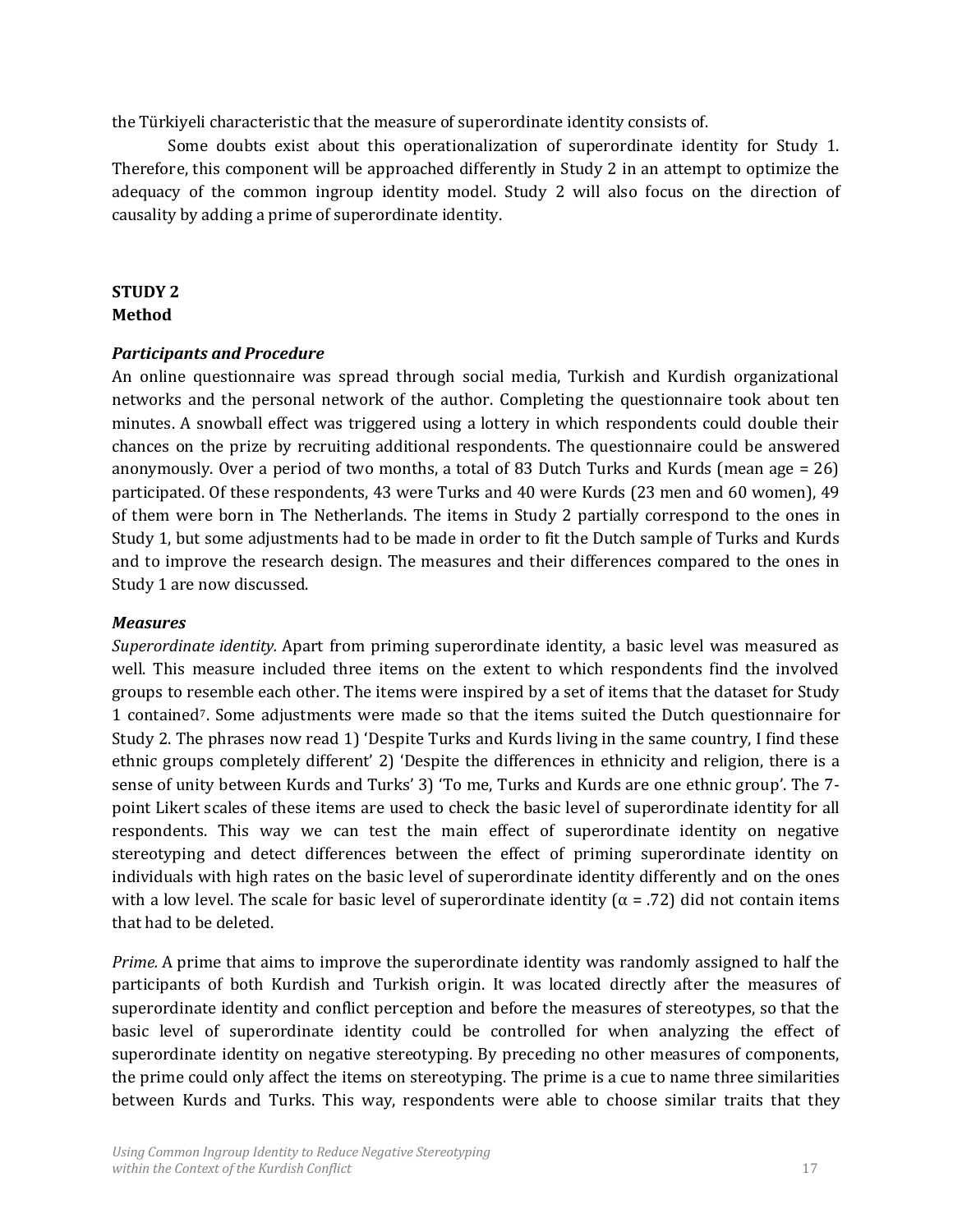personally found to be relevant. This tactic is used to decrease the risk of providing respondents with an irrelevant superordinate identity that might trigger a counter reaction, as was warned for by Brewer (2000) and Hornsey & Hogg (1999). Hilton & Von Hippel (1996) concluded from their literature review that it is more effective to reduce stereotyping through stereotypical information than it is to decategorize outgroup members, trying to abolish stereotyping as a whole. This supports the choice for priming stereotypes that apply to both Turks and Kurds as a tactic to reduce negative intergroup attitudes. The open question also offers the opportunity to detect patterns in the perceived resemblances that can inform us on which similarities to focus in the future.

*Conflict perception.* The same table that was used to measure conflict perception in Study 1 was used in Study 2, but then with a 7-point Likert-scale to offer a wider range of responses. We decided to do so, because we expected the distance of Dutch participants to the conflict to bring into play a larger group of mild, yet significant conflict perceptions. The variables for ingroup and outgroup conflict perception, negative stereotypes towards the Dutch and the broader outgroup were constructed. Based on factor analyses, the scales for outgroup conflict perception ( $\alpha$  = .77) and ingroup perception ( $\alpha$  = .72) did not contain items that had to be deleted.

*Stereotyping.* In most other studies, a more diverse set of stereotypes is used to measure stereotyping than the combination used in Study 1. Like other scholars, we based our items on the set of positive and negative stereotypes proposed by Stephan et al. (1993). Judgments ranged from 0 to 100% in an 11-point Likert scale. It was advised by Riek et al. (2010) to add items that correspond to the items of the stereotypes, measuring the importance of each trait for judging others. This way, an index can be computed per person that expresses the individual's most salient judgments. These personal indexes have proven to be better predictors of negative attitudes toward the outgroup than solely the percentages (Riek et al., 2010). For this reason, only the stereotypes weighed by salience will be reported as results. The stereotypes were separately questioned for the ethnic outgroup in The Netherlands and the entire ethnic outgroup.

Positively formulated stereotypes of the entire population and the Dutch outgroup loaded heavily on the same factor, not loading to the same factor as negatively formulated stereotypes. The items on aggression and ignorance did not combine together into one factor either. Looking at the salience of stereotypes, the same pattern became evident for these items. As was decided in Study 1, the negatively formulated stereotypes are not included in the factors for negative outgroup stereotyping. Positive stereotypes were reverse scored so all scores on stereotypes represented the level of negativity towards the other group. Two reliable scales remained for negative stereotyping of the Dutch population ( $\alpha$  = .95) and the entire population ( $\alpha$  = .87).

#### **Results**

In Table 4 the descriptive statistics of the factors are shown. The basic level of superordinate identity for Turks was 11.40, whereas Kurds scored an average of 6.46. There is quite a discrepancy between Turks and Kurds in adhering to a superordinate identity for that matter. Kurds scored higher on negative stereotyping than Turks did, looking at both the simple trait percentages and the index that included the salience of each trait. Kurds were more outspokenly negative about the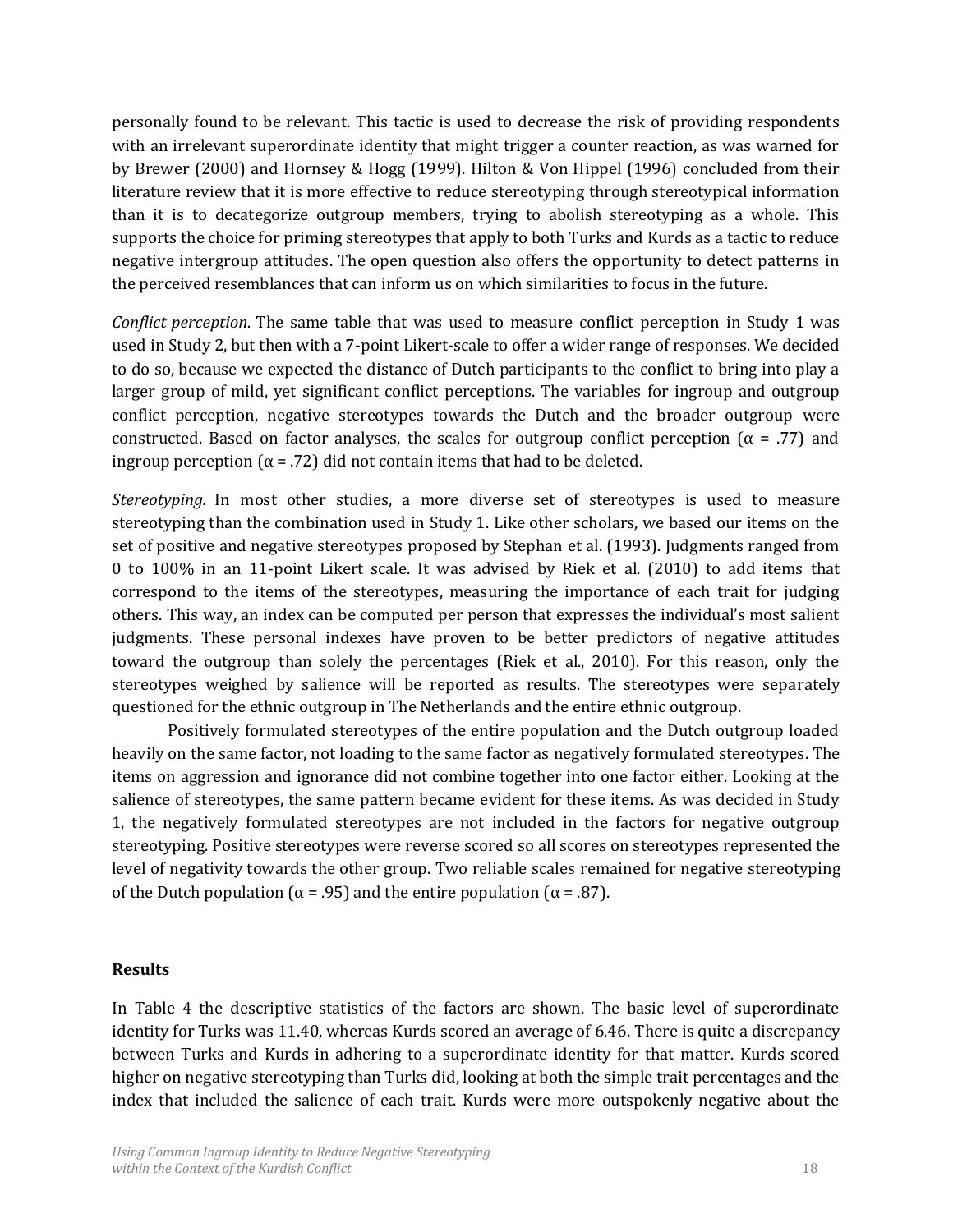Dutch Turks and the Turkish outgroup as a whole. Kurds also held Turks more responsible for the conflict than the Turks did them. Both ethnic groups scored about the same on ingroup conflict perception, ascribing far less responsibility to the ingroup than they did to the outgroup.

All factors were centered. Regression analyses were carried out in order to investigate the relation between the factors. Every analysis was run on the factors for stereotyping the Dutch and the entire outgroup. Only very few factors were included in the regression analysis, for the small number of participants would lead to problematic power and reliability. Table 5 and 6 show the outcomes of the regression analyses that were performed with the dependent variables being the salient negative stereotyping of the entire outgroup and the Dutch outgroup. After studying the general tendencies in the sample, one-way ANOVA's are carried out to study the differences of the effects between the Kurdish and the Turkish respondents. Due to the small sample size, multiple regression analysis is not an option when analyzing the ethnic groups separately.

#### Table 4

|                                                | $\boldsymbol{N}$ | M     | SD    | Minimum | Maximum |
|------------------------------------------------|------------------|-------|-------|---------|---------|
| Negative Stereotyping Entire Nation * Salience |                  |       |       |         |         |
| Turks                                          | 36               | 18.59 | 7.88  | 8.75    | 37.00   |
| Kurds                                          | 39               | 23.00 | 9.66  | 6.63    | 47.13   |
| Negative Stereotyping Dutch Nation * Salience  |                  |       |       |         |         |
| Turks                                          | 38               | 17.35 | 10.23 | 0.00    | 44.00   |
| Kurds                                          | 39               | 22.98 | 10.58 | 5.63    | 53.00   |
| <b>Basic Level Superordinate Identity</b>      |                  |       |       |         |         |
| Turks                                          | 42               | 11.40 | 3.59  | 2.00    | 19.00   |
| Kurds                                          | 39               | 6.46  | 3.93  | 2.00    | 16.00   |
| <b>Outgroup Conflict Perception</b>            |                  |       |       |         |         |
| Turks                                          | 42               | 18.67 | 5.79  | 4.00    | 28.00   |
| Kurds                                          | 39               | 23.05 | 4.66  | 10.00   | 28.00   |
| <b>Ingroup Conflict Perception</b>             |                  |       |       |         |         |
| Turks                                          | 42               | 13.52 | 4.76  | 4.00    | 24.00   |
| Kurds                                          | 39               | 13.69 | 4.90  | 4.00    | 28.00   |

#### *Descriptive Statistics for All Measures in Study 2*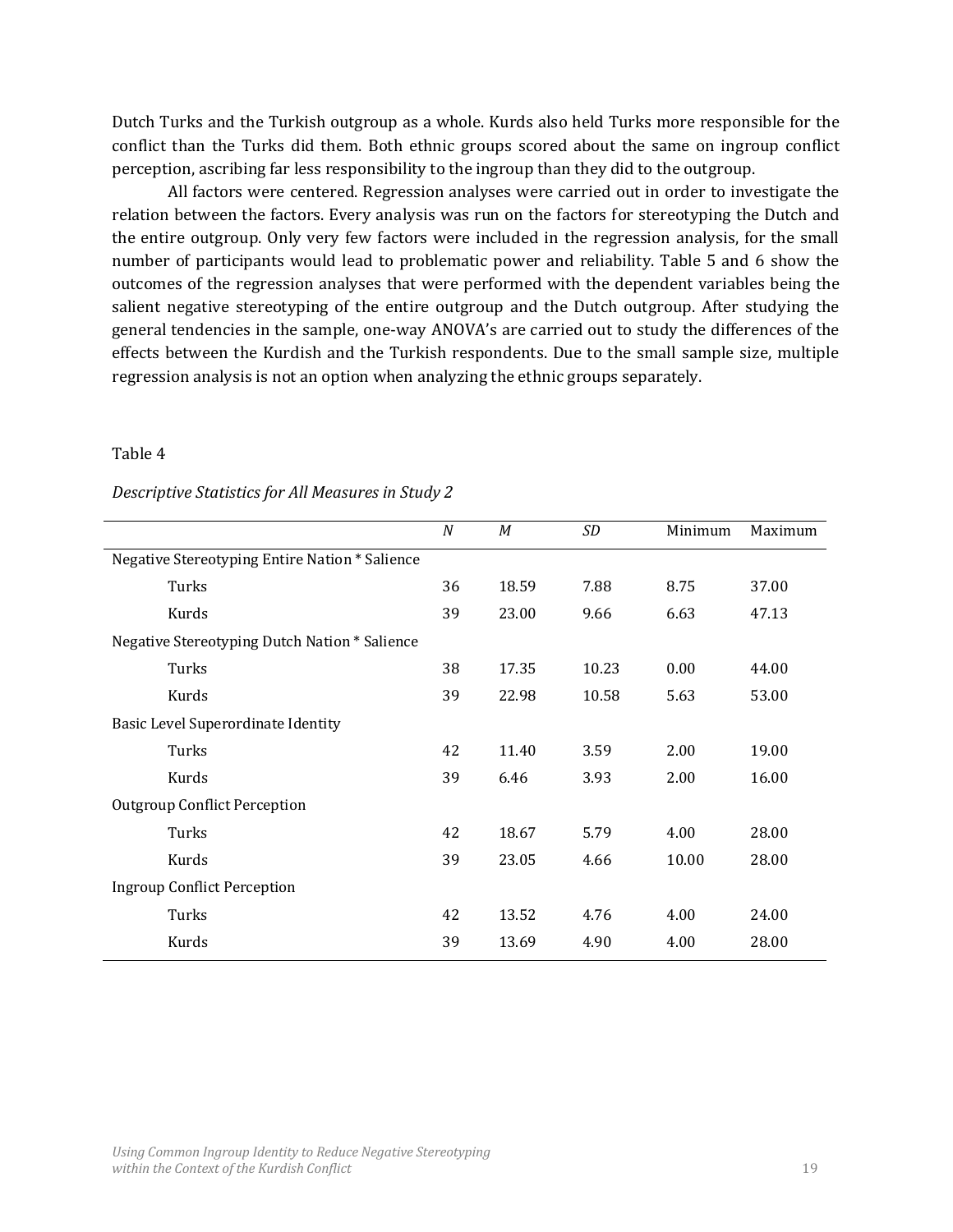#### Table 5

*Predictors of Negative Stereotyping the Entire Outgroup*

|                                     | β        | t       |
|-------------------------------------|----------|---------|
| Model 1                             |          |         |
| Prime Superordinate Identity        | $-10$    | -.86    |
| <b>Outgroup Conflict Perception</b> | $-21$    | $-57$   |
| Interaction                         | .36      | .96     |
| Model 2                             |          |         |
| Prime Superordinate Identity        | - 08     | -.66    |
| Ingroup Conflict Perception         | $-17$    | $-47$   |
| Interaction                         | .08      | .22     |
| Model 3                             |          |         |
| Basic Level Superordinate Identity  | $-44**$  | $-3.97$ |
| <b>Outgroup Conflict Perception</b> | $-16$    | $-1.38$ |
| Interaction                         | $.35***$ | 3.37    |
| Model 4                             |          |         |
| Basic Level Superordinate Identity  | $-39**$  | $-3.54$ |
| <b>Ingroup Conflict Perception</b>  | $-10$    | $-91$   |
| Interaction                         | .08      | .73     |
| <i>Note.</i> ** $p < .01$           |          |         |

*Note* 2.  $R^2_{Model 1}$  = .04  $R^2_{Model 2}$  = .02  $R^2_{Model 3}$  = .17  $R^2_{Model 4}$  = .19 *Note 3. N* = 72

The prime encouraged respondents to come up with similarities between Kurds and Turks. The most frequent answers entailed religion, appearance, morality, food, language and personality traits such as stubbornness. The prime did not work when stereotypes about the entire outgroup were measured. However, the interaction between the prime and ingroup conflict perception was a significant predictor of negative stereotyping in the case of the outgroup being Dutch. The prime seems to strengthen the negative link between the ingroup conflict perception and negative stereotyping. This result is not in line with our hypothesis that conflict perception moderates the negative link between the prime of superordinate identity and negative stereotyping. Instead, it's more likely that the prime is actually the moderator when respondents refer to the Dutch outgroup.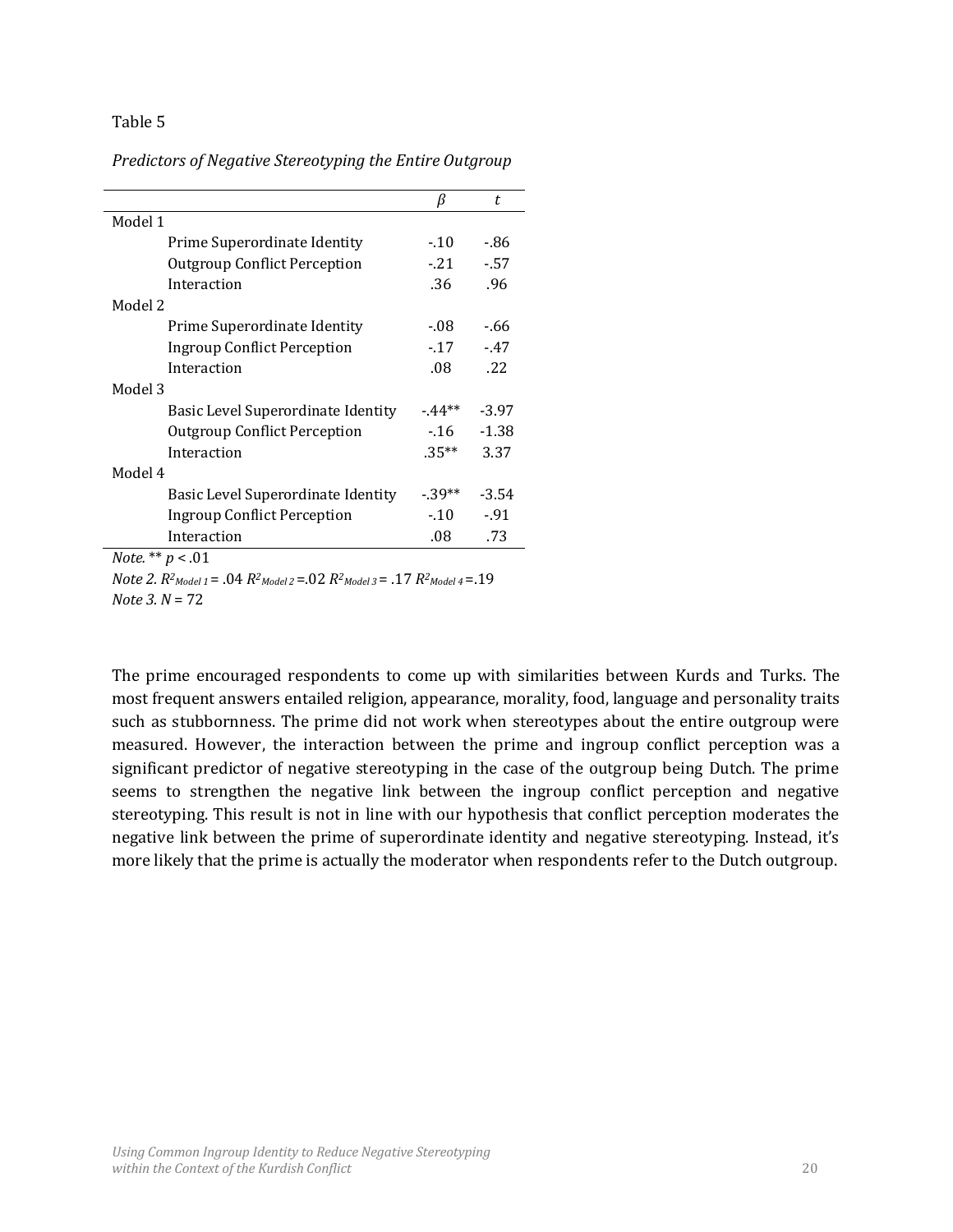#### Table 6

*Predictors of Negative Stereotyping the Dutch Outgroup*

|                                     | β       | t.      |
|-------------------------------------|---------|---------|
| Model 1                             |         |         |
| Prime Superordinate Identity        | $-14$   | $-1.19$ |
| <b>Outgroup Conflict Perception</b> | $-05$   | $-15$   |
| Interaction                         | .22     | .61     |
| Model 2                             |         |         |
| Prime Superordinate Identity        | $-13$   | $-1.09$ |
| <b>Ingroup Conflict Perception</b>  | -.79*   | $-2.29$ |
| Interaction                         | $.74*$  | 2.15    |
| Model 3                             |         |         |
| Basic Level Superordinate Identity  | $-45**$ | $-3.98$ |
| <b>Outgroup Conflict Perception</b> | $-13$   | $-1.14$ |
| Interaction                         | $.31**$ | 2.98    |
| Model 4                             |         |         |
| Basic Level Superordinate Identity  | $-40**$ | $-3.80$ |
| <b>Ingroup Conflict Perception</b>  | $-12$   | $-1.15$ |
| Interaction                         | .18     | 1.68    |

*Note. \* p* < .05 \*\* *p* < .01

*Note2.*  $R^2_{Model\ 1} = .05 R^2_{Model\ 2} = .08 R^2_{Model\ 3} = .28 R^2_{Model\ 4} = .20$ 

*Note 3. N =74*

The prime of superordinate identity does not behave as expected. An explanation is that the prime does not function the way it was expected to and is insufficient as a trigger of superordinate identity. We take a step back by comparing our findings of the prime's functioning with the functioning of the basic level of superordinate identity. The respondents' basic level of superordinate identity is indeed negatively linked to the scale of stereotyping the Dutch and the entire outgroup. This predictor interacts with outgroup conflict perception, which is not a significant independent predictor. Outgroup conflict perception strengthens the hypothesized link. We conclude that outgroup conflict perception is indeed a moderator to the negative effect that the basic level of superordinate identity has on negative stereotyping. Outgroup and ingroup conflict perception are not significant as independent predictors of negative stereotyping of the Dutch and the entire outgroup.

An independent samples t-test reported that the prime was only effective for Kurds who judged the entire outgroup  $(F(37) = 4.25, p < .05)$ . The Turks did not show a significant response to the prime of superordinate identity by judging Kurds more positively. A one-way ANOVA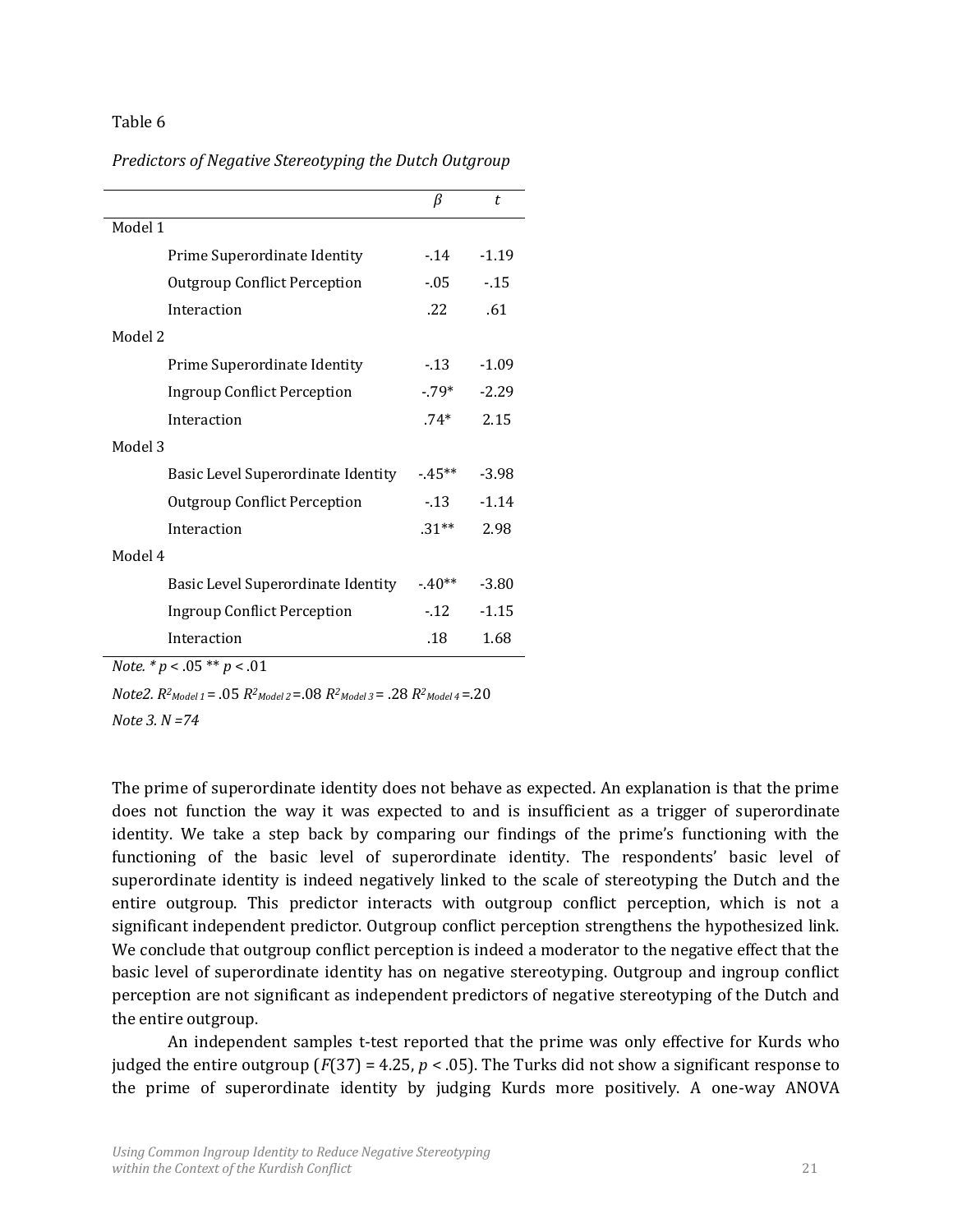demonstrates the negative effect of the Turks' basic level of superordinate identity on their negative stereotyping of the entire Kurdish outgroup (*F*(12, 22) = 2.27, *p* < .05). As becomes evident from the different influences of the prime and the basic level of superordinate identity on the ethnic groups, Kurds and Turks were in different ways more positive about the outgroup when they adhered to a superordinate identity. A negative effect was also found of Turks' ingroup conflict perception on negative stereotyping of the entire outgroup (*F*(16, 18) = 3.13, *p* < .05). Only for the Turks did the factor of ingroup conflict perception play a role. Kurdish ingroup conflict perception did not show a significant link to negative stereotyping. For Turks and Kurds, outgroup conflict perception alone did not significantly relate to negative stereotyping.

As a whole, the conclusion of Study 2 is that the prime did not function optimally as a tactic against negative stereotyping. Superordinate identity does clearly have a part in the intergroup dynamics between Turks and Kurds and their attitudes toward outgroup members. Its influence does differ between the ethnic groups. The outgroup conflict perception doesn't seem as important in the Dutch sample as it was in the Turkish sample of Study 1. Remarkably, ingroup conflict perception is the factor that showed more influence on the attitudes of Dutch Turks and Kurds compared to the Turkish sample. The extent, to which generalization of stereotypes and the link with superordinate identity and conflict perception occurs, differs between ethnic groups.

#### **Discussion**

This study examines the Common Ingroup Identity Model (CIIM) as a tactic to improve intergroup attitudes. The CIIM proposes the use of a common ingroup identity that offers grounds for inclusion of the outgroup. The individual then has to take on a more positive attitude towards the former outgroup, in order to prevent negative self-esteem to derive from judging the newly included. The model has already proven effective in laboratory settings with different kinds of groups, based on race and political preference for instance. The step to discovering the actual effectiveness in an intergroup conflict outside the laboratory is next within the process to implementation of the Common Ingroup Identity Model.

The Kurdish issue has lead to tensions between Turks and Kurds for many decades. There are disputes concerning the autonomy of a Kurdish state and the Kurdish cultural discourse. The conflict between the Kurds and the Turkish state took off after Mustafa Kemal Atatürk decided to act against the Treaty of Sèvres that promised a referendum on the rise of Kurdistan. The past couple of decades, incidents surrounding the Kurdish conflict have also had their impact on the migrant populations of Turks and Kurds, such as the ones in The Netherlands. Tensions between both ethnic groups are evident in both Turkey and The Netherlands. The Common Ingroup Identity Model is put to the test as a tactic to soothe the problematic relation between Turks and Kurds. If common ingroup identity is a successful weapon against negative intergroup attitudes, the realization of a superordinate identity through intergroup similarities and relatedness should lessen negative judgments about the outgroup. The dependent variable in the present research is negative stereotyping, which has proven to be a good predictor of intergroup attitudes.

Both the results from Study 1 and 2 pronounce the relevance of superordinate identity to negative stereotyping of the outgroup. The Türkiyeli identity (Study 1) and the basic level of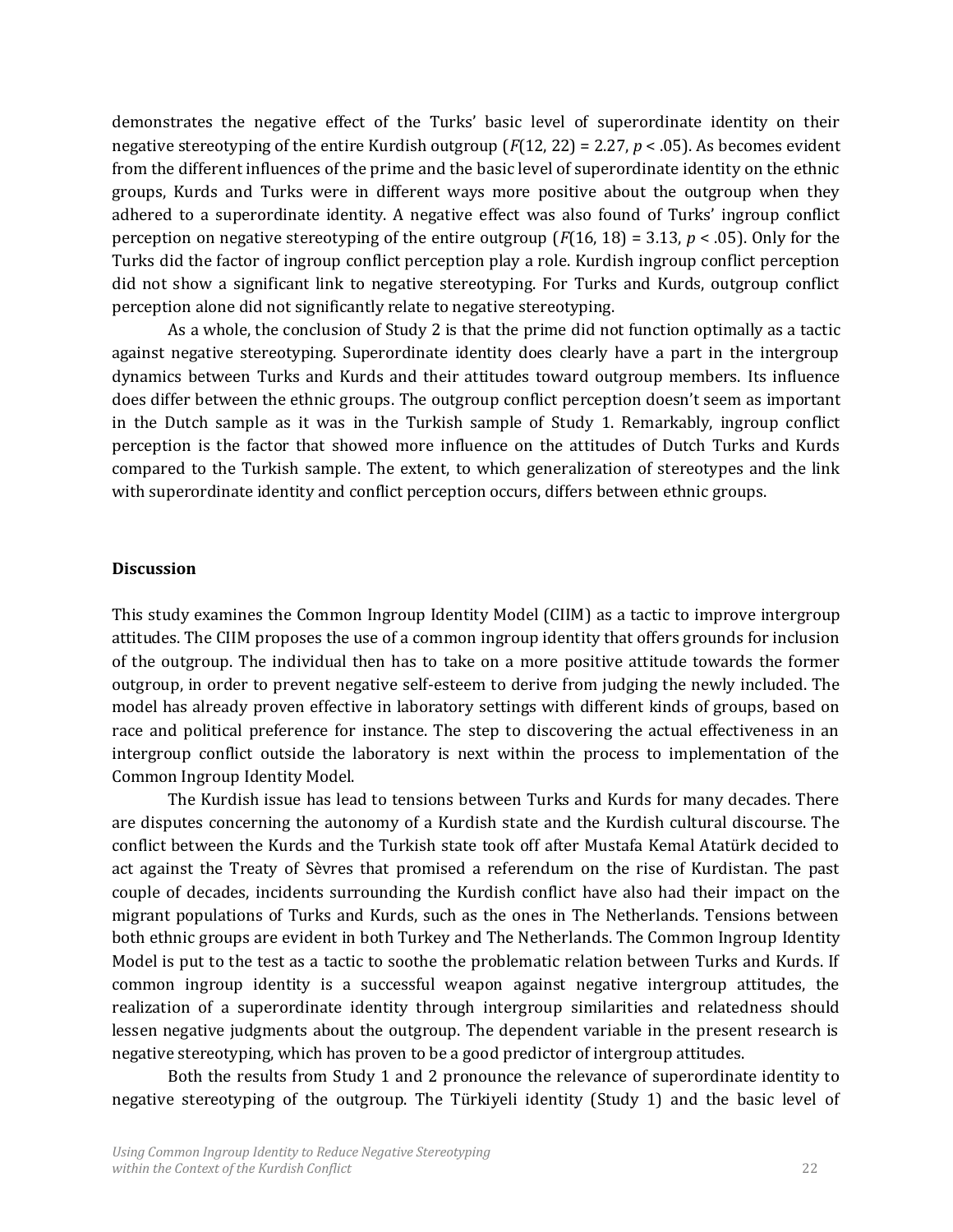superordinate identity that describes the relatedness of the Turks and Kurds as ethnic groups (Study 2) are connected to individuals' negative stereotyping of the outgroup. Generally speaking, the proposed main effect, which is superordinate identity's negative influence on negative stereotyping, is confirmed by this research. When people feel they resemble each other, and thereby adhere to a superordinate identity, they have a more positive attitude towards the other group. This phenomenon can be interpreted as the need for positive self-esteem that is stressed by Tajfel & Turner's Social Identity Theory (1986). It's important to positively evaluate the self and what is related to the self. When people feel related to others, the others become part of the mental representation of the self and self-esteem partially derives from the way they are evaluated. The fact that the present research confirms this link in the context of a real life conflict is promising to the Common Ingroup Identity Theory. On the other hand, the link is not the same for all groups. For example, Study 1 shows a relation between superordinate identity and negative stereotyping for the Turks in the sample, but not for the Kurds. Study 2 distinguishes stereotypes on the Dutch outgroup of Turks and Kurds and the ethnic outgroup as a whole. It demonstrates different influences of superordinate identity on the stereotyping of the Dutch outgroup and the entire outgroup. The basic level of superordinate identity was only related to negative stereotyping of the entire outgroup by the Turks.

Following a measure of the basic level of each participant's superordinate identity, Study 2 introduced a prime of superordinate identity to check whether the direction of causality of the proposed model is confirmed. The prime only affected the Kurds' negative stereotyping of the outgroup in general. Triggering superordinate identity helped reduce their negative attitudes, confirming the directionality that was proposed in the theoretical model. Turks were unaffected by the prime. However, their average basic level of superordinate identity was almost twice as high as that of the Kurds. Due to this already relatively high level of superordinate identity, Turks might not be as sensitive to the prime. The Turks did indeed show less negative stereotyping towards the Kurds. When participants were exposed to the prime that cued them to name similarities between Turks and Kurds, the conscious focus on superordinate identity did not make them more positive towards the Dutch outgroup in particular. An explanation could be that the Dutch populations of Turks and Kurds are not considered as representative for the outgroup. We now turn to the proposed moderators that might help interpret the divergent effects of superordinate identity.

Considering the presence of the Kurdish conflict and its strong link to Turkish and Kurdish identity issues, the interpretation of the conflict is deemed important as an influence on the intergroup attitudes that are the subject of our interest. Conflict perception was therefore introduced as a moderator of the negative link between superordinate identity and negative stereotyping. Attribution of responsibility to the ingroup and outgroup for different aspects of the conflict were measured and hypothesized to have a respectively increasing and decreasing effect on the negative relation between superordinate identity and superordinate identity. The Turks in Study 1 and 2 ascribe less responsibility for the conflict to the Kurds than the Kurds ascribe to them. Generally, the Kurds are more outspoken about the conflict.

Outgroup conflict perception is an independent predictor of negative stereotyping by Turks and Kurds in Study 1. The higher a respondent's score on outgroup conflict perception, the more likely that the respondent stereotypes the outgroup negatively. For the complete Turkish sample, outgroup conflict perception plays a central role in the attitude towards the outgroup, irrespective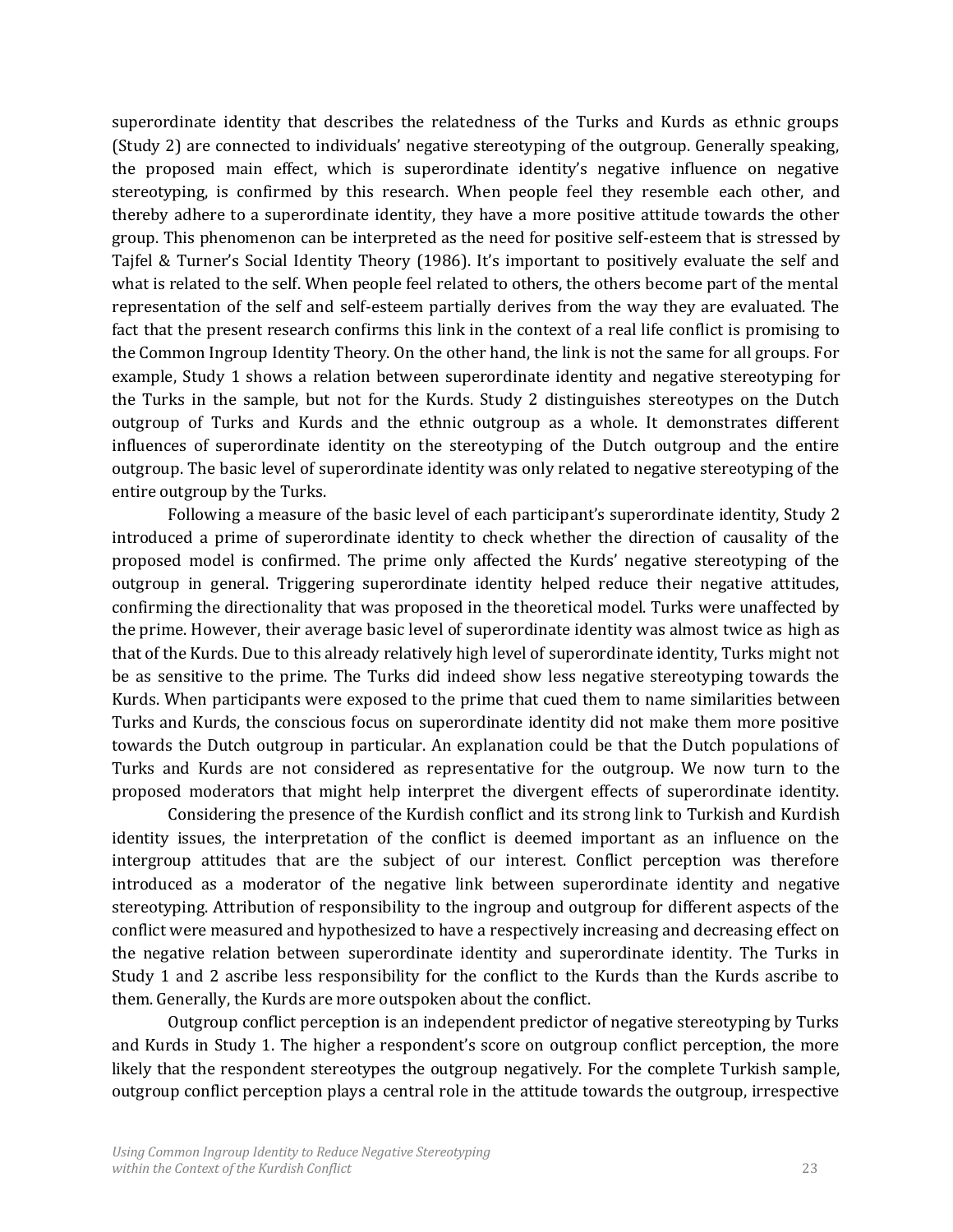of the relation between superordinate identity and negative stereotyping. As an independent predictor, outgroup conflict perception does not interact with superordinate identity as was hypothesized. This means that whether a respondent adhered to the Türkiyeli superordinate identity or not, the level of outgroup conflict perception related to negative stereotyping. No significant results were found for the predictive value of ingroup conflict perception and its interactions in the total sample of Study 1. Looking at the tenor of the conflict, it is not surprising that only outgroup conflict perception was found to account for negative stereotyping by the Kurds. After all, their identities have evolved as a result of the restrictions laid on them by the Turks.

The role of conflict perception is different for Study 2, which involved two variables of superordinate identity, a prime and basic level, and distinguished negative stereotyping of the Dutch outgroup and the entire ethnic outgroup. For Turks and Kurds, ingroup conflict perception was not a significant predictor of negative stereotyping. Ingroup conflict perception was only involved when interacting with the prime of superordinate identity. The interaction between these two measures solely predicted negative stereotyping of the Dutch outgroup. Outgroup conflict perception is not an independent predictor either, but moderates the link between the basic level superordinate identity and negative stereotyping of the Dutch and the entire outgroup. One can imagine that Turks and Kurds with more outspoken opinions on the conflict find similarities with the outgroup less important, even though they are aware of the resemblance between the in- and outgroup. Being geographically located further from Kurdistan and the Kurdish conflict, conflict perception is not an independent predictor for the intergroup attitudes of Dutch respondents.

Considering the total of findings in this research, the conclusion is that, in the light of the Kurdish issue, common ingroup identity does play a role in the intergroup attitudes between Turks and Kurds. This applies to both Turks and Kurds who live in Turkey and in The Netherlands. Nevertheless, there is a different association and importance of the superordinate identity across the populations in this real life conflict. Unfortunately, the prime in Study 2 was not as effective as expected. Conflict perception influences the attitudes of respondents living in Turkey. Ingroup conflict perception is less important than outgroup conflict perception. The respondents who live in The Netherlands do take the conflict into account, but probably have a lower level of direct personal relevance due to their geographical distance from the conflict. Being a migrant, Dutch Turks and Kurds might also have other important processes that involve identity and intergroup attitudes interfering with the identity issues that originate from their motherland. It would be interesting to involve measures of their relatedness to Dutch society and affinity with multiculturalism in future research, to investigate the role that the migrant position plays in a conflict situation.

Some limitations of the present research need to be considered when interpreting the results. For example, operationalizing superordinate identity requires knowledge of intergroup circumstances. The Türkiyeli term that was used for measuring superordinate identity in Study 1 is politically charged, as it is invented to improve inclusion through civic citizenship (Somer, 2005). The perception of Turkish national identity is therefore important to the effectiveness of this superordinate identity. Turks and Kurds who don't adhere to the ideology of a united Turkey could turn against this superordinate identity in particular, without necessarily rejecting resemblance and relatedness between Turks and Kurds. There was indeed a group of respondents that could not be included due to their judgment of the Turks as not being typically Türkiyeli. The dataset of Study 1 did not offer the opportunity to use a more diverse set of superordinate identities. The basic level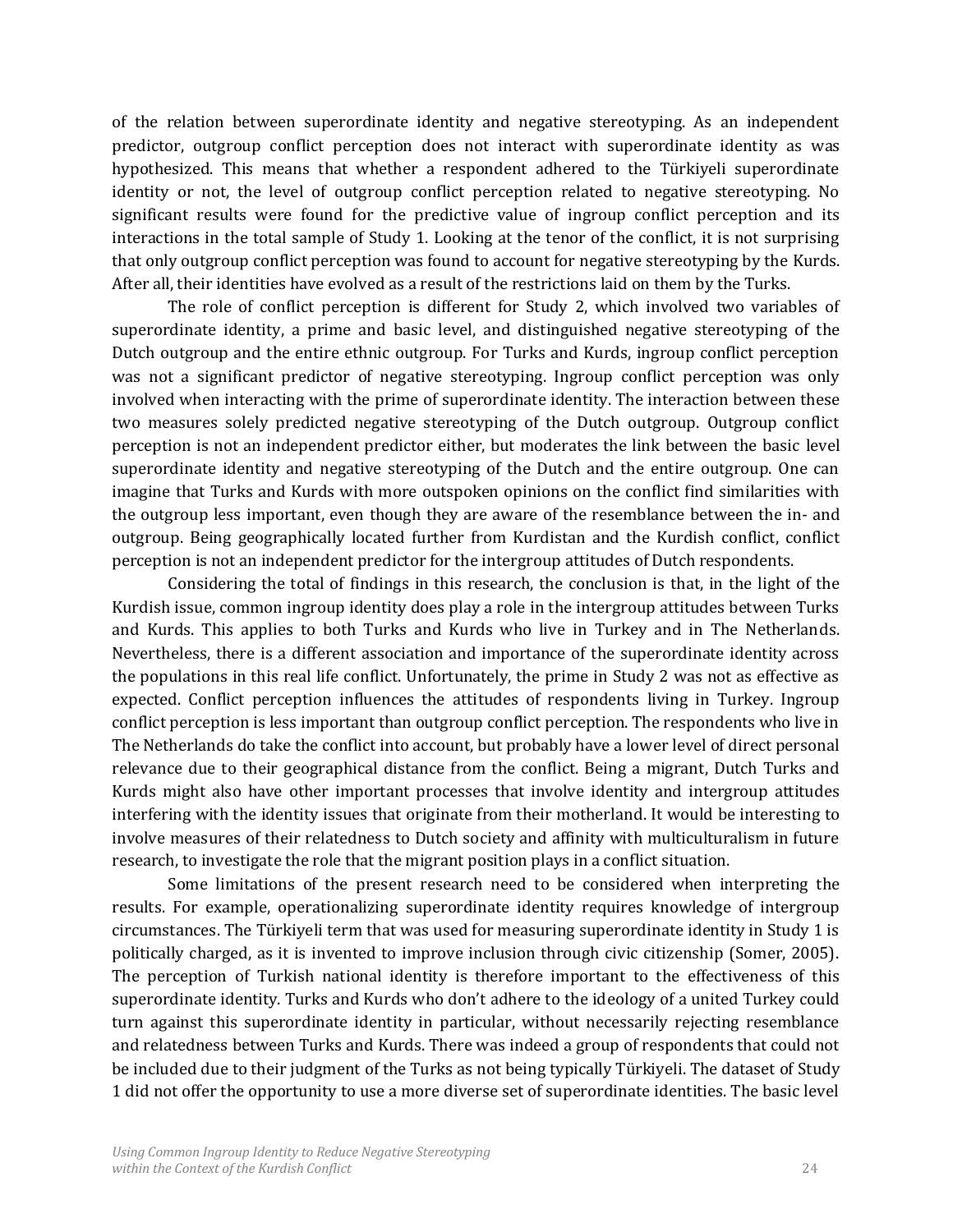of superordinate identity in Study 2 was measured by three statements on the overlap between the ethnic groups and provides a more reliable and neutral measure of superordinate identity. The prime made respondents responsible for naming superordinate identities and resulted in a large set of alternative similarities, produced by the respondents. The responses to the prime could be interpreted as the superordinate identities that the respondents would adhere to and can be applied as items in the future. By checking for present superordinate identities, researchers can provide a set of superordinate identities that individuals are unlikely to counteract to in order to increase the effectiveness of a prime or reliability of a measure.

This research measured negative stereotyping, since it's proven to be a reliable predictor of intergroup behaviors. One could argue that measures of other aspects of intergroup attitudes provide a more informative view on the intergroup processes that identity incites. The Integrated Threat Theory proposes the promising additional measures of realistic threat, intergroup anxiety and symbolic threat. Even though negative stereotyping is found to relate to these other threats, adding measures of the other threats could help interpret the underlying motives of real life intergroup conflicts. In the current research, negative stereotyping was measured by items on positive stereotypes that were reverse-scored. The few negatively formulated stereotypes could not be used in combination with the reverse-scored items. In the future, results should be compared between sets of items that are positively and negatively formulated. When designing measures, it is important to take these kinds of subtle but possibly influential differences into account.

Study 1 included college students only, so not much variance was present in the educational level of the respondents. This affects the external validity of the results, for participants with higher educational levels are generally known to stereotype outgroups in a milder fashion. Future research should cover a more diverse sample of respondents. Despite the sufficient sample size, a big amount of cases had to be removed due to missing values. The reason for the large amount of missing values is unclear. We suspect the sensitivity of the subject to be the main cause. Not many respondents participated in Study 2, which was problematic for the reliability and significance of our results. Unfortunately, it proved to be rather difficult to find Dutch Turks and Kurds willing to participate. The subject of the Kurdish issue was often something they were hesitant to talk about. Turks regularly declined engaging in the research, stressing that they don't experience any problems between Turks and Kurds. The questionnaire offered room for comments at the end. Kurds more frequently wrote responses, showing their support for the research or questioning its motives, thereby illustrating more involvedness than Turks did. Kurds seemed more interested in bringing up the subject and giving their opinions. Despite being outnumbered by Turks in the Dutch society, it wasn't more difficult to find Kurdish participants. The fact that the questionnaire is spread online could result in a less diverse population of respondents, for regular social media users are generally youngsters. Additionally, by addressing Kurdish and Turkish organization, a relatively large group of people who are actively engaged with their ethnic group participated in the research. Perhaps it should be considered to use more diverse techniques of recruiting participants when researching a sensitive issue, such as the Kurdish conflict.

Based on the results of this research, the implementation of practical interventions using superordinate identity can be considered when intergroup tension needs soothing. The role of superordinate identity within intergroup dynamics has been confirmed both in previous laboratory research and the present applied research. This confirms the idea that the Common Ingroup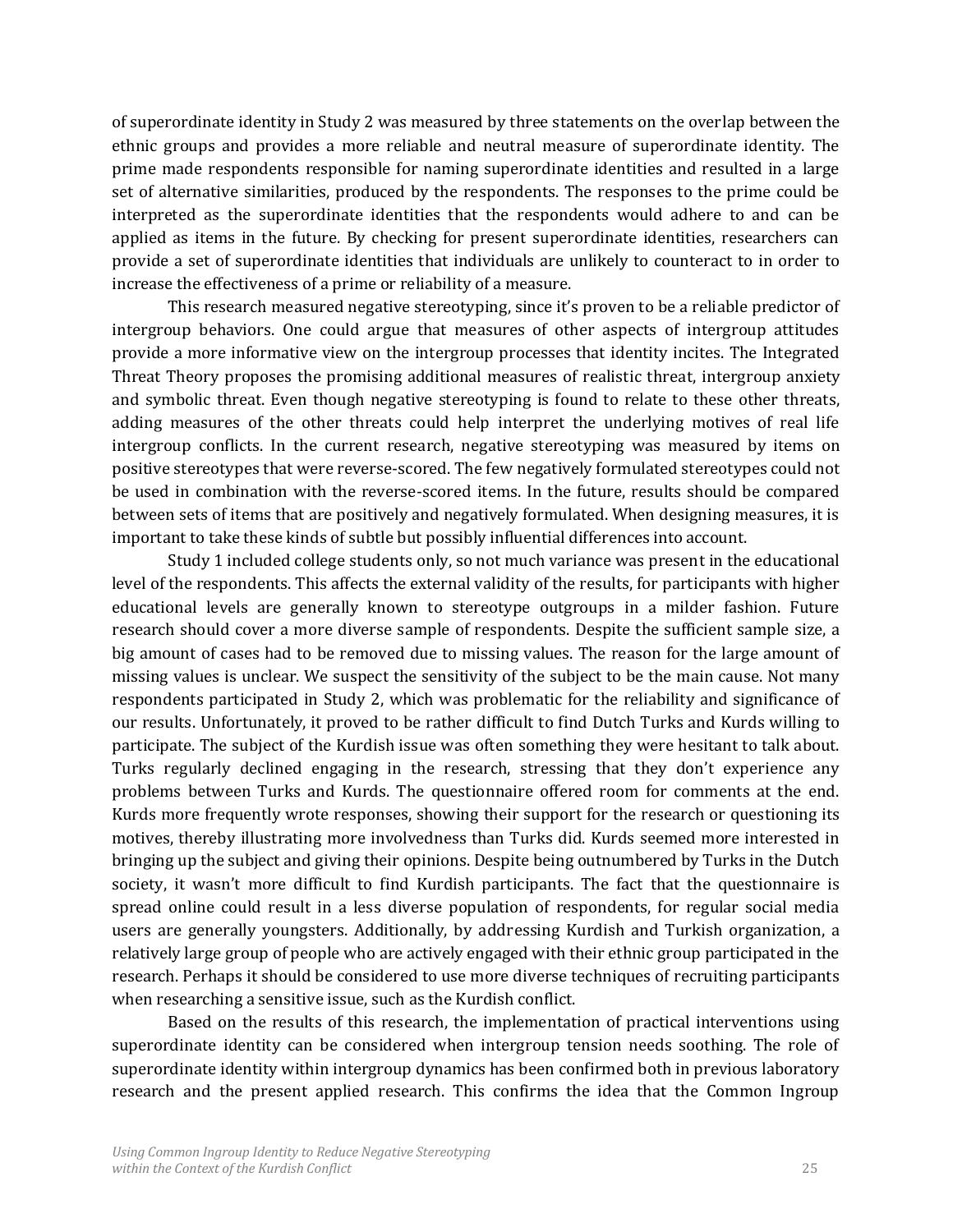Identity Model is a promising tactic on reducing negativity between groups. However, the current study involving Turks and Kurds did not show a great effectiveness of the operationalized common ingroup identity. Some limitations to the research that could've caused these findings were already mentioned. The proposed theoretical model was not the optimal solution to account for the intergroup attitudes of Turks and Kurds across contexts. Future research should focus on testing different kinds of primes and models to find out more about the optimal conditions for accomplishing improvement of intergroup attitudes through superordinate identity in real life conflicts. So far, this step of testing the Common Ingroup Identity Model has not received much attention from scholars.

#### **Notes**

**1** Centraal Bureau voor de Statistiek. *Jaarrapport Integratie 2012*, p. 36-37.

**2** Cinibulak, T. (2011). *Turken kunnen zich gaan afreageren op Nederlandse samenleving*. Acquired on Januari 17 2013, from http://www.volkskrant.nl/vk/nl/3184/opinie/article/detail/3008620 /2011/11/02/Turken-kunnen-zich-gaanafreageren-op-nederlandsesamenleving.dhtml?utm\_ source=scherm1&utm\_ medium=button&utm\_campaign=Cookiecheck.

ANP (2011). Acquired on Januari 17 2013, from: http://www.hartvannederland.nl/nederland /2011/turken-enkoerden-roepen-op-tot-kalmte/.

Novum (2012). *Turkse regering praat met PKK-leider Öcalan*. Acquired on Januari 17 2013, from http://www.nu.nl/buitenland/2993402/turkse-regering-praat-met-pkk-leider-ocalan.html.

**3** Van der Kloor, R. (2011). *Turken in Nederland roepen op tot rellen tegen Koerden*. Aquired on Januari 17 2013, from http://www.elsevier.nl/Nederland/nieuws/2011/10/Turken-in-Neder land-roepen-optotrellen-tegen-Koerden-ELSEVIER320364W/.

**4** ANP (2011). *Koerdisch centrum nog elke dag bedreigd*. Aquired on Januari 17 2013, from http://www.nu.nl/binnenland/2666368/koerdisch-centrum-nog-elke-dag-bedreigd.html

**5** Volkskrant (2011). *Manifest Turks-Nederlandse professionals: Problematiek jongeren zeer verontrustend*. Acquired on Januari 17 2013, from http://www.volkskrant.nl/vk/nl/2686/Binnen land/article/detail/1790349/2011/01/Manifest-Turks-Nederlandse-professionals-Problematiekjongeren-zeerverontrustend.html.

**6** In Study 2, more negative stereotypes will be added to see whether doing so will abolish the incompatibleness with the positively formulated stereotypes.

**7** Due to an ambiguous formulation of the statements in the previous questionnaire, the items were considered insufficient as measures of superordinate identity earlier.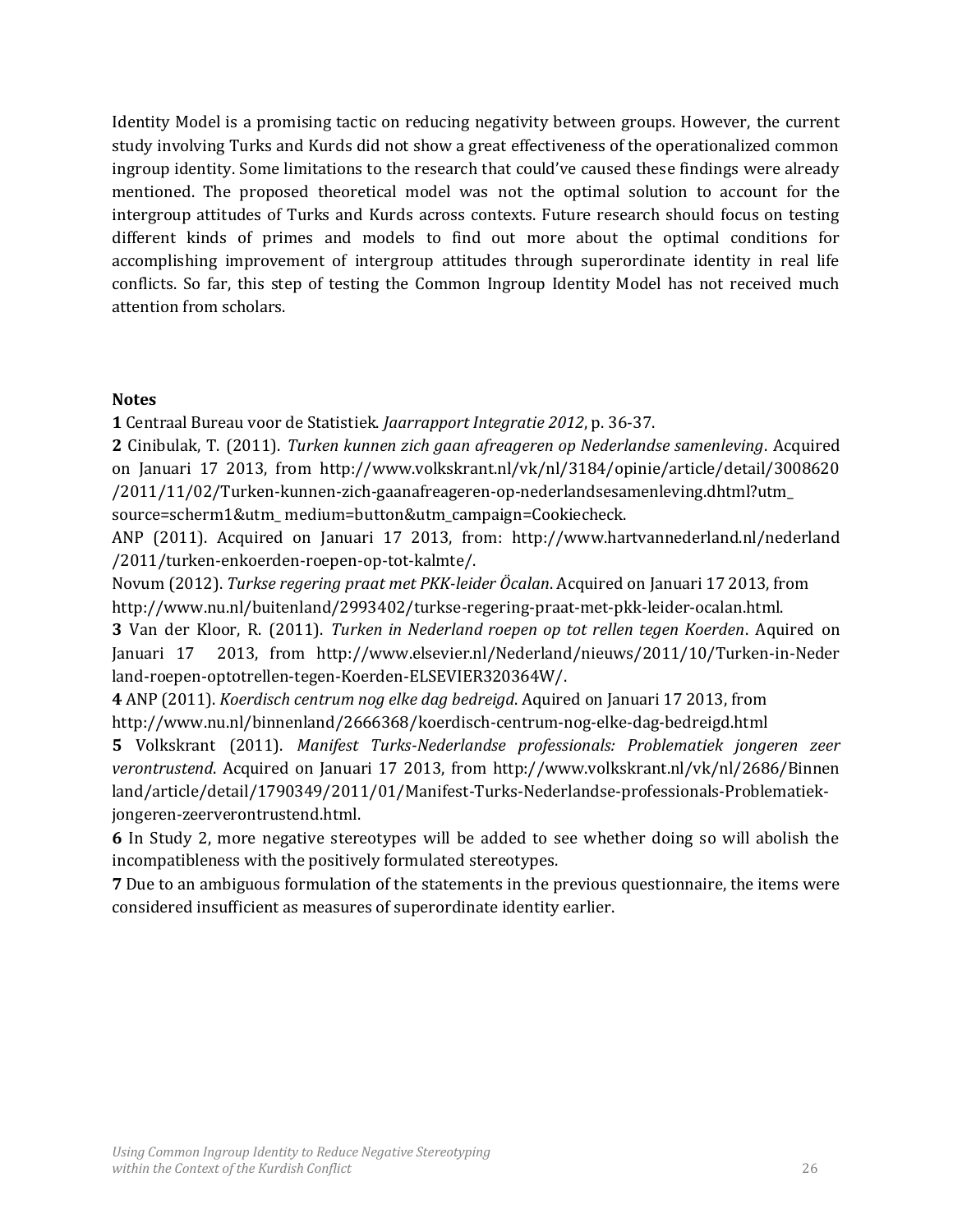#### **References**

- Banker, B. S., & Gaertner, S. L. (1998). Achieving Stepfamily Harmony: An Intergroup-Relations Approach. *Journal of Family Psychology*, *12*, 310–325.
- Bizman A., & Yinon, Y. (2004). Intergroup Conflict Management Strategies as Related to Perceptions of Dual Identity and Separate Groups. *The Journal of Social Psychology,114* (2), 115-126.
- Brewer, M. B. (2000). Reducing Prejudice Through Cross-Categorization: Effects of Multiple Social Identities. In S. Oskamp (Ed.), *Reducing prejudice and discrimination* (pp. 165–183), Hillsdale, NJ: Erlbaum.
- Bruinessen, M. (1997). *Constructions of Ethnic Identity in the Late Ottoman Empire and Republic Turkey: the Kurds and Their Others*.
- Bruinessen, M. (1998). Shifting National and Ethnic Identities: The Kurds in Turkey and the European Diaspora. *Journal of Muslim Minority Affairs*, *18*(1), 39-53.
- Gaertner, S. L., Dovidio, J. F., & Bachman, B. A. (1996). Revisiting the Contact Hypothesis: the Induction of a Common Ingroup Identity. *International Journal of Intercultural Relations, 20*, 271-290.
- Gaertner, S.L., Dovidio, J.F., Anastasio, P.A., Bachman, B.A., & Rust, M.C. (1993). The Common Ingroup Identity Model: Recategorization and the Reduction of Intergroup Bias. *European Review of Social Psychology, 4* (1), 1-26.
- Guyll, M., Madon, S., Prieto, L., & Scherr, K.C. (2010). The Potential Roles of Self-Fulfilling Prophecies, Stigma Consciousness, and Stereotype Threat in Linking Latino Ethnicity and Educational Outcomes. *Journal of Social Issues, 66* (1), 113-130.
- Gaertner, S. L., Rust, M. C., Dovidio, J. F., Bachman, B. A., & Anastasio, P. (1994). The Contact Hypothesis: The Role of a Common Ingroup Identity on Reducing Intergroup Bias. *Small Groups Research*, *25*, 224–249.
- Jetten, J., Spears, R., & Manstead, A.S.R. (1997). Distinctiveness Threat and Prototypicality: Combined Effects on Intergroup Discrimination and Collective Self-Esteem. *European Journal of Social Psychology, 27*, 635-657.
- Jetten, J., Spears, R., & Postmes, T. (2004). Intergroup Distinctiveness and Differentiations: A Meta-Analysis. *Journal of Personality and Social Psychology*, *86*, 862–879.
- John F. Dovidio , Samuel L. Gaertner & Tamar Saguy (2007): Another View of "We": Majority and Minority Group Perspectives on a Common Ingroup Identity. *European Review of Social Psychology, 18* (1), 296-330.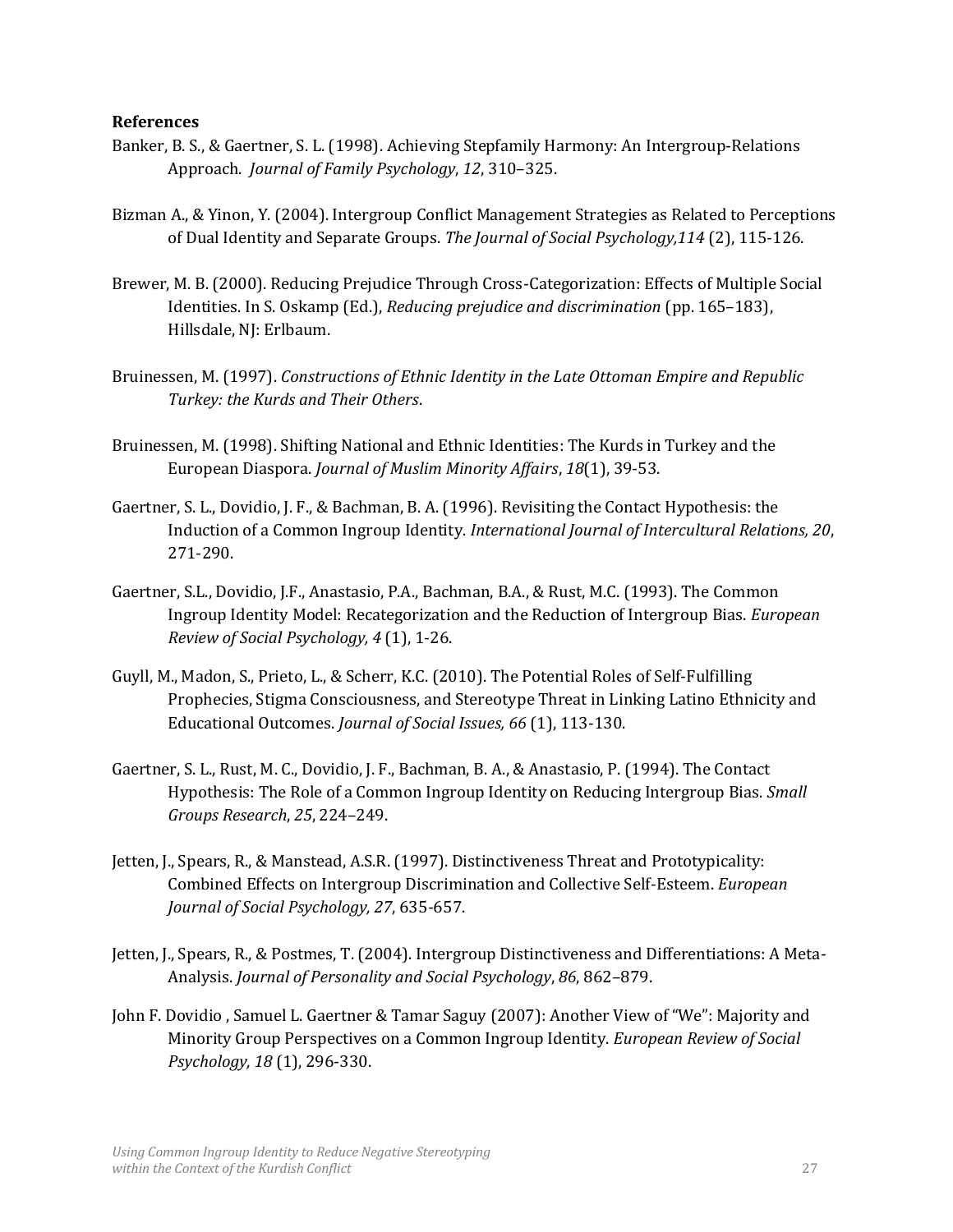- Hewstone M., Rubin, M., & Willis, H. (2002). Intergroup Bias. *Annual Review of Psychology, 53*, 575- 604.
- Hilton, J.L., & Von Hippel, W. (1996). Stereotypes. *Annual Review of Psychology, 47*, 237-271.
- Hornsey M.J. & Hogg, M.A. (1999). Subgroup Differentiation as a Response to an Overly-Inclusive Group: a Test of Optimal Distinctiveness Theory. *European Journal of Socal Psychology, 29*, 543–550.
- Houston, C. (2001). *Islam, Kurds and the Nation State*. Berg, Oxford, 95-111.
- Koopmans, R., Statham, P., Giugni, M. & Passy, F. (2005). Contested Citizenship. Immigration and Cultural Diversity in Europe. University of Minnesota Press, Minneapolis.
- Minescu, A., Hagendoorn, L. & Poppe, E. (2008). Types of Identification and Intergroup Differentiation in the Russian Federation. *Journal of Social Issues, 64* (2), 321-342.
- Mummendey, A., & Otten, S. (1998). Positive-Negative Asymmetry in Social Discrimination. *European Review of Social Psychology, 9,* 107-143.
- Nier, J. A., Gaertner, S. L., Dovidio, J. F., Banker, B. S., & Ward, C. M. (2001). Changing Interracial Evaluations and Behaviour: The Effects of a Common Group Identity. *Group Processes and Intergroup Relations, 4*, 299 – 316.
- Ostergaard-Nielsen, E. (2000). Trans-State Loyalties and Politics of Turks and Kurds in Western Europe. *SAIS review*, *20*(1), p. 23-38.
- Riek, B.M., Mania, E.W. & Gaertner, S.L. (2006). Intergroup Threat and Outgroup Attitudes: A Meta-Analytic Review. *Personality and Social Psychology Review, 10* (4), 336-353.
- Riek, B., M., Mania, E. W., Gaertner, S. L., McDonald, S. A. & Lamoreaux, M. J. (2010). Does a Common Ingroup Identity Reduce Intergroup Threat? *Group Processes & Intergroup Relations, 13* (4), 403-423.
- Robbins, J. M. & Krueger, J. I. (2005). Social Projection to Ingroups and Outgroups: A Review and Meta-Analysis. *Personality and Social Psychology Review, 9,* 32-47.
- Rubin M & Hewstone M. 1998. Social Identity Theory's Self-Esteem Hypothesis: A Review and Some Suggestions for Clarification. *Personality and Social Psychology Review,* 2, 40–62.
- Schmid, K., Hewstone, M., Tausch, N., Cairns, E. & Hughes, J. (2009). Antecedents and Consequences of Social Identity Complexity: Intergroup Contact, Dinstinctiveness Threat, and Outgroup Attitudes. *Personality and Social Psychology, 35*(8), 1085-1098.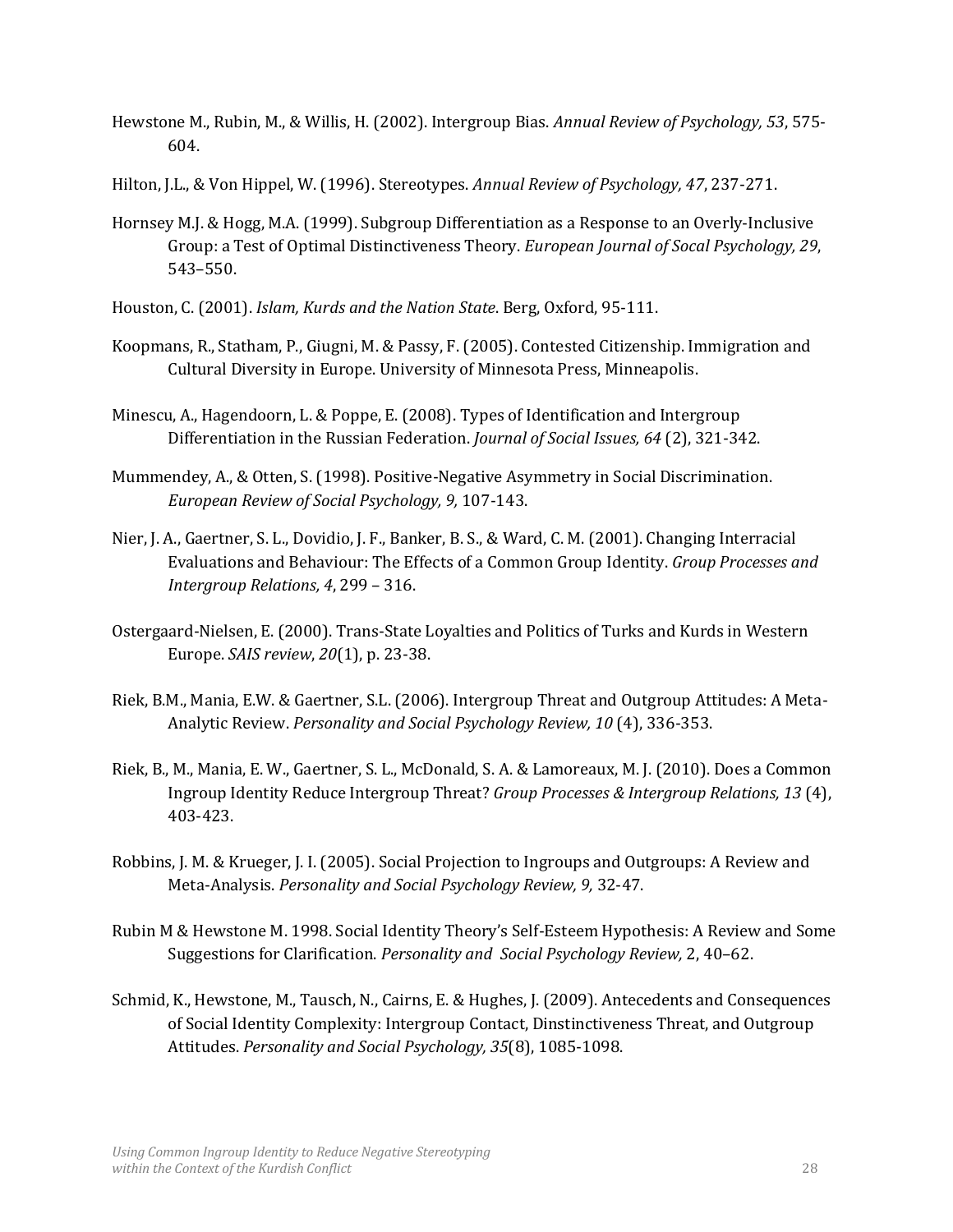- Sherif, M., & Sherif, C. W. (1969). Ingroup and Intergroup Relations: Experimental Analysis. In M. Sherif & C. W. Sherif (Eds.), *Social psychology* (pp. 221-266). New York: Harper & Row.
- Somer, M. (2005). Defensive- vs. Liberal-Nationalist Perspectives on Diversity and the Kurdish Conflict: Europeanization, the Internal Debate, and Türkiyelilik. *New Perspectives on Turkey, 32*, 73-91.
- Spencer, S. J., Fein, S. J., Wolfe, C. T., Hodgson, H. & Dunn, M. (1996). *Stereotype Activation under Cognitive Load: The Moderating Role of Self-Image Threat*. Manuscript submitted for publication.
- Stephan, W. G., Boniecki, K. A., Ybarra, O., Bettencourt, A., Ervin, K. S. & Jackson, L. A., (2002). The Role of Threats in the Racial Attitudes of Blacks and Whites. *Personality and Social Psychology Bulletin, 28*, 1242-1254.
- Stephan, W. G. & Stephan, C. W. (2000). An Integrated Theory of Prejudice. In S. Oskamp (Ed.), *Reducing Prejudice and Discrimination* (pp. 23–45). Mahwah, NJ: Lawrence Erlbaum.
- Stephan, W.G. & Stephan, C.W. (1996). Predicting Prejudice. *International Journal for Intercultural Relations, 20* (3/4), 409-426.
- Stephan, C. W., Stephan, W. G., Demitrakis, K. M., Yamada, A. M. & Clason, D. L. (2000). *Psychology of WomenQuarterly, 24*, 63-73.
- Stephan, W. G., Ybarra, O. & Bachman, G. (1999). Prejudice Toward Immigrants, *Journal of Applied Social Psychology*, *299*(11), pp. 2221-2238.
- Stone, C.H. & Crisp, R.J. (2007). Superordinate and Subgroup Identification as Predictors of Intergroup Evaluation in Common Ingroup Contexts. *Group Processes Intergroup Relations, 10*, 493-513.
- Tajfel, H., & Turner, J. C. (1986). The Social Identity Theory of Intergroup Behavior. *Psychology of Intergroup Relations, 2*, 7–24.
- Turner, J. C. (1987). A Self-Categorization Theory. In J. C. Turner, M. A. Hogg, P. J. Oakes, S. D. Reicher, & M.S. Wetherell (Eds.), *Rediscovering the Social Group: A Self-Categorization Theory* (pp. 42–67). Oxford: Blackwell.
- Velasco González, K., Verkuyten, M., Weesie, J. & Poppe, E. (2007). Prejudice Towards Muslims in The Netherlands: Testing Integrated Threat Theory. *British Journal of Social Psychology, 47,*  667-685.
- Verkuyten, M., Drabbles, M. & Van Den Nieuwenhuijzen, K. (1999). Self-Categorization and Emotional Reactions to Ethnic Minorities. *European Journal of Social Psychology, 29* (5-6), 605-619.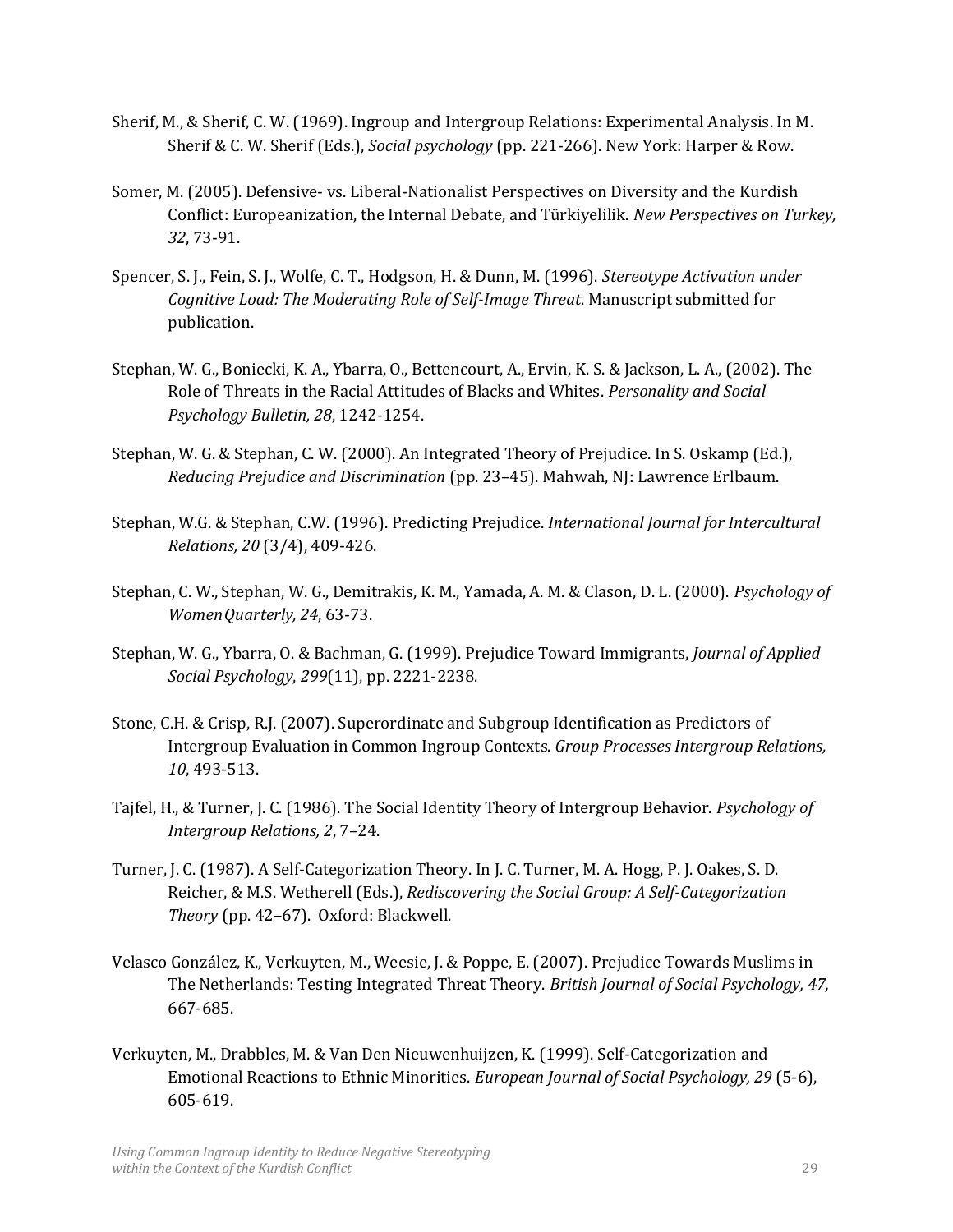- Wilder, D. A. (1981). Perceiving Persons as a Group: Categorization and Intergroup Relations. In D. L. Hamilton (Ed.), *Cognitive Processes in Stereotyping and Intergroup Behavior* (pp. 213- 257). Hillsdale, NJ: Erlbaum.
- Wilder, D.A. (1986). Social Categorization: Implications for Creation and Reduction of Intergroup Bias. In L. Berkowitz (Ed.), *Advances in Experimental Social Psychology* (pp. 291–355). Orlando, FL: Academic Press.

## **Acknowledgments**

Reflecting on the period that I spent on this master thesis, there are a number of people that I owe thanks to. Naturally, I'm very grateful to all the respondents that participated by filling out my questionnaire and whoever promoted my research, not avoiding the evidently sensitive subject. Special thanks go to Mieke, for the encouraging and inspiring meetings we had and for being a very supportive supervisor. Annabel, thank you for the days we spent in the library together, working on our theses. If not productive, these days were definitely worth it in terms of mental support. I also really appreciated the patience and confidence of my friends and family during the last four months. Hopefully the end product exceeds everyone's expectations.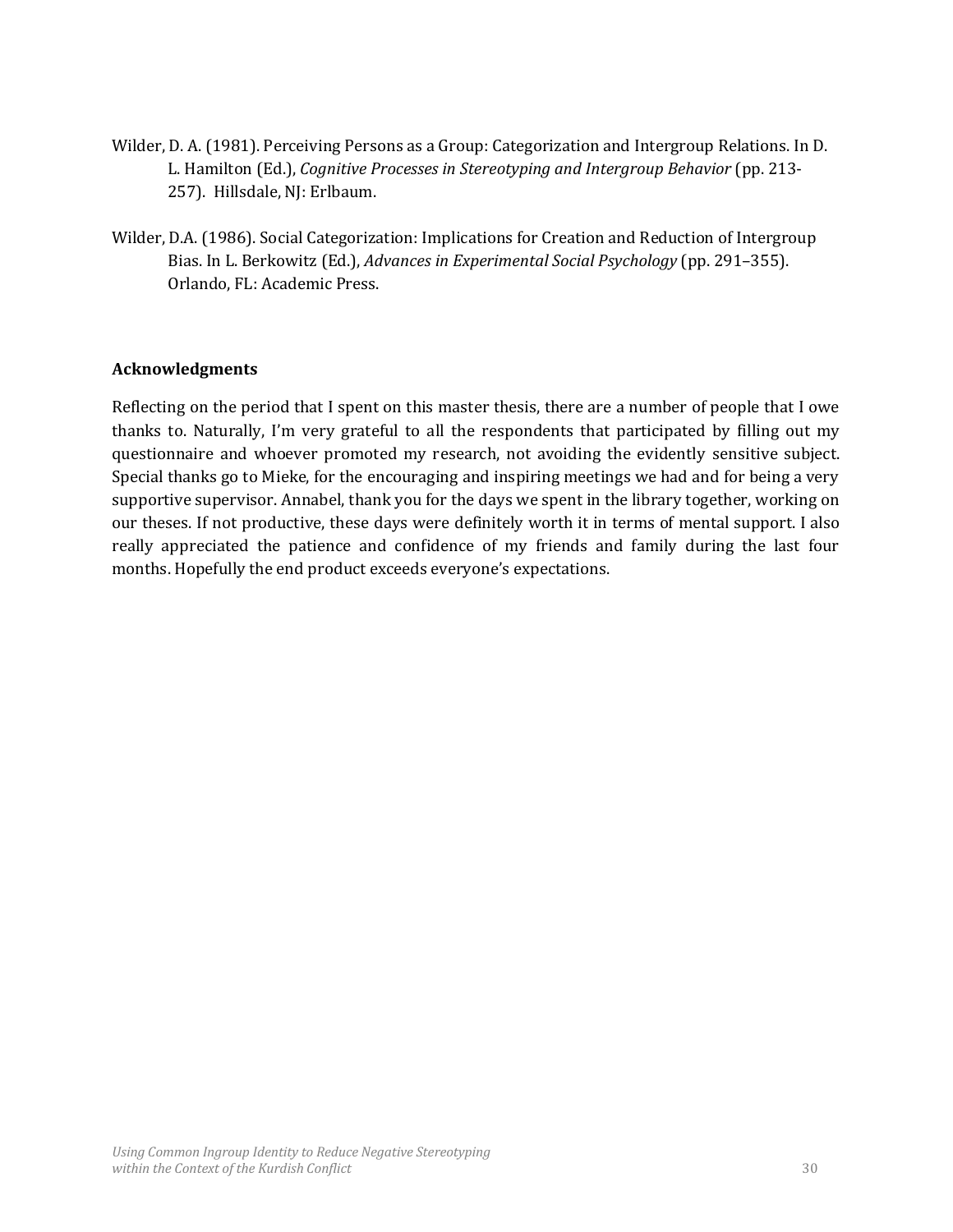#### **A. Relevant Survey Items Study 1(translated from Turkish)**

Age:  $\qquad$ 

Gender: □ Male □ Female

In Turkey there are different ethnic or cultural group, like the Turks, Kurds, Laz and Çerkez. Which ethnic group do you belong to?

| $\sim$<br>n d<br>. | $\mathbf{r}$<br>Kurds $\Box$ | ⌒<br>arlzoz | Laz □ | <b>Other</b><br>__ |
|--------------------|------------------------------|-------------|-------|--------------------|
|                    |                              |             |       |                    |

The following questions are about the groups of Turkish and Kurdish people. Please check the box for what the percentage is to which the particular trait applies. Thus what, according to you, is the percentage that is 'Competent', and so on.

#### **TURKS**

|              | $0\%$ | 10% | 20% | 30% | 40% | 50% | 60% | 70% | 80% | 90% | 100% |
|--------------|-------|-----|-----|-----|-----|-----|-----|-----|-----|-----|------|
| Competent    |       |     |     |     |     |     |     |     |     |     |      |
| Efficient    |       |     |     |     |     |     |     |     |     |     |      |
| Hard working |       |     |     |     |     |     |     |     |     |     |      |
| Friendly     |       |     |     |     |     |     |     |     |     |     |      |
| Nice         |       |     |     |     |     |     |     |     |     |     |      |
| Good-natured |       |     |     |     |     |     |     |     |     |     |      |
| Honest       |       |     |     |     |     |     |     |     |     |     |      |
| Violent      |       |     |     |     |     |     |     |     |     |     |      |
| Trustworthy  |       |     |     |     |     |     |     |     |     |     |      |

#### **KURDS**

|              | $0\%$ | 10% | 20% | 30% | 40% | 50% | 60% | 70% | 80% | 90% | 100% |
|--------------|-------|-----|-----|-----|-----|-----|-----|-----|-----|-----|------|
| Competent    |       |     |     |     |     |     |     |     |     |     |      |
| Efficient    |       |     |     |     |     |     |     |     |     |     |      |
| Hard working |       |     |     |     |     |     |     |     |     |     |      |
| Friendly     |       |     |     |     |     |     |     |     |     |     |      |
| Nice         |       |     |     |     |     |     |     |     |     |     |      |
| Good-natured |       |     |     |     |     |     |     |     |     |     |      |
| Honest       |       |     |     |     |     |     |     |     |     |     |      |
| Violent      |       |     |     |     |     |     |     |     |     |     |      |
| Trustworthy  |       |     |     |     |     |     |     |     |     |     |      |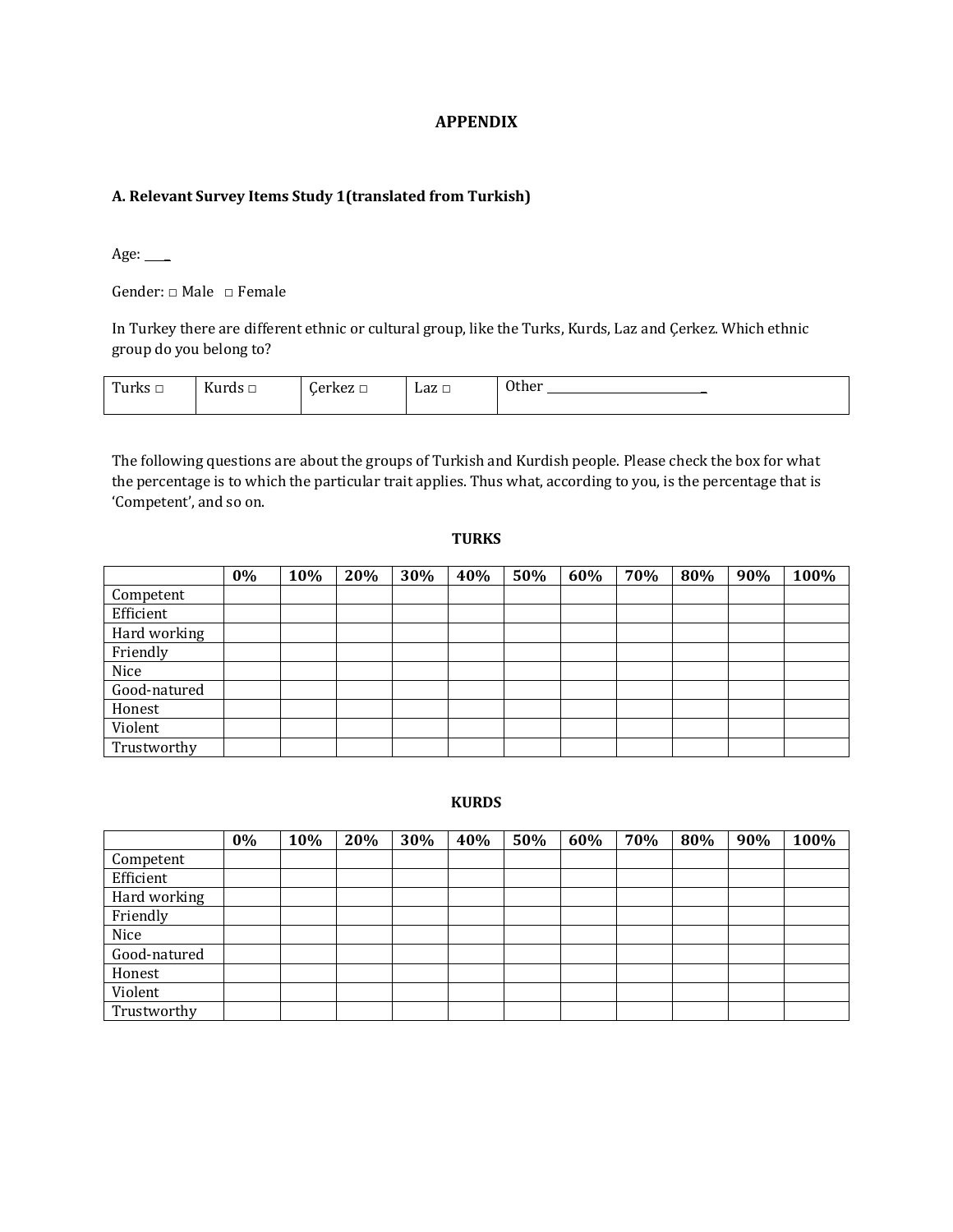|              | Not at all |  | In between |   | <b>Most typical</b> |
|--------------|------------|--|------------|---|---------------------|
|              |            |  | л          | ັ |                     |
| <b>Turks</b> |            |  |            |   |                     |
| <b>Kurds</b> |            |  |            |   |                     |

Some ethnic groups are seen as more 'typical' for "Türkiyeli" than other groups. How is this for:

#### **Perception and evaluation of 'the conflict'**

Please indicate the amount of responsibility that each of the following groups have for (1) starting, (2) continuing, (3) ending, and (4) for the amount of damage and harm caused in the conflict between Turks and Kurds. Use the following scale

| No<br>responsibility |  |   |  | Complete<br>responsibility |
|----------------------|--|---|--|----------------------------|
|                      |  |   |  |                            |
|                      |  | ັ |  |                            |

Circle the number in the appropriate box.

|              | $\bf{0}$ | ּ | 3 | $\overline{\mathbf{4}}$ | 5 | 6 |
|--------------|----------|---|---|-------------------------|---|---|
| <b>Turks</b> |          |   |   |                         |   |   |
| Starting     |          |   |   |                         |   |   |
| Continuing   |          |   |   |                         |   |   |
| Ending       |          |   |   |                         |   |   |
| Damage       |          |   |   |                         |   |   |
| <b>Kurds</b> |          |   |   |                         |   |   |
| Starting     |          |   |   |                         |   |   |
| Continuing   |          |   |   |                         |   |   |
| Ending       |          |   |   |                         |   |   |
| Damage       |          |   |   |                         |   |   |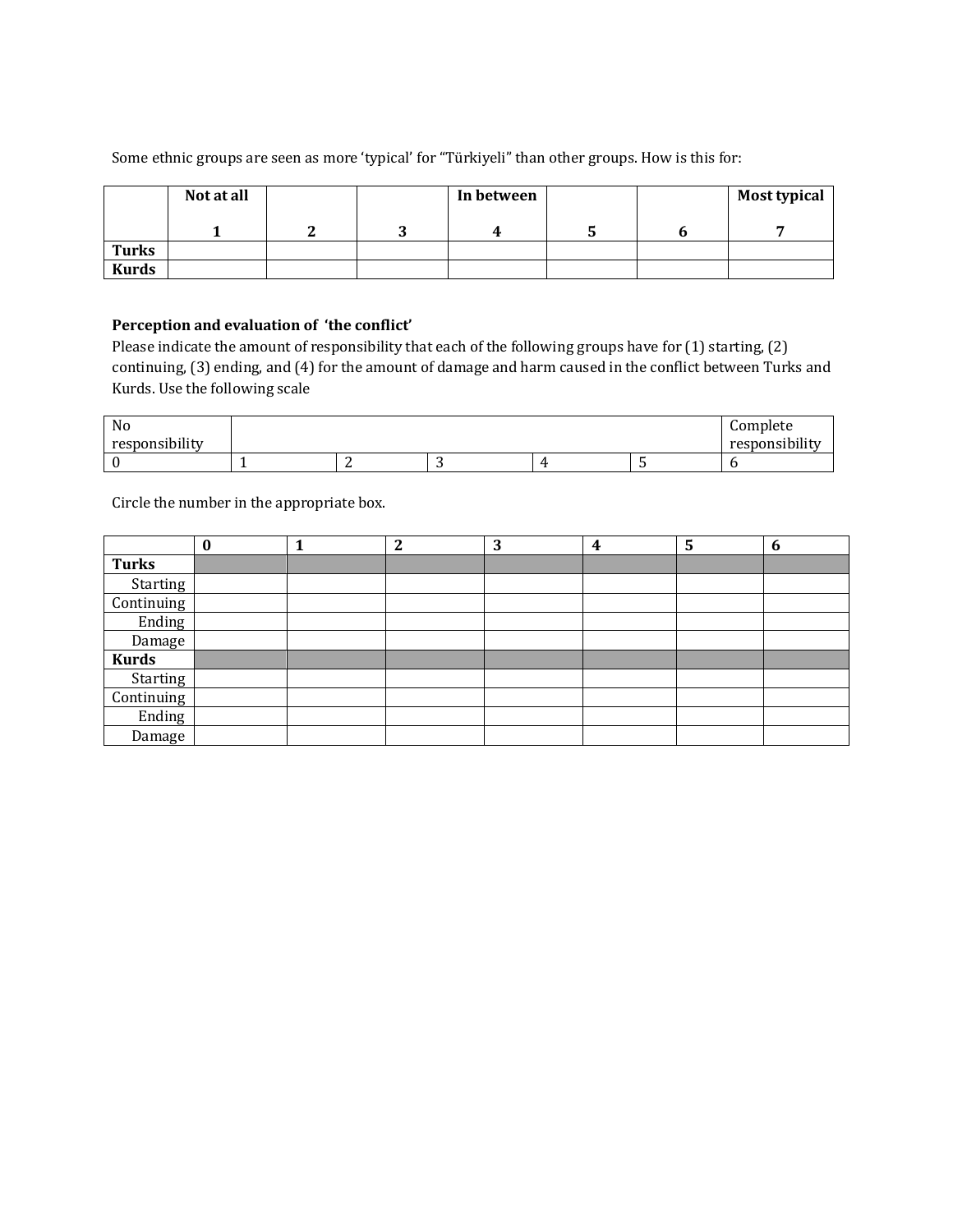#### **B. Online Survey Study 2 (translated from Dutch)**

Gender: □ Male □ Female

Age:  $\_\_$ 

Ethnicity:  $\Box$  Kurdish  $\Box$  Turkish Other:

I follow the Turkish or Kurdish news on TV, through the internet or other ways:

- □ Daily
- □ Weekly
- □ Monthly
- □ Less than monthly or never

The following questions are about the Kurdish conflict in Turkey. Please indicate to what extent you think **Turks** are responsible for the conflict in matters of *starting, continuing, ending* and *damaging*.

Use 0 for 'not at all' and 6 for 'entirely'.

#### **Responsibility of the Turks**

| Beginning the conflict   |  |  |  |  |
|--------------------------|--|--|--|--|
| Continuing the conflict  |  |  |  |  |
| Ending the conflict      |  |  |  |  |
| Damaging in the conflict |  |  |  |  |

The following questions are about the Kurdish conflict in Turkey. Please indicate to what extent you think **Kurds** are responsible for the conflict in matters of *starting, continuing, ending* and *damaging*.

Use 0 for 'not at all' and 6 for 'entirely'.

#### **Responsibility of the Kurds**

| Beginning the conflict   |  |  |  |  |
|--------------------------|--|--|--|--|
| Continuing the conflict  |  |  |  |  |
| Ending the conflict      |  |  |  |  |
| Damaging in the conflict |  |  |  |  |

I was born in: □ Turkey □ The Netherlands Other: \_\_\_\_\_\_\_\_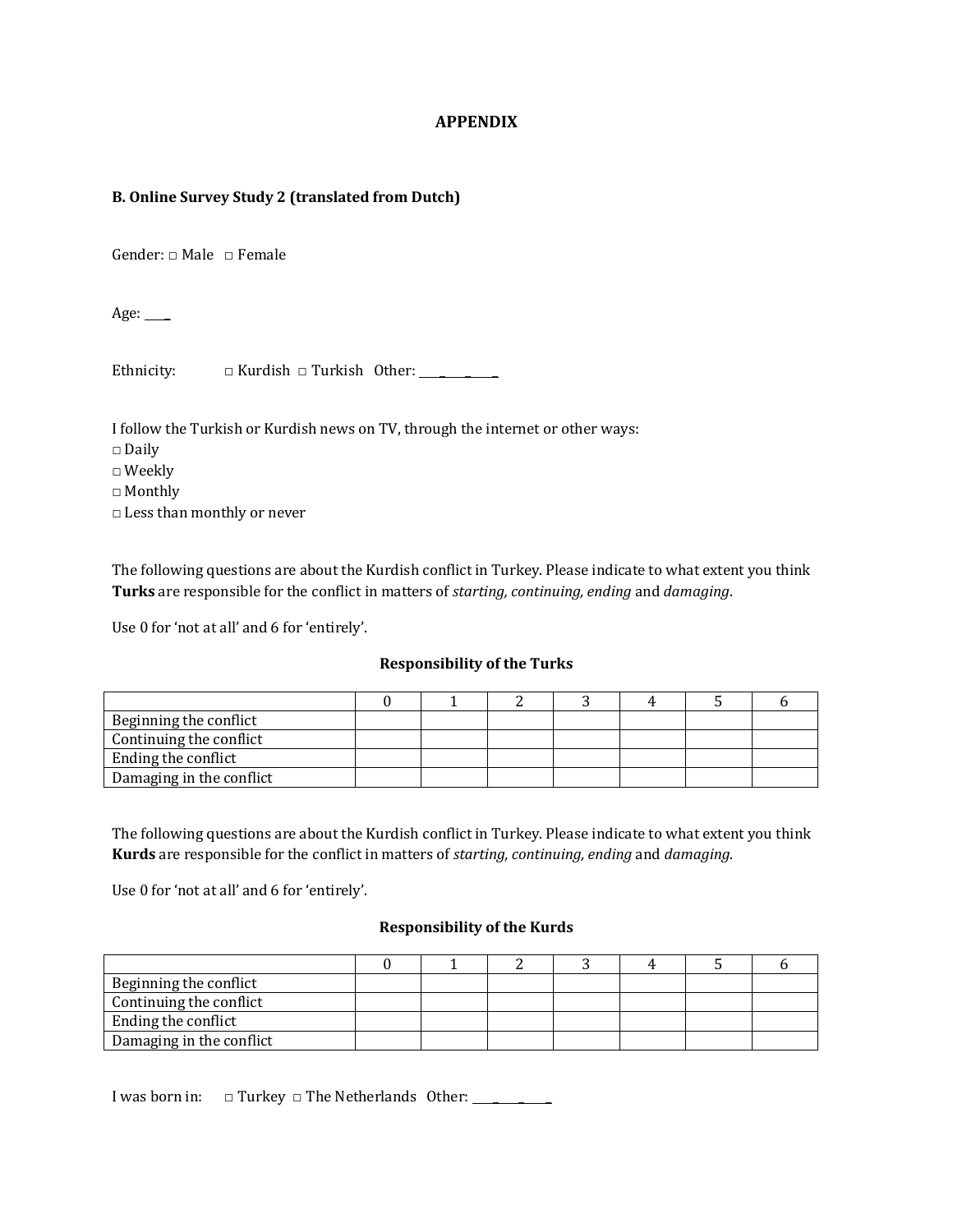*[The next items were only displayed to respondents who were not born in The Netherlands]*

Age of migration: \_\_\_\_

Father's country of birth: □ Turkey □ The Netherlands Other: \_ \_ \_

Mother's country of birth:  $\Box$  Turkey  $\Box$  The Netherlands Other: \_\_\_\_\_\_\_\_\_\_\_\_\_\_

*[End of selection: the following items were displayed to all respondents.]*

The highest educational level that I graduated in or the level of my current studies:

- □ Basisonderwijs
- □ Middelbaar onderwijs (vmbo/havo/vwo)
- □ MBO
- □ HBO
- □ WO

□ Other: \_ \_ \_

Indicate to what extent you agree with the following statements.

Use 0 for 'not at all' and 6 for 'entirely'.

|                                     |  | 2 | 3 | 4 | 5 |  |
|-------------------------------------|--|---|---|---|---|--|
| Even though Kurds and Turks live    |  |   |   |   |   |  |
| in the same country, I think these  |  |   |   |   |   |  |
| ethnic groups are completely        |  |   |   |   |   |  |
| different.                          |  |   |   |   |   |  |
| Despite differences in ethnicity    |  |   |   |   |   |  |
| and religion, there is a feeling of |  |   |   |   |   |  |
| solidarity between Kurds and        |  |   |   |   |   |  |
| Turks.                              |  |   |   |   |   |  |
| I feel that Turks and Kurds are one |  |   |   |   |   |  |
| ethnic group.                       |  |   |   |   |   |  |
|                                     |  |   |   |   |   |  |
|                                     |  |   |   |   |   |  |

*[The next block of items was randomly assigned or not.]*

Name at least three similarities between Kurds and Turks.

- 2)
- 3)

*[End of selection.]*

*[The next two blocks of stereotypes were only displayed to Kurds.]*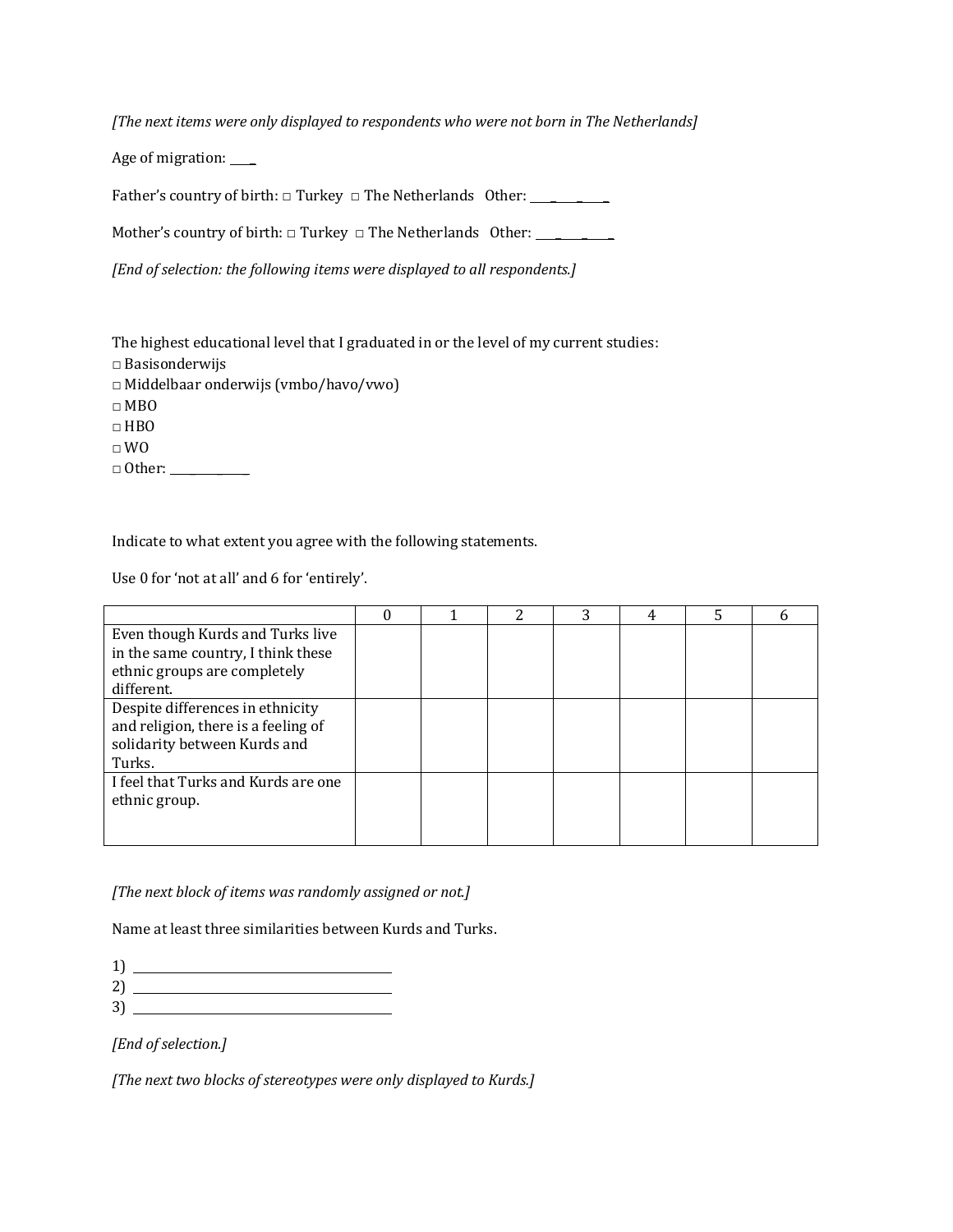Check the box that refers to the percentage of **Turks (in general, regardless of where they live)** that can be characterized by the trait.

How many percent of the **Turks (in general, regardless of where they live)** is:

|              | 0% | 10% | 20% | 30% | 40% | 50% | 60% | 70% | 80% | 90% | 100% |
|--------------|----|-----|-----|-----|-----|-----|-----|-----|-----|-----|------|
| Competent    |    |     |     |     |     |     |     |     |     |     |      |
| Ignorant     |    |     |     |     |     |     |     |     |     |     |      |
| Hard working |    |     |     |     |     |     |     |     |     |     |      |
| Friendly     |    |     |     |     |     |     |     |     |     |     |      |
| Nice         |    |     |     |     |     |     |     |     |     |     |      |
| Good-natured |    |     |     |     |     |     |     |     |     |     |      |
| Honest       |    |     |     |     |     |     |     |     |     |     |      |
| Violent      |    |     |     |     |     |     |     |     |     |     |      |
| Trustworthy  |    |     |     |     |     |     |     |     |     |     |      |
| Efficient    |    |     |     |     |     |     |     |     |     |     |      |

Check the box that refers to the percentage of **Dutch Turks** that can be characterized by the trait.

How many percent of the **Dutch Turks** is:

|              | 0% | 10% | 20% | 30% | 40% | 50% | 60% | 70% | 80% | 90% | 100% |
|--------------|----|-----|-----|-----|-----|-----|-----|-----|-----|-----|------|
| Competent    |    |     |     |     |     |     |     |     |     |     |      |
| Ignorant     |    |     |     |     |     |     |     |     |     |     |      |
| Hard working |    |     |     |     |     |     |     |     |     |     |      |
| Friendly     |    |     |     |     |     |     |     |     |     |     |      |
| Nice         |    |     |     |     |     |     |     |     |     |     |      |
| Good-natured |    |     |     |     |     |     |     |     |     |     |      |
| Honest       |    |     |     |     |     |     |     |     |     |     |      |
| Violent      |    |     |     |     |     |     |     |     |     |     |      |
| Trustworthy  |    |     |     |     |     |     |     |     |     |     |      |
| Efficient    |    |     |     |     |     |     |     |     |     |     |      |

*[The next two blocks of stereotypes were only displayed to Turks.]*

Check the box that refers to the percentage of **Kurds (in general, regardless of where they live)** that can be characterized by the trait.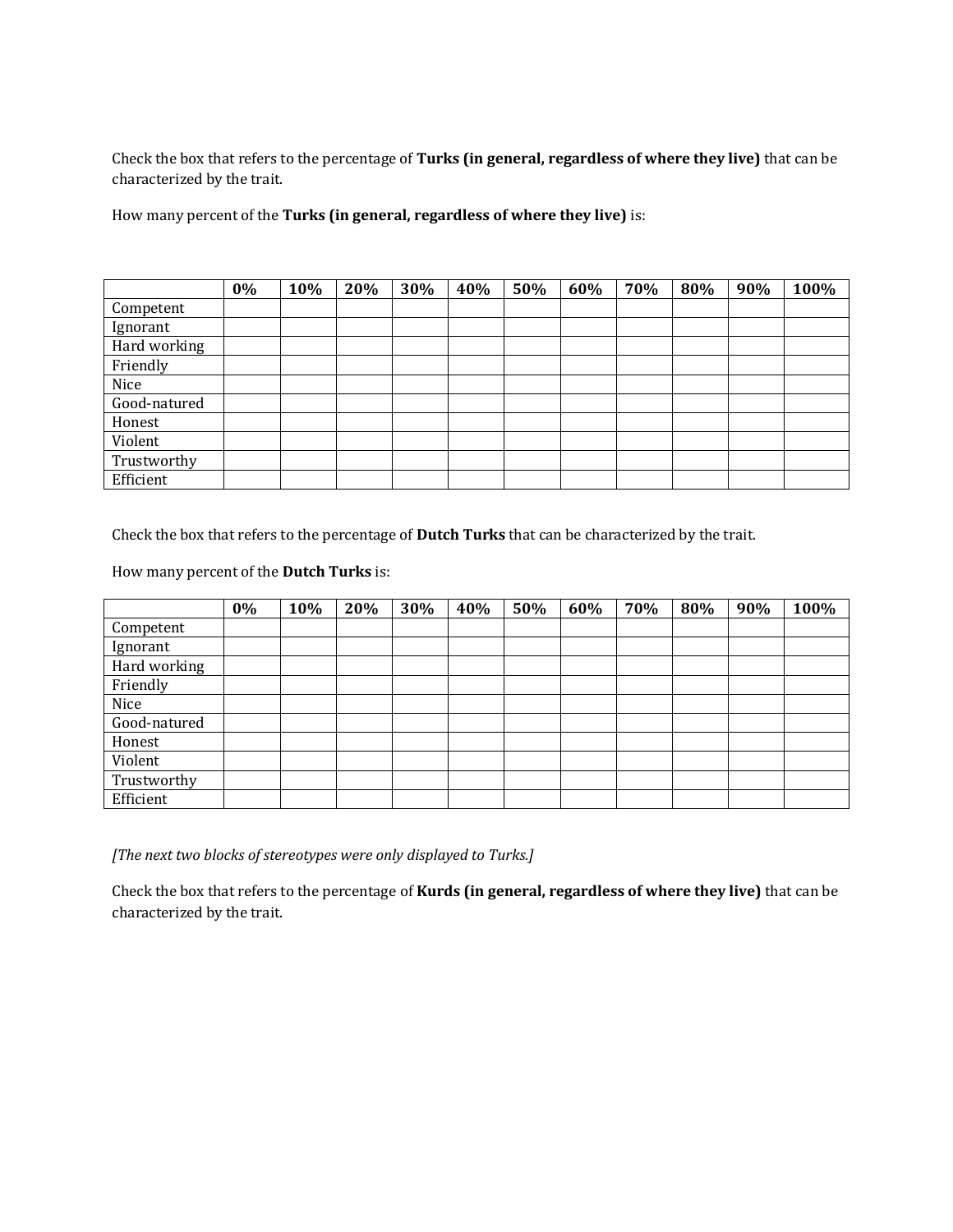#### How many percent of the **Kurds (in general, regardless of where they live)** is:

|              | 0% | 10% | 20% | 30% | 40% | 50% | 60% | 70% | 80% | 90% | 100% |
|--------------|----|-----|-----|-----|-----|-----|-----|-----|-----|-----|------|
| Competent    |    |     |     |     |     |     |     |     |     |     |      |
| Ignorant     |    |     |     |     |     |     |     |     |     |     |      |
| Hard working |    |     |     |     |     |     |     |     |     |     |      |
| Friendly     |    |     |     |     |     |     |     |     |     |     |      |
| Nice         |    |     |     |     |     |     |     |     |     |     |      |
| Good-natured |    |     |     |     |     |     |     |     |     |     |      |
| Honest       |    |     |     |     |     |     |     |     |     |     |      |
| Violent      |    |     |     |     |     |     |     |     |     |     |      |
| Trustworthy  |    |     |     |     |     |     |     |     |     |     |      |
| Efficient    |    |     |     |     |     |     |     |     |     |     |      |

Check the box that refers to the percentage of **Dutch Kurds** that can be characterized by the trait.

How many percent of the **Dutch Kurds** is:

|              | 0% | 10% | 20% | 30% | 40% | 50% | 60% | 70% | 80% | 90% | 100% |
|--------------|----|-----|-----|-----|-----|-----|-----|-----|-----|-----|------|
| Competent    |    |     |     |     |     |     |     |     |     |     |      |
| Ignorant     |    |     |     |     |     |     |     |     |     |     |      |
| Hard working |    |     |     |     |     |     |     |     |     |     |      |
| Friendly     |    |     |     |     |     |     |     |     |     |     |      |
| Nice         |    |     |     |     |     |     |     |     |     |     |      |
| Good-natured |    |     |     |     |     |     |     |     |     |     |      |
| Honest       |    |     |     |     |     |     |     |     |     |     |      |
| Violent      |    |     |     |     |     |     |     |     |     |     |      |
| Trustworthy  |    |     |     |     |     |     |     |     |     |     |      |
| Efficient    |    |     |     |     |     |     |     |     |     |     |      |

*[End of selection. The next questions were displayed to all participants.]*

How do you **value** the characteristics mentioned below when you judge someone's personality on a scale from 0 (not at all) to 6 (a lot)?

|              |  | 2 | 3 | 4 | 5 | h |
|--------------|--|---|---|---|---|---|
| Competent    |  |   |   |   |   |   |
| Ignorant     |  |   |   |   |   |   |
| Hard working |  |   |   |   |   |   |
| Friendly     |  |   |   |   |   |   |
| Nice         |  |   |   |   |   |   |
| Good-natured |  |   |   |   |   |   |
| Honest       |  |   |   |   |   |   |
| Violent      |  |   |   |   |   |   |
| Trustworthy  |  |   |   |   |   |   |
| Efficient    |  |   |   |   |   |   |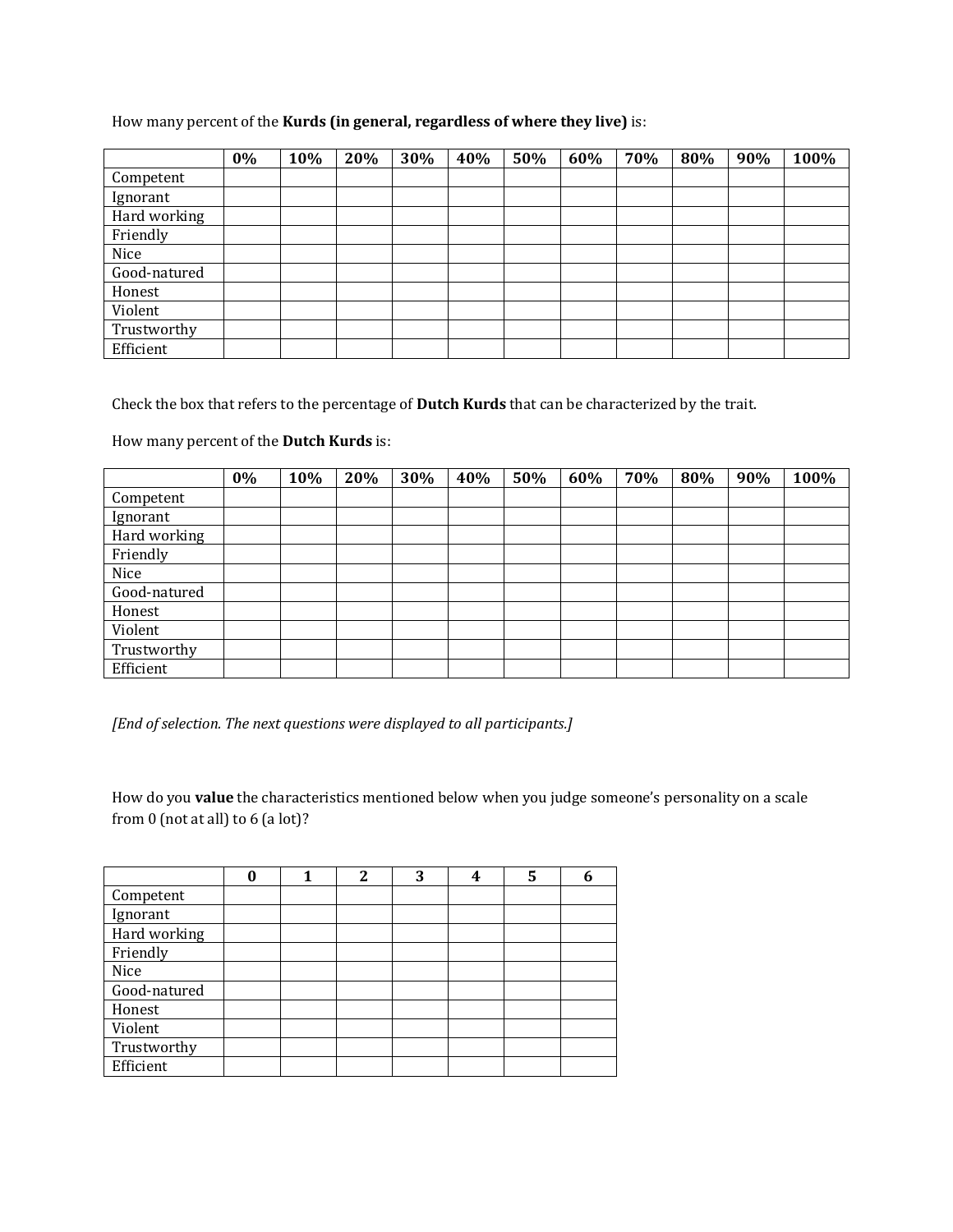# **C. Correlations Study 1**

# **Table C1**

*Correlations Among the Variables of Study 1*

|                                     | Negative     | Superordinate | Outgroup Conflict | Ingroup Conflict |
|-------------------------------------|--------------|---------------|-------------------|------------------|
|                                     | Stereotyping | Identity      | Perception        | Perception       |
| Negative Stereotyping               |              | $-244**$      | .001              | $.278**$         |
| Superordinate Identity              |              |               | .022              | $-213**$         |
| <b>Outgroup Conflict Perception</b> |              |               |                   | $.293**$         |
| Ingroup Conflict Perception         |              |               |                   |                  |

*Note.* \*\* *p* < 0.01 (2-tailed).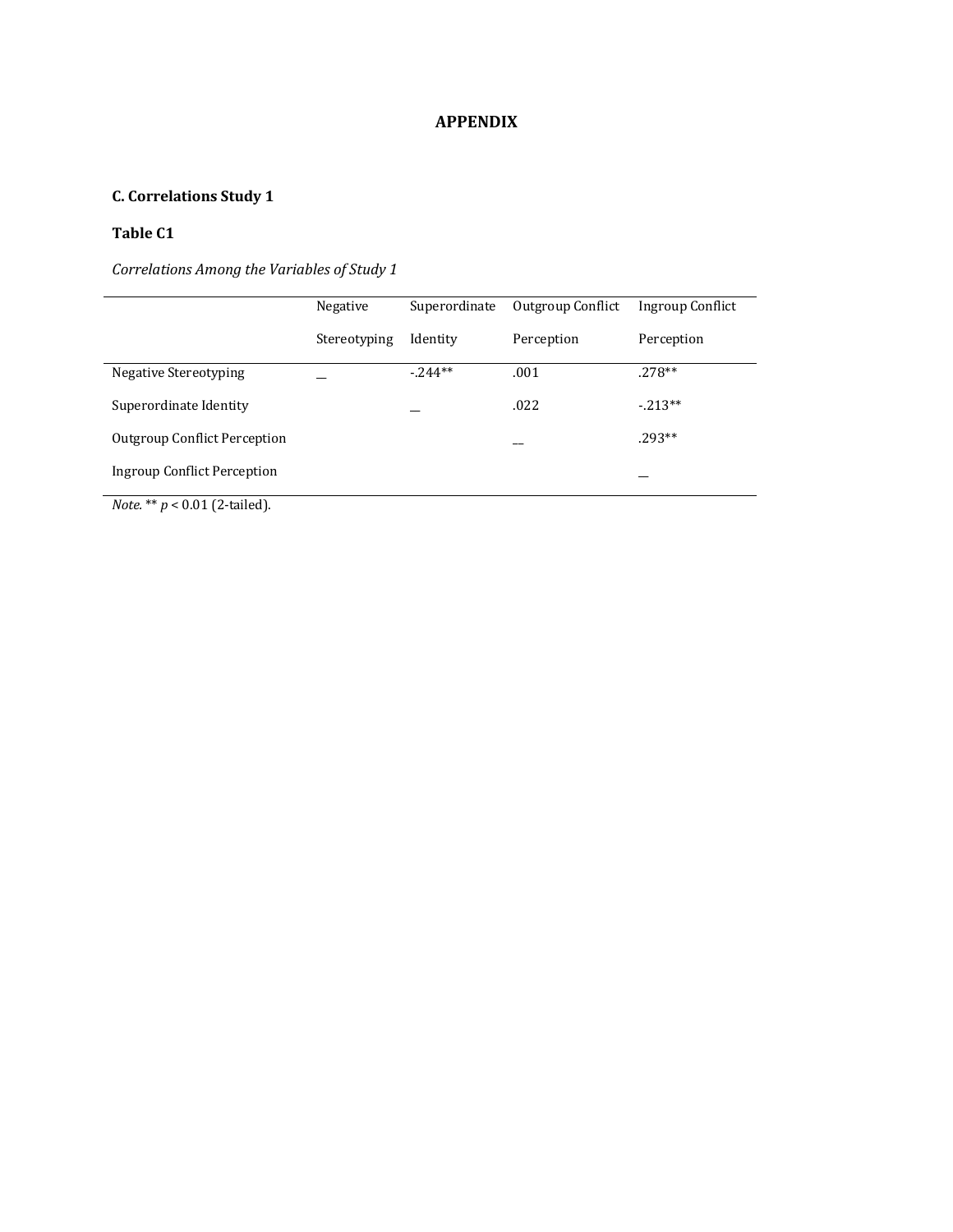# **D. SPSS Output Study 1**

# **Table D1** *Model Summary*

| Ethnic group | Model         | R     | $R^2$ | Adjusted $R^2$ | Std. Error of the Estimate |
|--------------|---------------|-------|-------|----------------|----------------------------|
| Turkish      |               | .451ª | ,204  | .195           | 12,60845                   |
|              | 2             | .461b | ,213  | .191           | 12,63542                   |
| Kurdish      |               | .278a | .077  | .064           | 15,08057                   |
|              | $\mathcal{D}$ | .291c | .085  | .053           | 15,16848                   |

#### **Table D2** *Coefficients*

|         |                |                             | Unstandardized   |            | Standardized |          |      |
|---------|----------------|-----------------------------|------------------|------------|--------------|----------|------|
|         |                |                             | Coefficients     |            | Coefficients |          |      |
|         |                |                             | $\boldsymbol{B}$ | Std. Error | ß            | t        | Sig. |
| Turkish | $\mathbf{1}$   | (Constant)                  | $-151$           | ,789       |              | $-192$   | ,848 |
|         |                | Centre_TurkiyeliK           | $-3,043$         | ,517       | $-0.341$     | $-5,883$ | ,000 |
|         |                | Centre_OutgroupPerception   | ,527             | ,146       | ,217         | 3,618    | ,000 |
|         |                | Centre_IngroupPerception    | $-0.050$         | ,148       | $-0.020$     | $-0.339$ | ,735 |
|         | $\overline{2}$ | (Constant)                  | $-0.373$         | ,850       |              | $-439$   | ,661 |
|         |                | Centre_TurkiyeliK           | $-3,166$         | ,549       | $-0.354$     | $-5,768$ | ,000 |
|         |                | Centre_OutgroupPerception   | ,562             | ,157       | ,232         | 3,585    | ,000 |
|         |                | Centre_IngroupPerception    | $-0.024$         | ,156       | $-0.09$      | $-156$   | ,876 |
|         |                | Interact_OutgroupTurkiyeliK | $-0.071$         | ,098       | $-0.047$     | $-723$   | ,471 |
|         |                | Interact_OutgroupIngroup    | ,009             | ,021       | ,024         | ,396     | ,692 |
|         |                | Interact_IngroupTurkiyeli   | $-0.097$         | ,094       | $-0.065$     | $-1,027$ | ,306 |
|         |                | Interact_ALL                | ,001             | ,014       | ,005         | ,071     | ,944 |
| Kurdish | $\mathbf{1}$   | (Constant)                  | $-137$           | 1,066      |              | $-128$   | ,898 |
|         |                | Centre_TurkiyeliK           | $-411$           | ,553       | $-0.051$     | $-744$   | ,458 |
|         |                | Centre_OutgroupPerception   | ,669             | ,174       | ,274         | 3,839    | ,000 |
|         |                | Centre_IngroupPerception    | $-0.302$         | ,183       | $-116$       | $-1,646$ | ,101 |
|         | $\overline{2}$ | (Constant)                  | $-0.021$         | 1,146      |              | $-0.018$ | ,985 |
|         |                | Centre_TurkiyeliK           | $-0.650$         | ,620       | $-0.080$     | $-1,048$ | ,296 |
|         |                | Centre_OutgroupPerception   | ,651             | ,183       | ,266         | 3,556    | ,000 |
|         |                | Centre_IngroupPerception    | $-289$           | ,207       | $-111$       | $-1,396$ | ,164 |
|         |                | Interact_OutgroupTurkiyeliK | ,025             | ,095       | ,020         | ,257     | ,797 |
|         |                | Interact_OutgroupIngroup    | $-0.008$         | ,030       | $-0.019$     | $-258$   | ,797 |
|         |                | Interact_IngroupTurkiyeli   | ,042             | ,101       | ,035         | ,419     | ,675 |
|         |                | Interact_ALL                | ,012             | ,015       | ,065         | ,790     | ,430 |

*Note:* Dependent Variable: Centre\_OutgroupStereotyping.